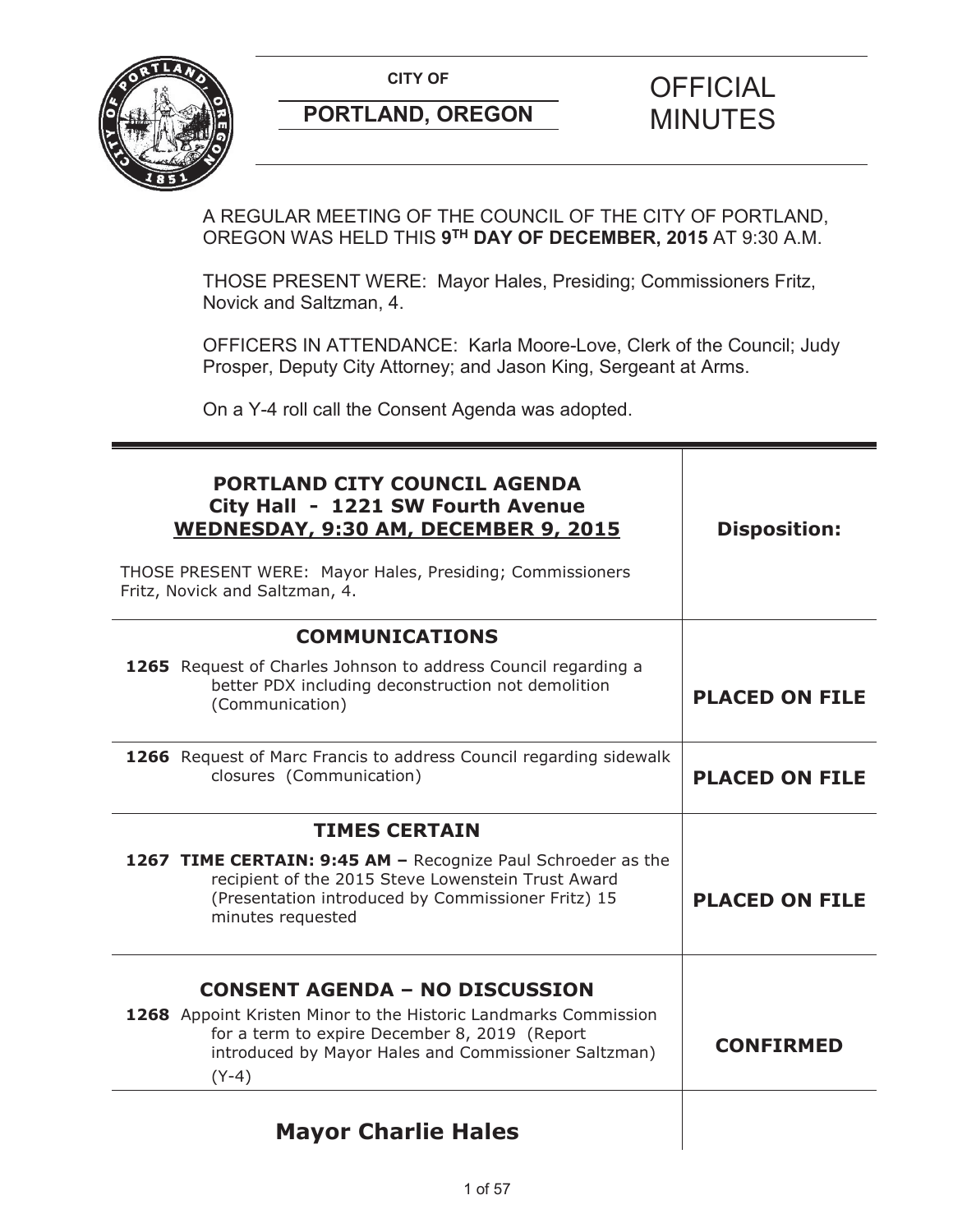| December 9, 2015                                                                                                                                                                                                                                    |                                                                                            |  |
|-----------------------------------------------------------------------------------------------------------------------------------------------------------------------------------------------------------------------------------------------------|--------------------------------------------------------------------------------------------|--|
| <b>Bureau of Planning &amp; Sustainability</b>                                                                                                                                                                                                      |                                                                                            |  |
| 1269 Authorize a contract with Toole Design Group, LLC for<br>planning, technical and community engagement services<br>for the Off-road Cycling Master Plan for a total not-to-<br>exceed amount of \$199,845 (Ordinance; Contract No.<br>30004882) | <b>PASSED TO</b><br><b>SECOND READING</b><br><b>DECEMBER 16, 2015</b><br><b>AT 9:30 AM</b> |  |
| <b>Fire &amp; Police Disability and Retirement</b>                                                                                                                                                                                                  |                                                                                            |  |
| <b>*1270</b> Amend contract with Managed Healthcare Northwest, Inc. to<br>extend term and increase compensation in the amount of<br>\$215,000 for discounted medical provider services<br>(Ordinance; amend Contract No. 30000931)<br>$(Y-4)$       | 187483                                                                                     |  |
| <b>Office of Management and Finance</b>                                                                                                                                                                                                             |                                                                                            |  |
| <b>*1271</b> Pay claim of Joyce Nidal Andrews in the sum of \$39,689<br>involving Police Bureau (Ordinance)<br>$(Y-4)$                                                                                                                              | 187484                                                                                     |  |
| *1272 Pay claim of Michael Jimenez in the sum of \$57,920 involving<br>the Bureau of Transportation (Ordinance)<br>$(Y-4)$                                                                                                                          | 187485                                                                                     |  |
| 1273 Extend term of a franchise granted to XO Communications<br>Services, LLC to build and operate telecommunications<br>facilities within City streets (Ordinance; amend Ordinance<br>No. 175062)                                                  | <b>PASSED TO</b><br><b>SECOND READING</b><br><b>DECEMBER 16, 2015</b><br>AT 9:30 AM        |  |
| 1274 Issue a revocable permit allowing Communication<br>Management Services, LLC to install, maintain and<br>operate public telephones on City streets for a period of<br>five years (Ordinance)                                                    | <b>PASSED TO</b><br><b>SECOND READING</b><br><b>DECEMBER 16, 2015</b><br><b>AT 9:30 AM</b> |  |
|                                                                                                                                                                                                                                                     |                                                                                            |  |
| <b>Commissioner Steve Novick</b>                                                                                                                                                                                                                    |                                                                                            |  |
| <b>Position No. 4</b>                                                                                                                                                                                                                               |                                                                                            |  |
| <b>Bureau of Transportation</b><br>1275 Amend Permit code, and adopt and amend associated                                                                                                                                                           |                                                                                            |  |
| Administrative Rules for permit types and fee<br>methodology for public works permitting services (Second<br>Reading Agenda 1238; amend Code Section 17.24.025)<br>$(Y-4)$                                                                          | 187486                                                                                     |  |
| <b>Commissioner Nick Fish</b>                                                                                                                                                                                                                       |                                                                                            |  |
| <b>Position No. 2</b>                                                                                                                                                                                                                               |                                                                                            |  |
| <b>Bureau of Environmental Services</b>                                                                                                                                                                                                             |                                                                                            |  |
|                                                                                                                                                                                                                                                     |                                                                                            |  |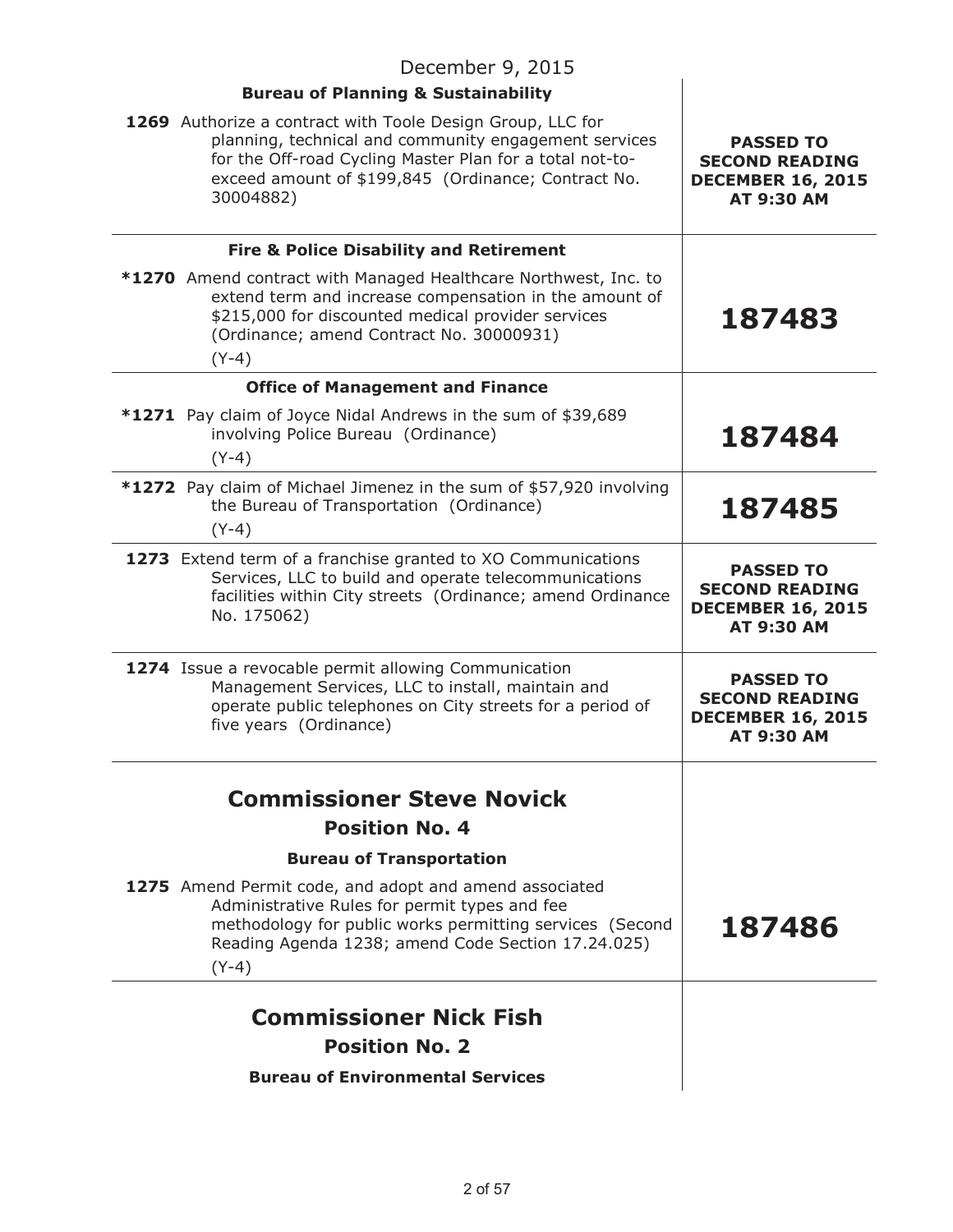#### December 9, 2015 **1276** Authorize Intergovernmental Agreement with Multnomah County Drainage District No. 1, Peninsula Drainage District 1, and Peninsula Drainage District 2 for an amount not to exceed \$100,000 for flow management in the Columbia Slough (Ordinance) **PASSED TO SECOND READING DECEMBER 16, 2015 AT 9:30 AM 1277** Authorize Intergovernmental Agreement with the Oregon Department of Environmental Quality for the Columbia Slough Sediment Program for \$275,000 (Ordinance) **PASSED TO SECOND READING DECEMBER 16, 2015 AT 9:30 AM Water Bureau 1278** Authorize Intergovernmental Agreement with Portland State University for the Key Service Level Customer Survey Project in the amount of \$28,635 for survey of residential water customers (Ordinance; Contract No. 30004757) **PASSED TO SECOND READING DECEMBER 16, 2015 AT 9:30 AM REGULAR AGENDA Mayor Charlie Hales Bureau of Planning & Sustainability 1279** Consent to the transfer of De Young Sanitary Service residential solid waste, recycling and composting collection franchise to Heiberg Garbage & Recycling LLC (Second Reading Agenda 1235) (Y-4) **187487 Bureau of Police \*1280** Authorize an Intergovernmental Agreement with TriMet and the City of Beaverton for transit police services (Ordinance) (Y-4) **187488 \*1281** Authorize an Intergovernmental Agreement with TriMet and Clackamas County for transit police services (Ordinance) (Y-4) **187489 \*1282** Authorize an Intergovernmental Agreement with TriMet and the City of Hillsboro for transit police services (Ordinance) (Y-4) **187490 \*1283** Authorize an Intergovernmental Agreement with TriMet and the City of Milwaukie for transit police services (Ordinance) (Y-4) **187491 \*1284** Authorize an Intergovernmental Agreement with TriMet and the Port of Portland for transit police services (Ordinance) (Y-4) **187492**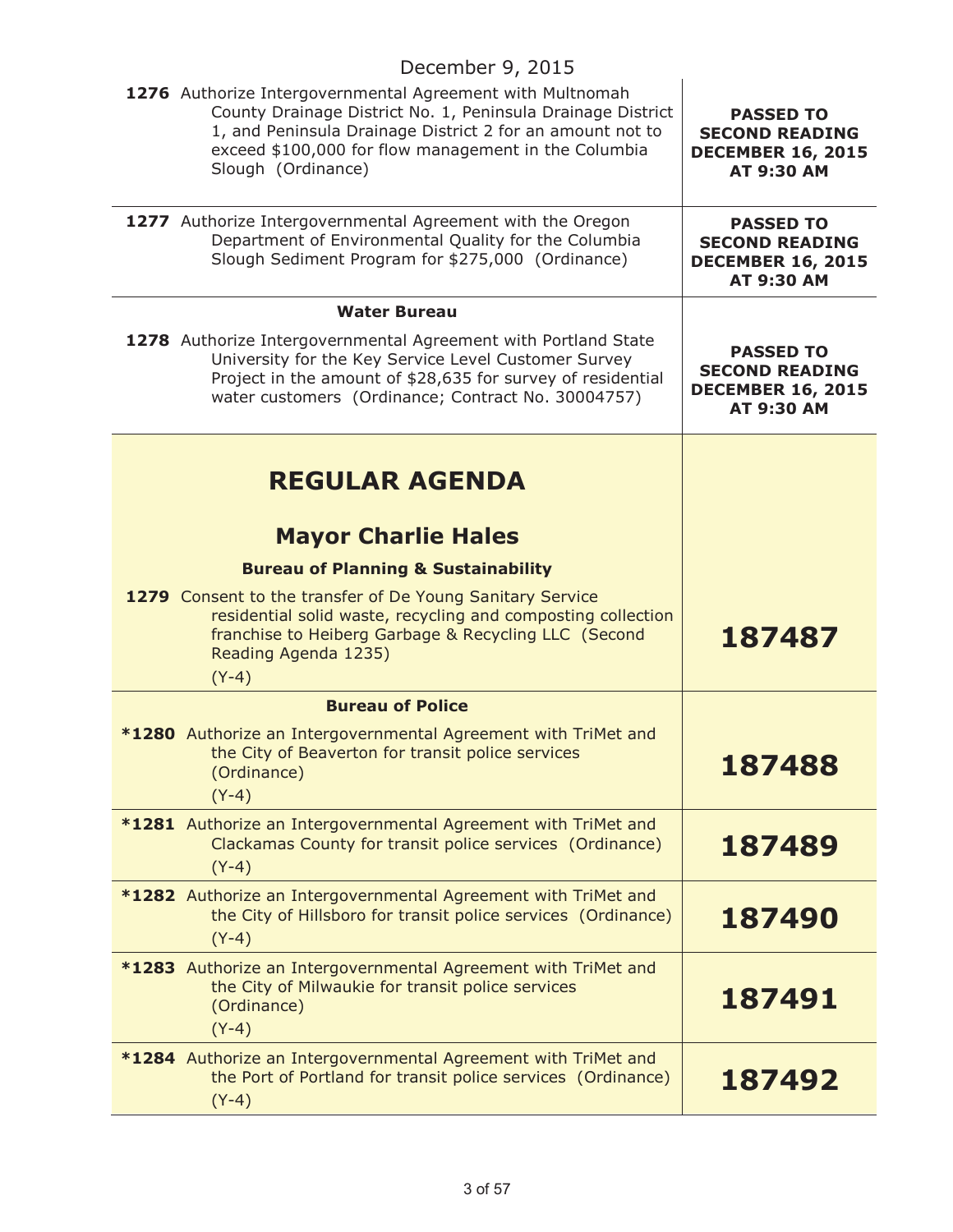| $D$ ccc $D$ cripting $D$ $\sim$ $D$ $\sim$ $D$                                                                                                                                                                                                                                                                                                                |                                                                                            |
|---------------------------------------------------------------------------------------------------------------------------------------------------------------------------------------------------------------------------------------------------------------------------------------------------------------------------------------------------------------|--------------------------------------------------------------------------------------------|
| <b>*1285</b> Authorize an Intergovernmental Agreement with TriMet and<br>Washington County for transit police services (Ordinance)<br>$(Y-4)$                                                                                                                                                                                                                 | 187493                                                                                     |
| <b>Office of Management and Finance</b>                                                                                                                                                                                                                                                                                                                       |                                                                                            |
| <b>*1286</b> Delegate authority to the Bureau of Human Resources<br>Director to execute a work-experience agreement with SE<br>Works/Worksource to provide work experience training<br>opportunities to disadvantaged and underserved<br>populations in order for them to transition into long-term<br>employment (Ordinance) 20 minutes requested<br>$(Y-4)$ | 187494                                                                                     |
| <b>Commissioner Steve Novick</b>                                                                                                                                                                                                                                                                                                                              |                                                                                            |
| <b>Position No. 4</b>                                                                                                                                                                                                                                                                                                                                         |                                                                                            |
| <b>Bureau of Transportation</b>                                                                                                                                                                                                                                                                                                                               |                                                                                            |
| 1287 Update Private Property Impound Towing Code to add contact<br>requirement consistent with state law (Ordinance; amend<br>Code Section 7.24.050)                                                                                                                                                                                                          | <b>PASSED TO</b><br><b>SECOND READING</b><br><b>DECEMBER 16, 2015</b><br><b>AT 9:30 AM</b> |
|                                                                                                                                                                                                                                                                                                                                                               |                                                                                            |
| <b>Commissioner Nick Fish</b>                                                                                                                                                                                                                                                                                                                                 |                                                                                            |
| <b>Position No. 2</b>                                                                                                                                                                                                                                                                                                                                         |                                                                                            |
| <b>Bureau of Environmental Services</b>                                                                                                                                                                                                                                                                                                                       |                                                                                            |
| 1288 Authorize a contract with the lowest responsive bidder for<br>construction of the Columbia Boulevard Wastewater<br>Treatment Plant Stormwater Pump Station 2 - West for an<br>estimated amount of \$880,700, Project No. E10726<br>(Ordinance) 10 minutes requested                                                                                      | <b>PASSED TO</b><br><b>SECOND READING</b><br><b>DECEMBER 16, 2015</b><br><b>AT 9:30 AM</b> |
| 1289 Authorize the Bureau of Environmental Services to acquire<br>certain permanent property rights necessary for<br>construction of the Woodlawn-King Alley Sewer<br>Rehabilitation Project through the exercise of the City's<br><b>Eminent Domain Authority (Ordinance)</b>                                                                                | <b>PASSED TO</b><br><b>SECOND READING</b><br><b>DECEMBER 16, 2015</b><br><b>AT 9:30 AM</b> |
| 1290 Revise legal description of property declared surplus at 2400<br>NW Front Ave (Second Reading Agenda 1241; amend<br>Ordinance No. 186777)<br>$(Y-4)$                                                                                                                                                                                                     | 187495                                                                                     |
| <b>Water Bureau</b>                                                                                                                                                                                                                                                                                                                                           |                                                                                            |
| 1291 Authorize a competitive solicitation process and contract for<br>the purchase of aggregate services at an estimated cost of<br>\$10,000,000 (Second Reading Agenda 1256)<br>$(Y-4)$                                                                                                                                                                      | 187496                                                                                     |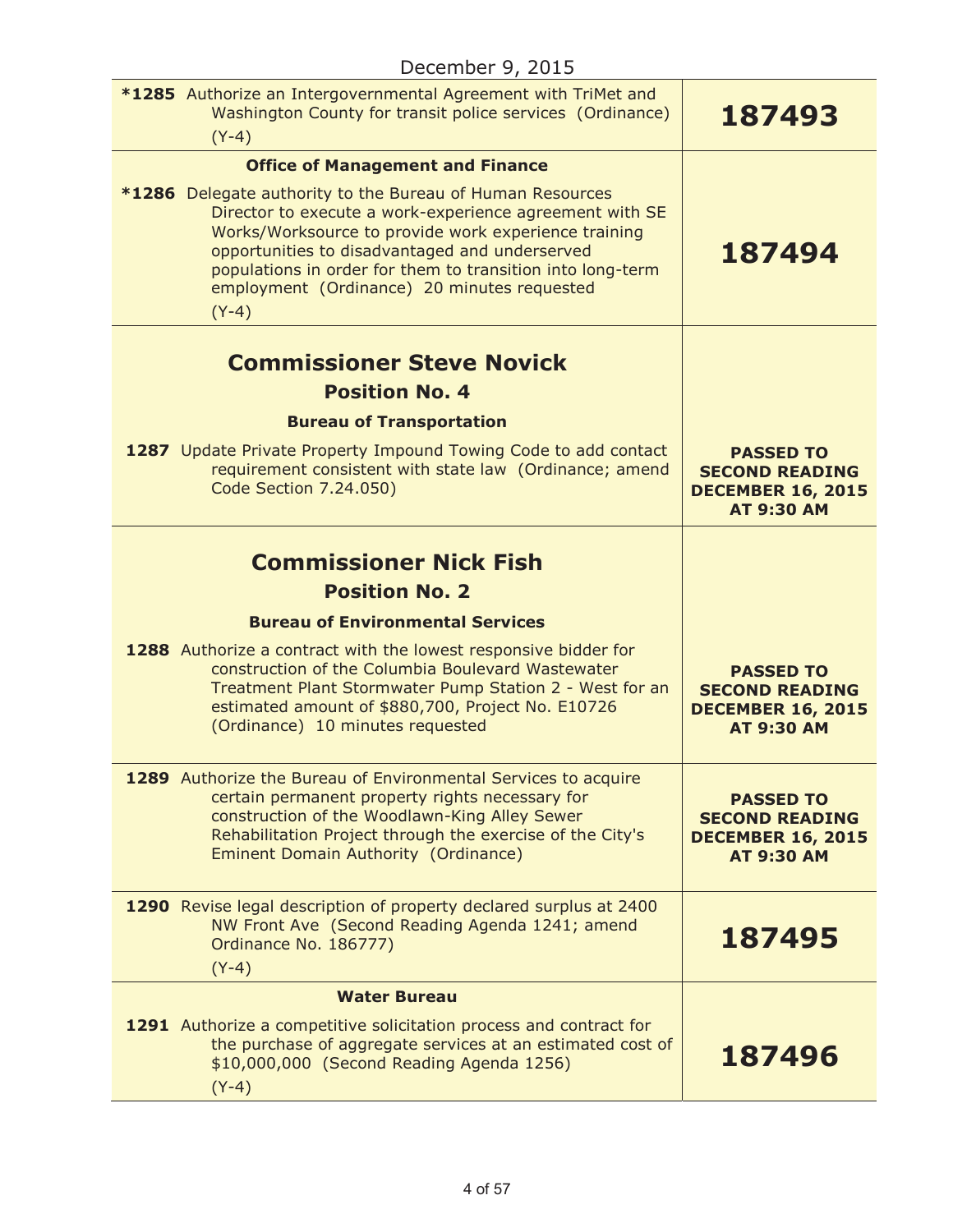| <b>Commissioner Dan Saltzman</b><br><b>Position No. 3</b><br><b>Portland Housing Bureau</b>                                                                                                                                                                          |        |
|----------------------------------------------------------------------------------------------------------------------------------------------------------------------------------------------------------------------------------------------------------------------|--------|
| 1292 Approve application under the Multiple-Unit Limited Tax<br>Exemption Program for North Hollow Apartments located<br>at SW 15th Ave and SW Taylor St (Second Reading<br>Agenda 1257)<br>$(Y-4)$                                                                  | 187497 |
| 1293 Approve application under the Multiple-Unit Limited Tax<br><b>Exemption Program for Vancouver Avenue Apartments</b><br>located at N Vancouver Ave and N Shaver St (Second<br>Reading Agenda 1258)<br>$(Y-4)$                                                    | 187498 |
| 1294 Approve application under the Multiple-Unit Limited Tax<br>Exemption Program for Mississippi Avenue Apartments<br>located at N Mississippi Ave, N Albina Ave and N Borthwick<br>Ave between N Fremont St and Cook St (Second Reading<br>Agenda 1259)<br>$(Y-4)$ | 187499 |
| At 10:37 a.m., Council recessed.                                                                                                                                                                                                                                     |        |

| WEDNESDAY, 2:00 PM, DECEMBER 9, 2015             |  |
|--------------------------------------------------|--|
| DUE TO LACK OF AN AGENDA<br>THERE WAS NO MEETING |  |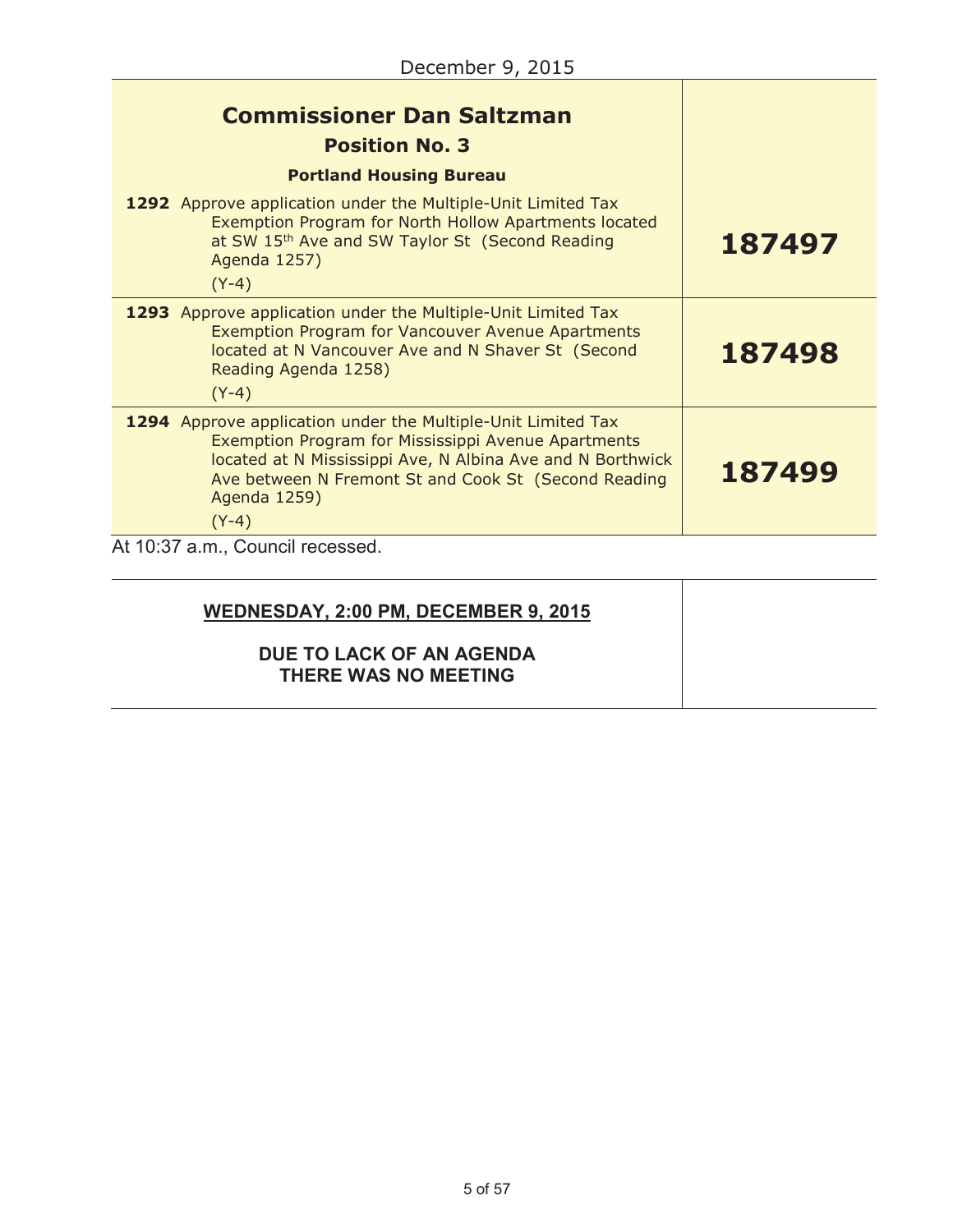A RECESSED MEETING OF THE COUNCIL OF THE CITY OF PORTLAND, OREGON WAS HELD THIS **10TH DAY OF DECEMBER, 2015** AT 6:00 P.M.

THOSE PRESENT WERE: Mayor Hales, Presiding; Commissioners Fritz, Novick and Saltzman, 3.

OFFICERS IN ATTENDANCE: Karla Moore-Love, Clerk of the Council; Linly Rees, Senior Deputy City Attorney and Shawn Houck and Jim Wood, Sergeants at Arms.

| <b>LOCATION: PARKROSE HIGH SCHOOL</b><br><b>12003 NE SHAVER ST</b>                                                                                                                                                                                                         | <b>Disposition:</b>                                                                                                                                                                                     |
|----------------------------------------------------------------------------------------------------------------------------------------------------------------------------------------------------------------------------------------------------------------------------|---------------------------------------------------------------------------------------------------------------------------------------------------------------------------------------------------------|
| 1295 TIME CERTAIN: 6:00 PM - Adopt new and amended<br>supporting documents for an update of Portland's<br>Comprehensive Plan; accept report of the Citizen<br>Involvement Committee (Previous Agenda 1263;<br>Ordinance introduced by Mayor Hales) 30 minutes<br>requested | <b>CONTINUED TO</b><br><b>JANUARY 7, 2015</b><br><b>AT 6:00 PM</b><br><b>TIME CERTAIN</b>                                                                                                               |
| 1296 TIME CERTAIN: 6:10 PM - Adopt a new Comprehensive<br>Plan for the City of Portland, Oregon (Previous Agenda<br>1264; Ordinance introduced by Mayor Hales;) 2.5 hours<br>requested                                                                                     | <b>CONTINUED TO</b><br><b>JANUARY 7, 2015</b><br><b>AT 6:10 PM</b><br><b>TIME CERTAIN</b><br><b>Location for Continued</b><br>items 1295 and 1296:<br><b>Self Enhancement Inc.</b><br>3920 N Kerby Ave. |

At 9:00 p.m., Council adjourned.

**MARY HULL CABALLERO** Auditor of the City of Portland

By Karla Moore-Love Clerk of the Council

For a discussion of agenda items, please consult the following Closed Caption File.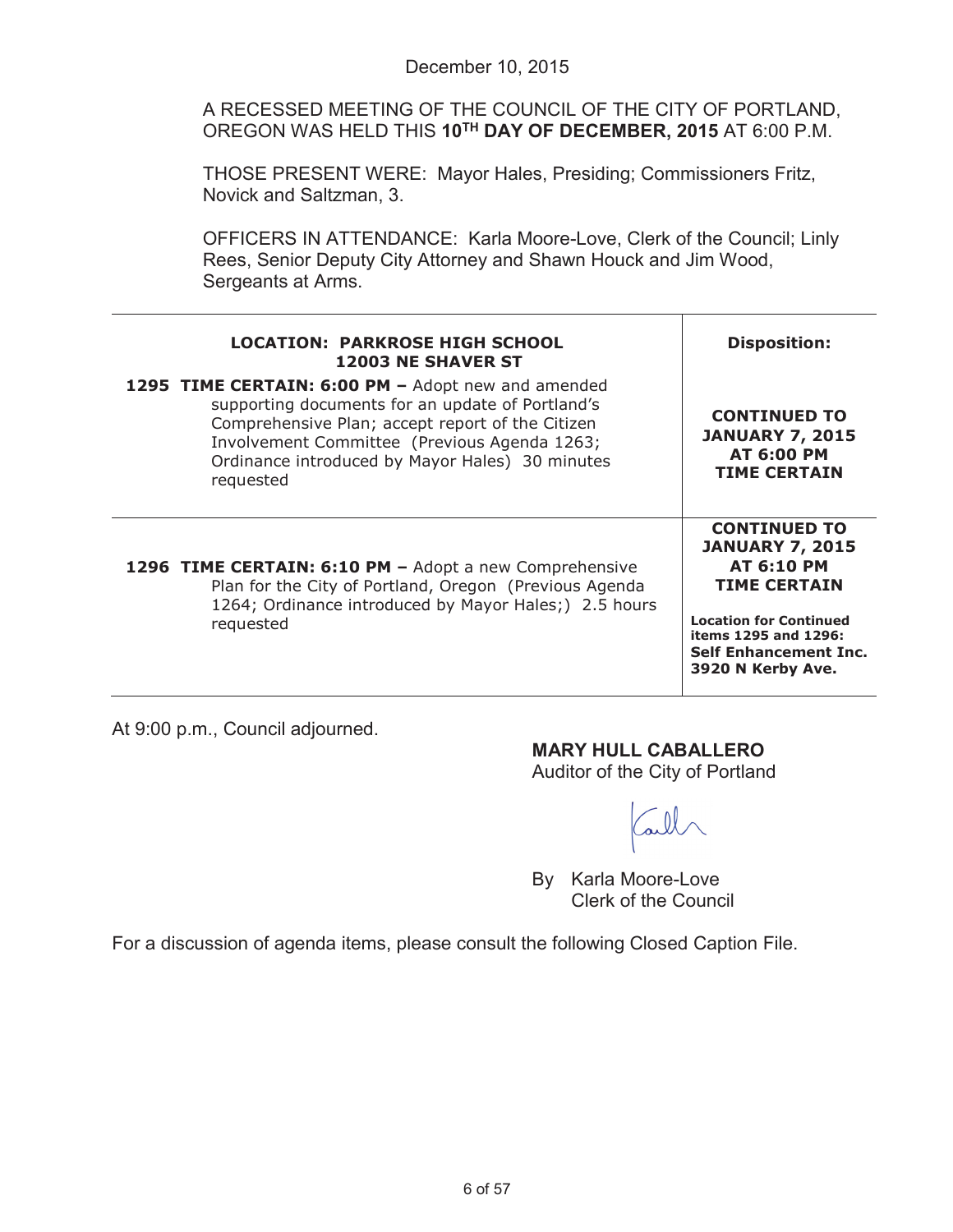#### December 9, 2015 **Closed Caption File of Portland City Council Meeting**

This file was produced through the closed captioning process for the televised City Council broadcast and should not be considered a verbatim transcript. Key: **\*\*\*\*\*** means unidentified speaker.

### **DECEMBER 9, 2015 9:30 AM**

**Hales:** Good morning, everyone. Welcome to the December 9th meeting of the Portland City Council. Would you please call the roll?

**Novick:** Here. **Fritz:** Here. **Saltzman:** Here. **Hales:** Here.

**Hales:** Good morning, everyone, and welcome. We're going to proceed into Council business shortly. Just one potential preview. City Council doesn't normally get involved in national politics, but there's some rhetoric afoot in national politics that is so injurious to people's civil rights and feeling of safety in our country as immigrants that we think next week we're going to put a resolution on the Council calendar to that effect and invite the community to join us in potentially sending a message of censure to Mr. Trump. So, it's not a formal action on the calendar today, but has a lot to do with what he's been saying the last few days. And again, we don't normally venture into those waters, but when a national political speech starts to threaten the lives of people here in Portland, sometimes we need to stand up and say something. So, we'll endeavor to do that next week.

**Fritz:** If I might comment on that, Mayor.

**Hales:** Please.

**Fritz:** Two of the mosques in Portland are in my neighborhood, and we got to know the folks there before 9/11 and have been good partners, good neighbors ever since. And so it's very troubling to me the national rhetoric, particularly aimed against Muslim people, knowing how great the partners in our community are, and actually knowing that the Muslim educational center is shortly to be opening their new school in our community. So, I am very supportive of the Mayor's proposed action and I hope that there will be a lot of folks coming out next week to also support it.

**Hales:** Thanks very much. OK, I don't believe we have any items removed from the consent calendar, is that right? Anyone want to take anything off the consent calendar? If not, then let's proceed into the Council communications. We have two people signed up to speak to the Council this morning.

### **Item 1265.**

**Hales:** Good morning.

**Charles Johnson:** Good morning, Commissioners. For the record, my name is Charles Johnson. And if your memory is super keen, you may recall one time when I was up here testifying, I spoke to you about being at the climate march in New York City last year and how I wished in Portland we could -- even though we have much smaller blocks than the city of New York -- that we could do as good with sidewalks staying open during construction. I believe that the gentleman speaking after me might have some more to add on that important topic.

When we talk about our fiduciary duty that we expect from the government, we should note that two weeks ago today, two citizens, one of who was almost undoubtedly having a mental health episode, were taken into custody by the police right here in these chambers. And the most distressed of those people is still locked up in the county jail, and I don't believe that a large number of my fellow voters would really believe that's the best use. I know that that's more covered under the county budget, but perhaps we could look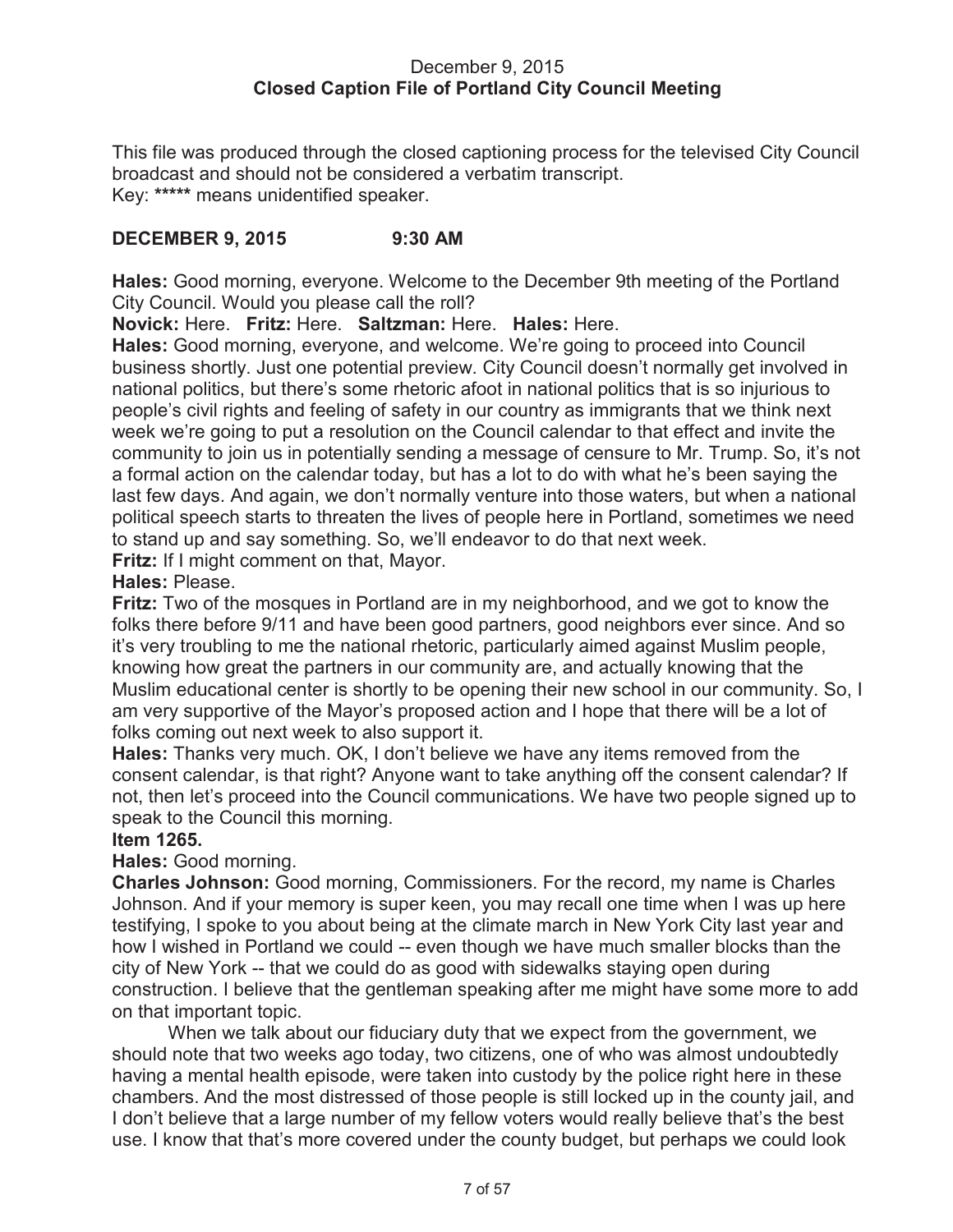into the situation and make sure that lead Judge Nan Waller and District Attorney Underhill are fully aware of the context of the situation so that we're not wasting money keeping mentally ill people in jail when they receive a check that could assist them in bonding out and returning to the community and getting the services that they need.

When I first signed up to speak over a month ago, I think we were still at the end of a drought. I think it's over now. And I signed up to talk about deconstruction, not demolition. We've seen some very interesting photographs and videos of construction sites in the past couple days. Water above the knee in the Pearl. Near Pettigrew and 13th, there's a cattywampus structure that I would think couldn't help but to have its basement flooded. But many of my friends are more concerned about the residential neighborhoods. There's a picture going around of a demolition where the foundation was left unfilled, and it's now sort of a swimming pool, pond slash place for children or animals to drown. So, I think that when we look at the way that demolitions are enforced and regulated, there's very much room to step up our game.

I'm sure in the future you'll be getting much more comprehensive presentations from United Neighborhoods for Reform, Southeast Uplift, Stop Demolishing Portland talking to you about how the real way to be green is to preserve as much as possible, homes that are in redeemable condition, to not fill landfills with broken houses when we have many people living on our streets. In the past, you mentioned the word "moratorium." There will be strong resistance to that, but I hope that the community will encourage you to look at getting us close to that as possible. Thank you.

**Hales:** Thanks very much.

#### **Item 1266.**

**Hales:** Good morning. Come on up.

**Marc Francis:** Is there a particular place you'd like us to stand?

**Hales:** Right there is just fine.

**Francis:** Those are handouts I'd like to give that kind of outline my position.

**Moore-Love:** Sure.

**Hales:** Good morning.

**Francis:** Good morning, Commissioners. First of all, thank you for the opportunity to address you. I've put this off for quite a while because, you know, I just like to go with the flow type of thing. But around the city, there's a ton of construction and some issues that really impact myself but also people that I work with because I work with the Oregon Commission for the Blind and I serve a lot of clients who have little or no vision. And as they traveled through the city, they encounter sidewalks that are closed off.

The first issue that I have is that the barricades that surround construction sites or permitted work sites on sidewalks are not standardized. There's various worksite -- we've encountered some that are made out of two by fours and they can vary in height, we've encountered chain-link fences, we've encountered as little as like caution tape to go around it. And so I feel that if these barricades were to be standardized, then when we come up to a closure, we would know that OK, the sidewalks are closed off, and it's not just some obstacle in the sidewalk -- because there are a lot of obstacles on the sidewalks. And I feel that if they're standardized, we'd know that the sidewalk were closed.

Also, I travel with a dog, and what I could do is that I could have that dog identify barriers because he's very good at identifying things that are similar, and he would let me know where the barriers are, and we could determine whether we can go out in a straight or, you know, or we could go around the block.

And then the second issue -- well, two other things about these barriers. There's a company in Ohio that makes these plastic barriers. The thing I like about them is that they are made out of plastic composites, so they're made out of recycled material, I believe.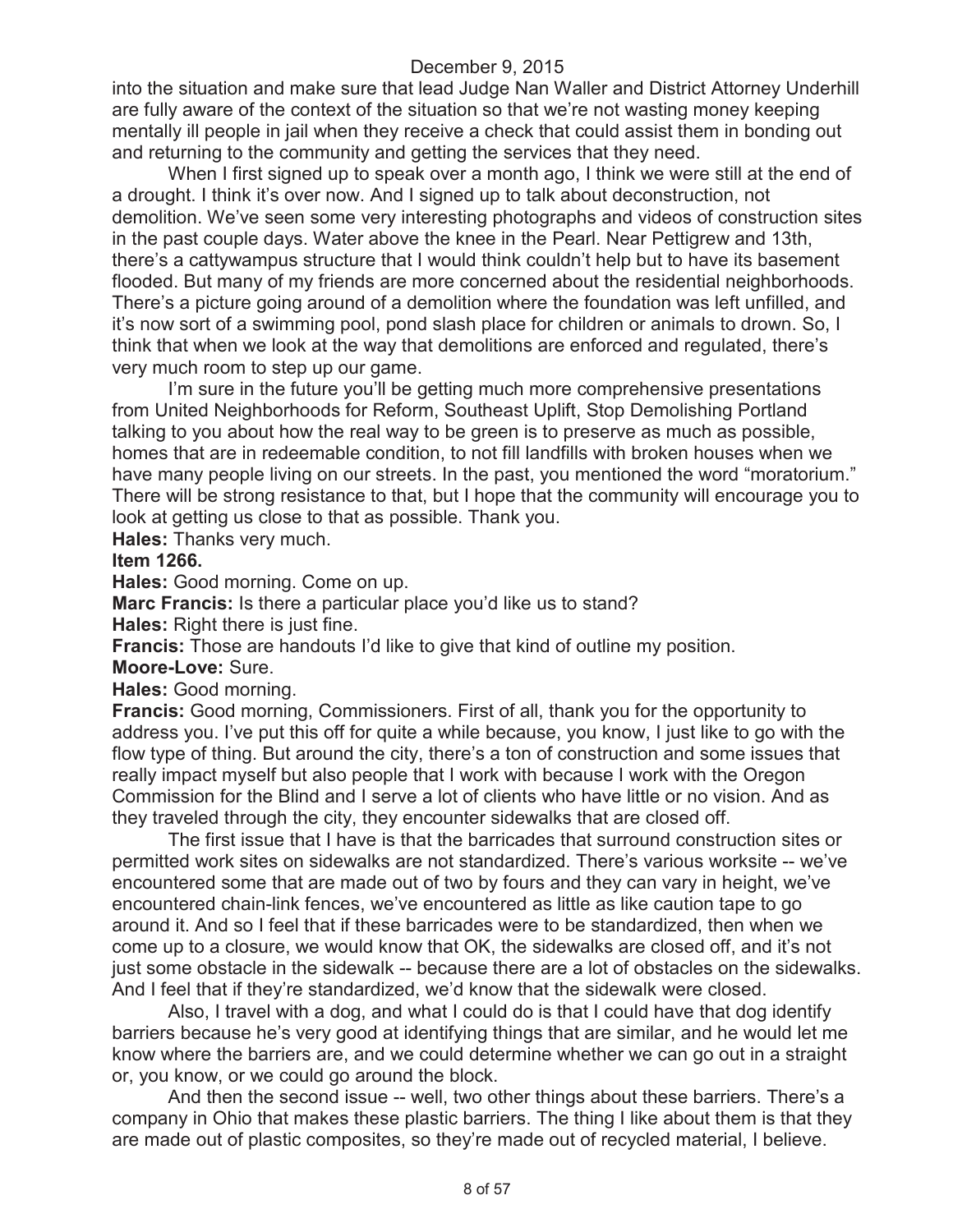The second thing is that the labor to install them is like a breeze because you just snap them together. So, I feel that it's very economical for companies doing business with the City -- or even the City crews -- where the sidewalks are going to be blocked off to use these barriers.

The second issue is that these barriers need to have an audible component to them in that they should have an audible signal, and they need to have a light on them so that pedestrians with low vision could see the light, maybe, but you would know that the barriers coming up before you even get to it. And attached to the handout that I've provided you is a company that will install these signals onto barriers, too. So, you know, I just think that as a safety thing, it would be wonderful to know that this is coming up. [beeping]

And then the third thing is that when you come to an intersection and there's construction going on, it makes it very difficult to proceed to that intersection because you can't hear the traffic. Some companies provide a lookout or someone to help you navigate the construction site, but then there's a lot of people that don't. It can be as small as someone cleaning out a storm drain with like a big pump, or it could be leaf blowers. So, you know, this issue -- along with these other two -- they play a larger impact as we travel to and from work. And it not only it affects me, but it affects the people that I work with and also the people that I serve.

So, I would like to bring these issues to your attention, and I've provided what I think are economical and simple solutions to them. All I would ask is that please don't give it to a committee, because things go to committees to die. So, you know, if you could look at them, and if you could say, OK, it belongs to this bureau -- and I think Commissioner Fish is gone, so, he would be a safe person to give it to -- [laughter]

**Hales:** Well, actually, Mr. Francis, maybe in Congress committees exist for things to die, but we actually have some here where committees get things ready for implementation, and one that comes to mind is obviously our disability commission. **Francis:** Sure.

**Hales:** So actually, I'd love to pass on your correspondence to them and get their advice, too, on how we actually do this. Very helpful and thoughtful action to call here from you and in a way that I think both the City Council and those bodies -- like the disability commission -- that are responsible for helping us to make sure the Americans with Disabilities Act is made real on the streets of the city. So, I think both of them and we should take your good idea under consideration and see what we can do with it.

**Francis:** I would really appreciate action on this. And you know, I understand that these just are my solutions. But there's people out there that they might have other solutions, or there might be other companies. But I tried to give you my input -- I tried to give you the impact it would have the least effect on businesses doing work in Portland because I like it when people are working, and I like to see construction sites out there because I know that the people out there are working and they're earning a living, and it makes the city alive, is what it does. I'd like to find an easier away around that construction. Thank you. If any of you have any questions, you are welcome to ask.

**Hales:** Thank you. We will be in touch, and we appreciate this very much. Thank you. **Novick:** As much as I appreciate your suggestion that we pawn this off on Commissioner Fish, I think as the Transportation Commissioner, I need to look at it too. [laughter] **Fritz:** And I want to echo Mayor Hales' observation that the Commission on Disability is actually the commission that gets things done, so I'm sure they will be happy to work with you on promoting some policies on this. Thank you.

**Francis:** Prefect. Thank you very much.

**Hales:** Thanks so much. You have is a great day.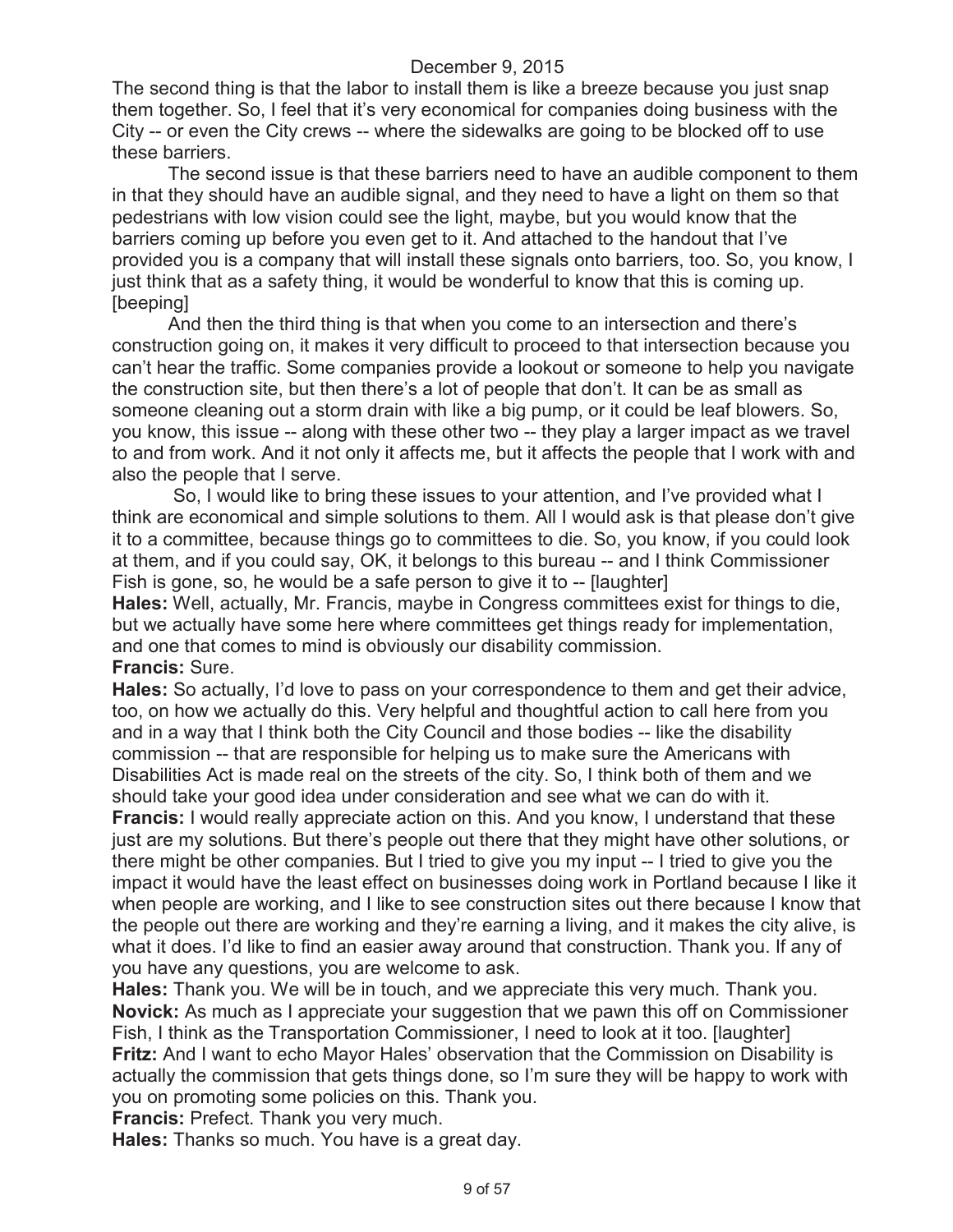**Francis:** You, too. Thank you.

**Hales:** Alright, let's take up the consent calendar, and then we'll move to the time certain items. Unless there's anything to remove, we'll take a roll call, please.

#### **Roll on consent agenda.**

**Fritz:** Aye. **Fritz:** Aye. **Saltzman:** Aye. **Hales:** Aye. **Item 1267.**

**Hales:** Commissioner Fritz.

**Fritz:** Thank you, Mayor Hales. I'm very grateful to Commissioner Fish for giving me the honor of making this presentation on his behalf today. He's out of town on vacation, otherwise he would have been here. I welcome Michelle Harper and Paul Schroeder.

Very honored to present the Steve Lowenstein Trust Award. This award is awarded to Portlanders who are dedicated to people experiencing poverty and underprivileged people in the city of Portland. This year, the board has selected Paul Schroeder. Paul has done exemplary work as the Executive Director of the New City Initiative. His drive to work with the faith community to end the cycles of homelessness, poverty, and helping underserved communities is an inspiring model of public service that Steve Lowenstein sought to acknowledge for this award. Lowenstein trustee Michelle Harper is here to tell us more about Paul and this award. Thank you.

**Michelle Harper:** Good morning, Mayor Hales and Commissioner Fritz and Commissioner Novick and Commissioner Saltzman. It gives me great pride to come before you this morning to present our 2015 award nominee, Paul Schroeder. Before we get started, I'd like to acknowledge my board and ask them to stand, please.

**Hales:** Good morning.

**Harper:** I would also like to recognize some of the supporters that are here this morning for Paul -- his board and the volunteers and some of his staff. Would you please stand at this time?

**Hales:** Thank you all for being here.

**Harper:** Thank you. As many of you know, Steve was a civil rights advocate, and very much an extraordinary individual who was a legend around here in City Hall. So, our board takes great pride in being able to present these extraordinary candidates that we have presented for the last 25 years that his legacy continues to live on.

Paul Schroeder is the founder and Executive Director of the New City Initiative. It's a nonprofit whose purpose is that all people should achieve their full and human potential, and whose mission is to engage faith communities in ending the cycle of homelessness. Paul, a former Greek Orthodox priest, was inspired to apply his energy to the persistent issue of homelessness. After his experiences with the CUSINA program which offered great cooking classes for people transitioning out of homelessness, he saw the willingness of faith communities to help, and found the opportunity to serve more people through better collaboration between the faith communities. He along with others working on this issue proceeded to create a network of congregations, supporting the efforts to give those in need a more sure-footed path out of homelessness. In 2010, Paul started New City Initiative as the project at JOIN, a local homeless services nonprofit. New City Initiative officially became its own nonprofit in 2012.

Like this award's namesake, Paul is often also a non-fiction author. He translated social justice St. Basil the Great, a collection of homilies of Basil of Caesarea, a fourth century Christian figure who founded a center called the New City that was dedicated to healing the whole person. Paul's inter-faith curriculum on homelessness has been used by dozens of congregations in the Portland metro area. In 2012, he received the Lamplighters award from Operation Nightwatch for his organizing work in the faith community around family homelessness.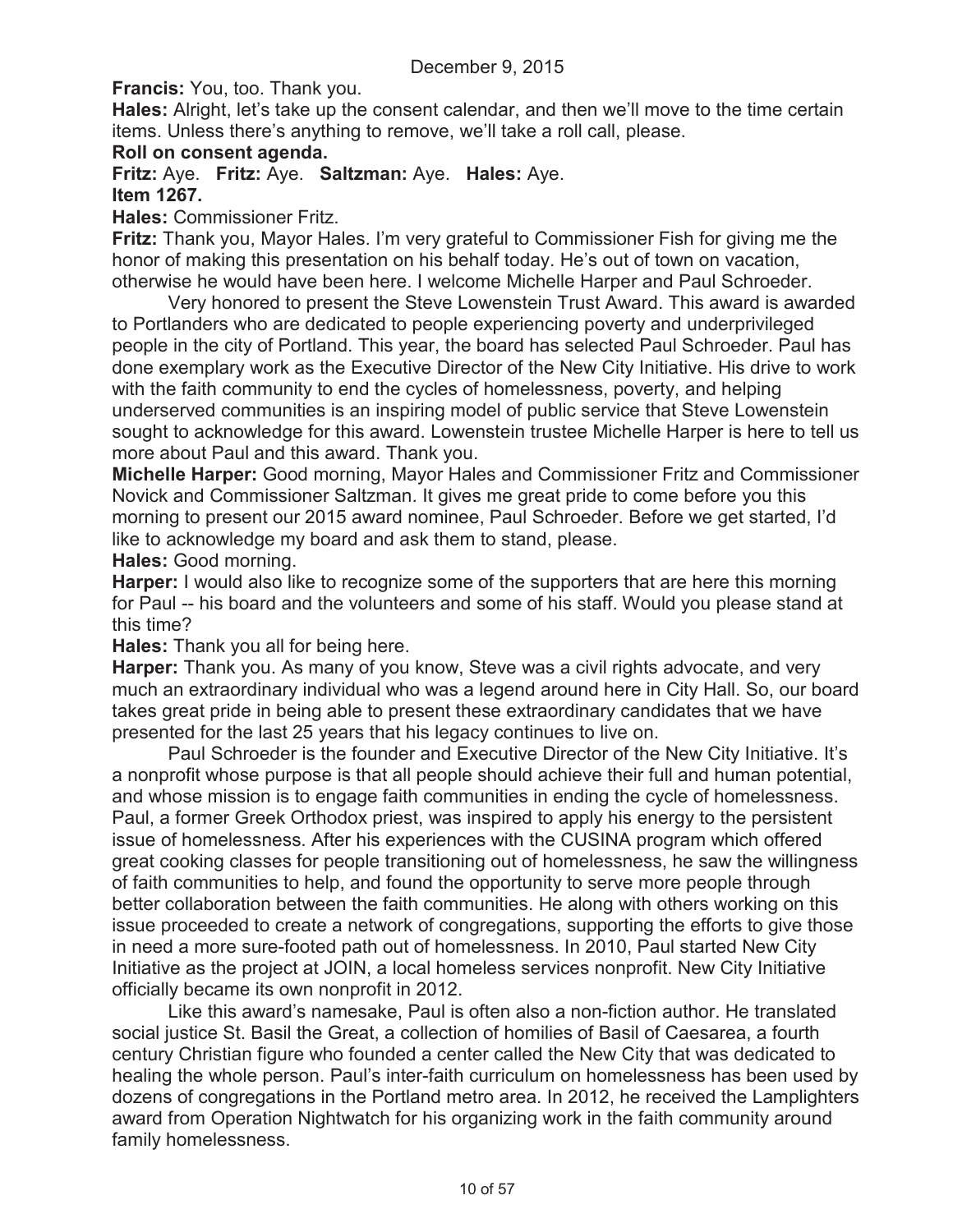A little bit about his background, which is quite extensive. B.A. in English, Christian Heritage College in El Cajon, California. He has a Master's in theology, magna cum laude, Holy Cross Orthodox School of Theology in Brooklyn, Massachusetts. He's also a valedictorian of his class in 1999. Of some of the awards he's received at Holy Cross School of Theology, three -- [indistinguishable] -- awards for writing in 1996, 1998, and 1999. Essays that he has published: Suffering Towards Personhood, John Zizioulas and Fyodor Dostoevski in Conversation on Freedom and the Human Person, St. Vladamir's Theological Quarterly in 2001; Building the New City, Reconstructing the Vision of St. Basil the Great on social justice -- again, was published in 2009.

His curriculum on building New City is quite extraordinary. The boards that he has served on are Ecumenical Ministries of Oregon and also past president of -- [indistinguishable] -- foundation. Some of the many positions that he's held: arch deacon, director of communication of the Greek Orthodox Metropolis of San Francisco; Executive Director, St. Nicholas Ranch conference and retreat center in California; Chancellor Metropolitan San Francisco for the bishop; dean of the Holy Trinity Greek Orthodox Church of Portland; coordinator of faith-based resources at JOIN, which is connecting the street to a home program -- which you are very well aware -- founding Director of New City Initiative; founded ARTOS, an Association for Renewal of Training and Orthodox Service; community link San Francisco in California. He instituted a program to connect people experiencing isolation in their community as a result of illness, age, and other factors. CUSINA, which is culinary utensil skills nutrition alliance, and in partnership with JOIN, this Portland-based nonprofit agency supporting people experiencing homelessness in their efforts to end homelessness and with the effort of Fred Meyer, has instituted a series of Greek cooking classes designed for people transitioning out of homelessness. This program has grown to include a monthly reunion of gatherings, job skills training, and a program whereby graduates mentor new students.

Just want to share a couple of more things about Paul. He's the first nominee that we have had that received three separate nominations, which is quite extraordinary. Everyone who talked about Paul talked about how gifted he is, how selfless he is. He's tireless in his effort. He energizes other people. And one of his nominees wrote that "it's truly an honor and a privilege to take the time to write to you. Now, I am about to turn 70 and I'm learning and growing, thanks in part to the outstanding leadership of Paul. At this stage of my life's journey, I am proud to say he's become an important mentor not only for me, but for many others in the Portland area." One other nominator wrote, "Paul gave me hope at a time when I was hopeless – that as a community of faith we can have an impact on families and change lives. He reminded me of the privilege I had as a child growing up with a village of support around me and how now I have the privilege of lending that support to another child, another family. I'm inspired to nominate Paul because he sees the light and the hope and the possibility it shares with families that need it in intangible and practical ways." Another nominator wrote, "as the New City Initiative director, he fully embodies the organization's six communal practices: compassionate seeing, heartfelt listening, intentional welcoming, joyful sharing, grateful receiving, and cooperative building."

It is my honor and my privilege to be able to present Paul Schroeder this morning as our 2015 recipient, and I'll have Paul say a few words this morning. Thank you. **Hales:** Good morning, Paul.

**Paul Schroeder:** Thank you very much. I was thinking as I came here today about the very first time that I was here in the Council chamber. It would have been about 2006, shortly after I arrived in Portland as the priest of Holy Trinity Greek Orthodox -- then church, soon to become Cathedral -- and Erik Sten, the Housing Commissioner at the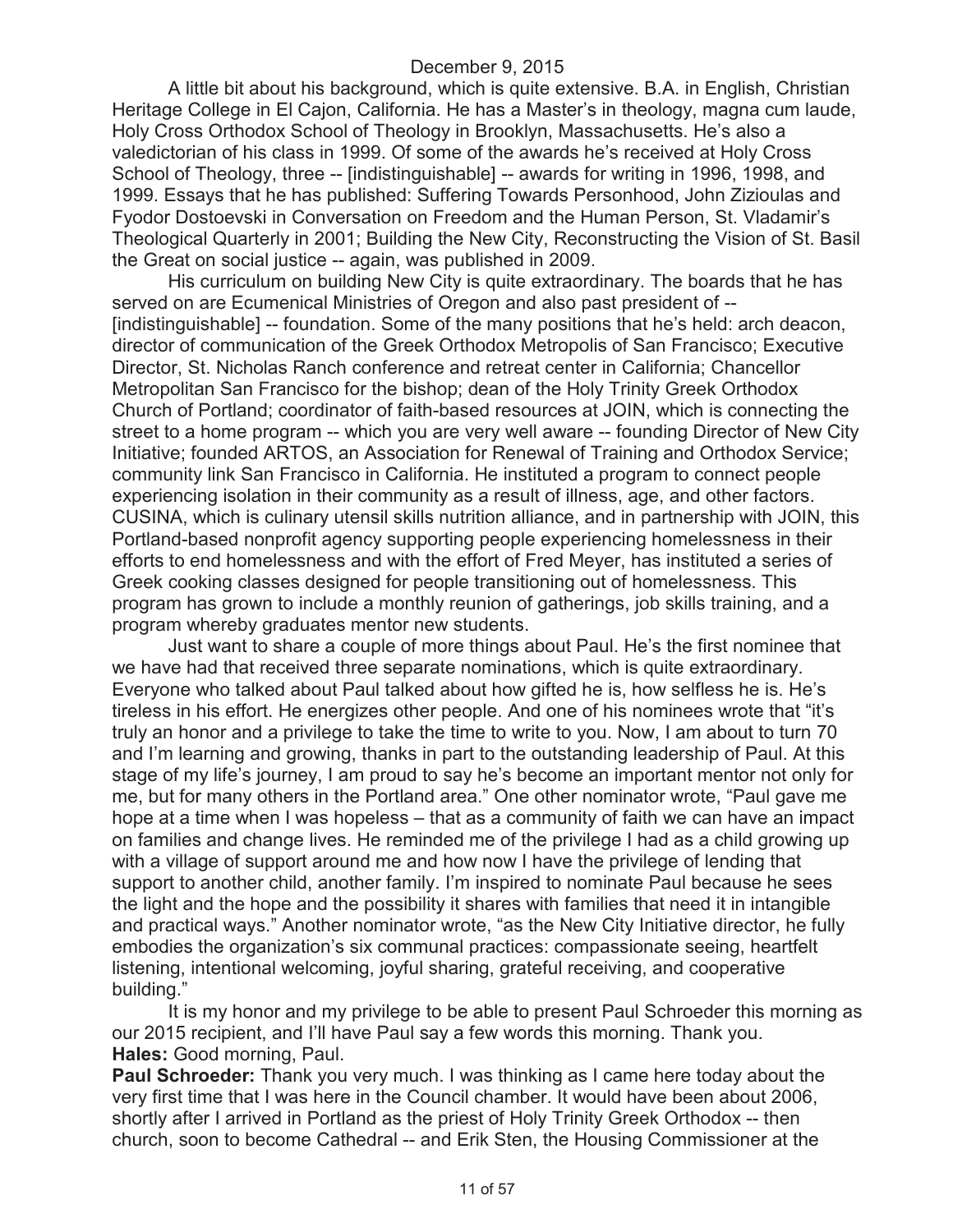time, had invited me to come down and basically say hello and present myself to the community. That relationship turned into a series of conversations between myself, Commissioner Sten, and Marc Jolin -- who is here today, I'm really honored to have him here -- about safe community involvement in ending homelessness.

We started, as mentioned before, the CUSINA program, a Greek cooking class for people making the transition out of homelessness. And very early on what we recognized was that we were doing a lot more than teaching cooking. That great acronym, Culinary Utensil Skills, Information, and Nutrition Alliance -- we realized afterwards there was a word left out it. The C should have been for community, because we recognized that what we were really doing was helping people who had experienced the tremendous isolation and dislocation of homelessness to rebuild a sense of community and to have a place where they really belonged. So, in 2009 -- and it's almost to the day now -- in 2009, I made a series of decisions that led to me stepping down as the priest of Holy Trinity, and ultimately starting the New City Initiative project first at JOIN and then the New City Initiative nonprofit.

And there have been so many things that we have learned on the way that's been such a great learning journey. When Commissioner Sten -- after he stepped down from the Council, he wrote a white paper shortly afterward called A Human Connection that I go back to where he talked about the importance of community and relationships. And to me, this has been something that I think about in terms of how can the faith community be involved in a more rich and varied way in this challenge of ending homelessness. How can we provide that village of support that people need so that they can surmount their challenges and be the most successful that they can be?

So much of the learning has been about community, has been about the importance of relationships, and how can the faith community take the lead in creating a more compassionate community? Because in my opinion, homelessness will not be ended by more or bigger or better programs -- although programs are important -- homelessness will be ended by creation of a more compassionate community, a community where everyone recognize says that they have a role so that it's not just the purview of the public sector or nonprofit sector. The faith community also has a role in that. The business community also has a role in that. Your every day average person who wants to step in and say, "how I can help?" has a role, and what opportunities are we creating to make it possible for those who want to help to actually be able to do something in a productive way?

I think that another huge learning in this process has been thinking about the upstream causes and where exactly should we be focusing energy and attention. We've started working over the past several years -- since 2011 -- focusing more specifically on homeless families just because we recognize that for so many of these families, there is a generational and inter-generational cycle of poverty and of homelessness that repeats. And so, how can we focus energy and attention and resources on those children who are at the highest risk for the worst outcomes?

I think that as we think broadly about homelessness, we have to think about things like, how do we raise a high school graduation rate? How do we help these families with children -- and the children, in particular -- to avail themselves of what really is the number one best anti-poverty strategy that has ever been invented, which is finish high school and go to college? And our small contribution has been to say, what can we do to be a positive influence in the lives of these families to help them move towards stability?

I really want to thank the Mayor and the City Council for their partnership. You have been wonderful supporters of the work that we have done. I want to thank the board, the trustees of the Lowenstein Trust. I did not have the pleasure ever of meeting Steve Lowenstein. The people that I know who did know him impressed me not only with what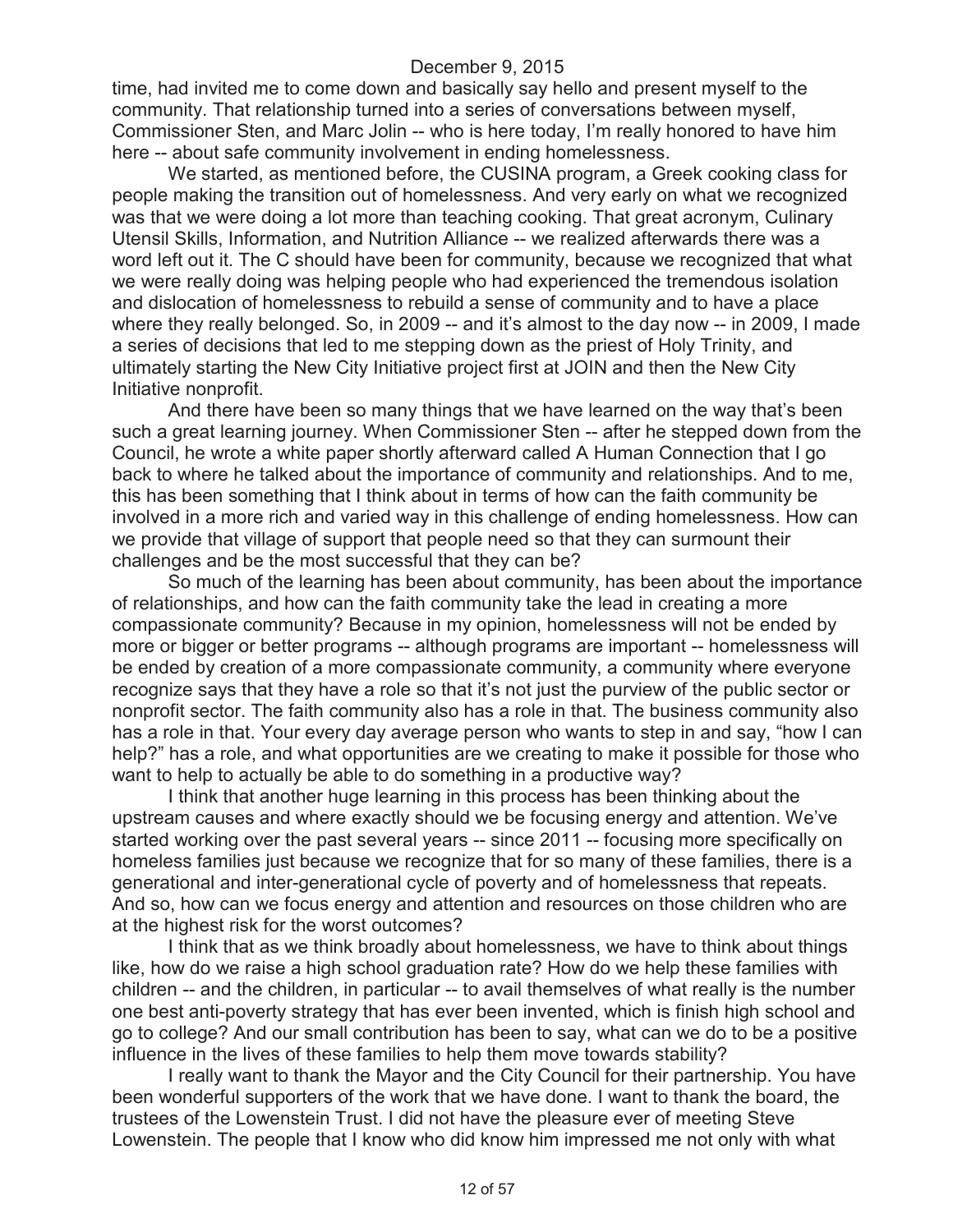they say about Steve but also just in the lives that they live. He had truly an impressive group of people that he was connected to. I want to thank the volunteers who are here today, and particularly the New City Initiative board. We have Jeanne Kaliszewski, who is here -- our board president. We have Ann Hudson. And I also want to say, particularly, Mohamed Alyajouri is here, and in light of what was referenced before, we want to really express our appreciation for the partnership of the Muslim community as a part of New City Initiative as a part of the network of congregations and faith communities that we work with. I'm so appreciative, I'm so grateful, and look forward to lots of wonderful things in years to come. Thank you.

**Hales:** Let's hear it for the honoree. [applause] An excellent choice for the board to have made for all of us that know Paul and have had the privilege of working with you, and we're looking forward to a lot more. I would love to take a photo, if we could, with you and your board, Michelle. Maybe? And the honoree? That would be great for us.

**Harper:** That would be great.

[photo taken] [applause]

**Harper:** I have just one more thing that I want to say. I know that as leaders, you are leading in some very, very challenging times. And this award and your acknowledgment of how important it is to our city -- that is the fabric of the city and who we are and it's the thing that makes us very, very special and proud, It's just one of those things that -- you know, in a 24-hour news cycle, there is so much negative going on, but you know that there are exemplary people like Paul who has led an extraordinary life, and is one that we should emulate. It just lets you know that one person truly can be a catalyst to make a difference for an entire community.

**Hales:** Very true. Thank you, Michelle. Thank you all.

**Fritz:** If I might further comment. Thank you, Paul, for your discussion of the work that you're doing in creating that compassionate community. We are currently struggling with providing services for people living outside, and a reminder that it's up to all of us and the government can't do it all, private sector and faith community can't do it all, but together we can make a difference. And asking everyone who sends an ugly email to Council demanding us to go more, I ask you to think about what more you could do, and we all have to do more. Thank you very much.

**Hales:** Excellent, and one of the best things we do as a city, thank you very much. Thank you. OK, onto less noble things, but necessary actions this morning. Let's move then please to the regular agenda.

#### **Item 1279.**

**Hales:** That's the transition I was talking about from taking care of homeless people to picking up the trash. Second reading, roll call, please.

**Item 1279 Roll.**

**Novick:** Aye. **Fritz:** Aye. **Saltzman:** Aye. **Hales:** Aye.

**Item 1280.**

**Item 1281.**

**Item 1282.**

**Item 1283.**

**Item 1284.**

**Item 1285.**

**Hales:** OK. Commander Leloff is here to explain this big package.

**Michael Leloff, Portland Police Bureau:** Good morning, Commissioners and Mayor. These are the remaining of the 15 -- Forest Grove is the fifteenth coming back in this year, so, it's 15 partners running transit police. Portland Police Bureau is the primary agreement, and we are in command and control of over 570 square miles of the tax district and all rail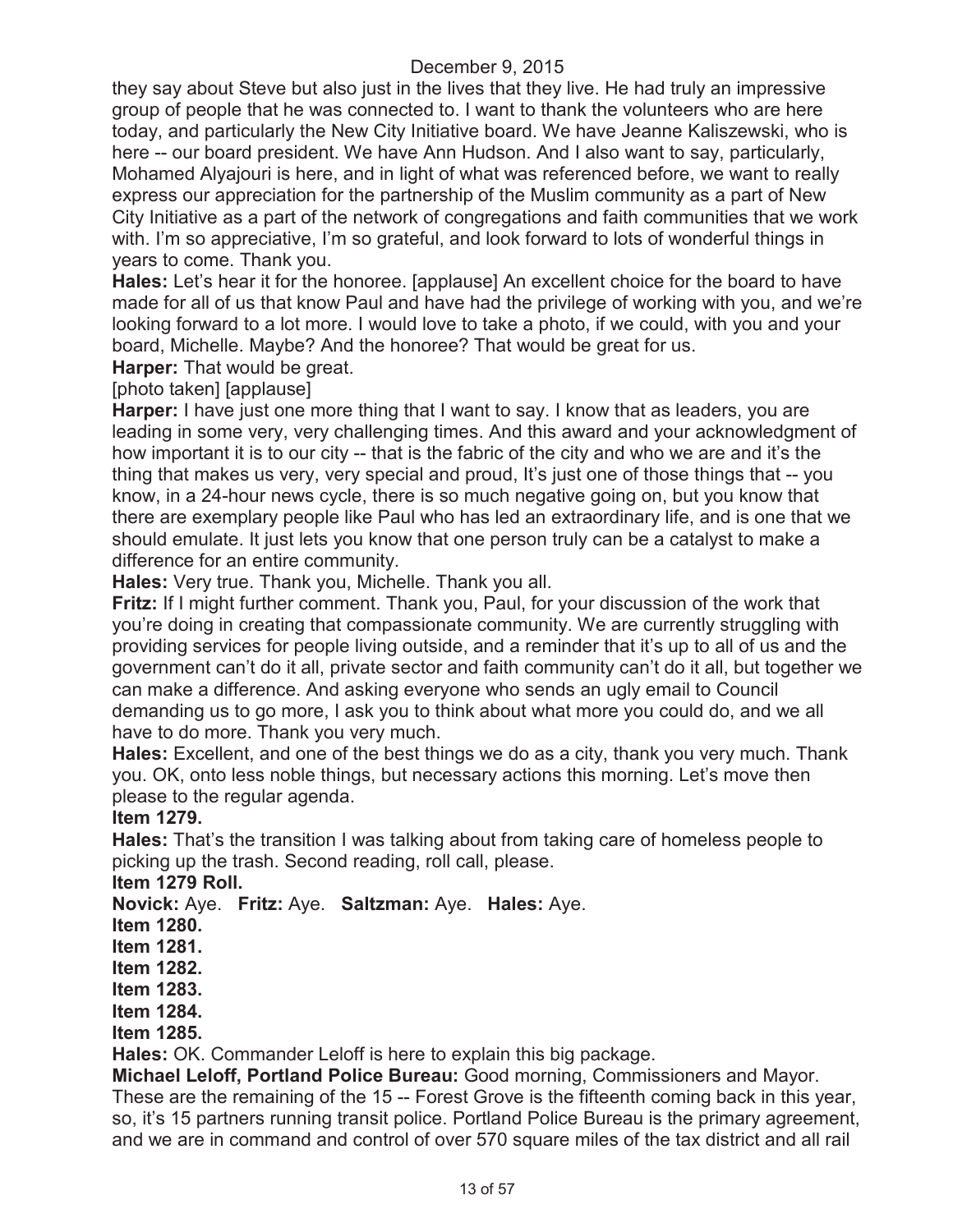and bus. So, it takes 67 sworn officers and three non-sworn to run that division, and so these are the remaining.

**Hales:** Alright. We had an extensive discussion about the guidance for this program, which I think has been very helpful for us as a community, so wanna appreciate that from the Council. Questions or concerns to raise?

**Fritz:** I do appreciate the discussions that we've had about the purpose of the police, and I appreciate the second finding that the main priority of the TriMet transit police division is not enforcement of fare requirements but to provide security and safety services for the TriMet system.

My understanding is that this implements the intergovernmental agreement that you negotiated over the summer, and it would be difficult to change that, so my question is, how will -- this is a five-year, essentially, a five-year contract that will doesn't come back to Council for another five years, it automatically renews. How will I get a report on the transit police's actions to address my concerns about fare enforcement being a prime motivator? **Leloff:** I can do that in written form yearly if you'd like, and we can have a discussion. We are revamping the way that we do transit policing in 2016. It's gonna be a new year. You're going to see an education mission next week where officers are on the system -- we're going to be hitting some themes. Look both ways, been seen be safe, protect your valuables, see something say something -- we're going to start down some social media and really talk about what we do.

Our priority is high visibility deployments, getting to calls for service, any accidents involving a TriMet vehicle and another, and those are priorities. I can create and we are going to create a different model of tracking what we do. We are not about fare enforcement and writing citations. We are about behaviors, we are about safety, we are about security of the system and the 320,000 trips per day that our riders enjoy. So, I am open to suggestions on that. I am revamping the way that we track what we do.

The number one thing that we track is high visibility deployments. And that's really what we want, and really kind of mapping out where our behavior issues are and trying to deploy into those areas. So, I am open to that conversation in a yearly written form or a report to Council in a yearly form or whatever your suggestions are.

**Fritz:** I would appreciate a report to Council first in written form and then on the Council's agenda so that we can have an ongoing discussion. I really appreciate that offer. **Leloff:** You bet.

**Fritz:** I have a question -- thank you, Mayor. I often see people get on the bus and ask for a ride, say that they don't have a fare and often, the driver will say, sure, however, if somebody gets on to inspect it – "it's your problem, not mine" essentially. And last week, I noticed somebody gave their ticket, their day pass to the driver when they got off saying, "Please give this to somebody who might need it." Is that something that's allowed under the TriMet rules?

Leloff: So, for the officers, we all carry tickets, and if we find somebody that needs a ticket, we carry them and give them out. We also have a 501(c)3 program where if you qualify, you can request free fares through TriMet. There's is a vetting process. So, an organization just wrote me a letter, and I put that through, so there's opportunities to give people fares, there's opportunities to request fares for a 501(c)3.

**Fritz:** But can we actually give them to the driver? Because what I've also seen is people taping them to the bus stop, and when it rains they tend to get really messy and they stick there until someone like me takes them off again. It would be really nice to know that we could give our day pass to our driver to hand to that next person who gets on. Of course, I'm usually taking the last 44, so nobody else is getting on that bus, but in the event that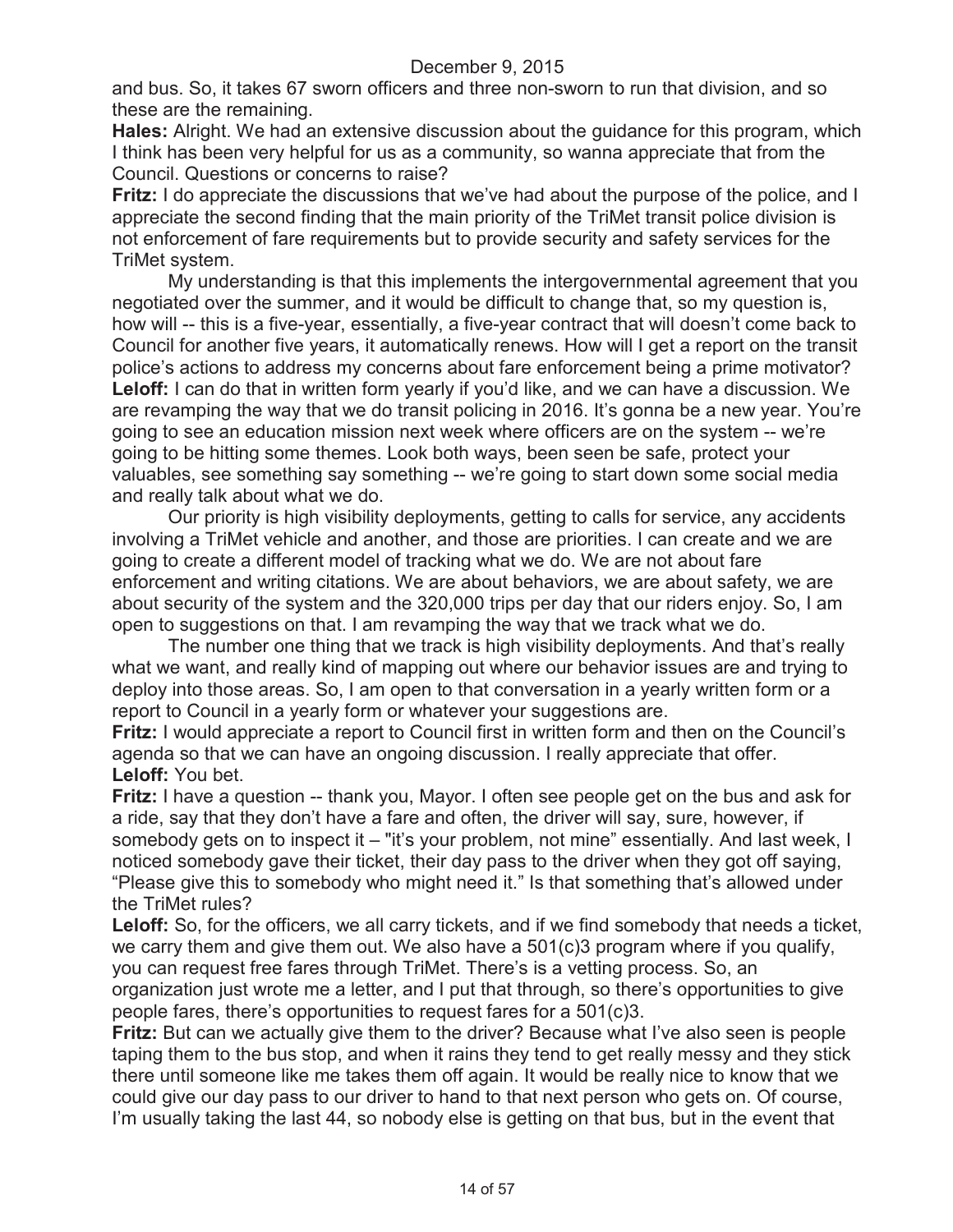somebody was just commuting at rush hour, for example, and wanted to give it for the evening, is that allowed?

**Hales:** That's more of an operational question for TriMet, but I'm meeting with Neil McFarlane next week --

**Fritz:** Oh, good.

**Hales:** -- so I'll be happy to relay that particular suggestion --

**Fritz:** Yeah, let me reframe it to a suggestion that it should be allowed. And going back to the caring, compassionate community -- I'm not using my five-dollar pass anymore, I would love for it to be somebody else's so they wouldn't have to worry about whether a fare inspector got on and know that somebody took the time to give it. So, yes, if you could pass that along. Thank you.

**Hales:** Yes, I'll pass it on. And generally in a bureaucracy, what's not prohibited is allowed, but we'll check.

**Fritz:** Well, you know, as long as it's allowed, I bet there are others like me who would be more than happy.

**Hales:** We might actually want to encourage it, not just allow it --

**Fritz:** Exactly.

**Hales:** I get it.

**Novick:** Mayor, I can't resist noting that in the book The Once and Future King, where the young Arthur is turned into the ant to see what any society is like, the first thing he sees is a sign saying, "everything that is not forbidden is compulsory." [laughter]

**Hales:** Other questions for Commander Leloff? Thank you very much, sir, appreciate that. See if there is anyone that wants to speak on these items?

**Moore-Love:** We have two people signed up.

**Hales:** Welcome. Good morning.

**Veronica Bernier:** Good morning, Mayor. It's nice to see you. Good morning, Amanda, good morning, Dan, and good morning, Steve. Good morning, America, how are you? [laughs] I hope that you had a good night's sleep last night. I wanted to show you something.

**Hales:** There you go.

**Bernier:** There you go. Veronica's got it. I have the tickets this time. Periodically, my life seems a little disorganized. I better get closer to this microphone or I'll be lost. I wanted to let you know what I was doing. I've been in the northeast and in the southeast -- I'm from Portland State, my name is Veronica Bernier and I have a degree in public health. What we do in public health is -- [indistinguishable] -- among the people. Over the weekend, out on the street, every day, day in and out, 24/7 where they're watching people. And we're not nosy, but we do notice TriMet police, and they are doing their level best to help out -- I always support the police department, I always support the police chief. And I think that the men in uniform do a lot to help our city. Making the world safe is really important, and we all know what happens when people get busy on the weekends with shopping and there's holiday destruction and there's the seasonal affective disorders. Sometimes people get a bit out there. So, if you run into them, my advice is to give them wide berth -- about 10 feet. If the kids come in from Lloyd Center and do chin-ups on -- what do they call it, the bar thing? If they start doing that, just walk away from it and try not to get in the middle of it. Sometimes people get exuberant. But that's part of the nature of the policing with the TriMet system.

We have one of the best systems there are I think in the world for travel. TriMet gets you there safely, and our electric cars, our streetcars, the red line to the airport helps people coming and going, and it's possible to get by without a vehicle in this city. It's a very walkable and viable city. You almost don't need a car.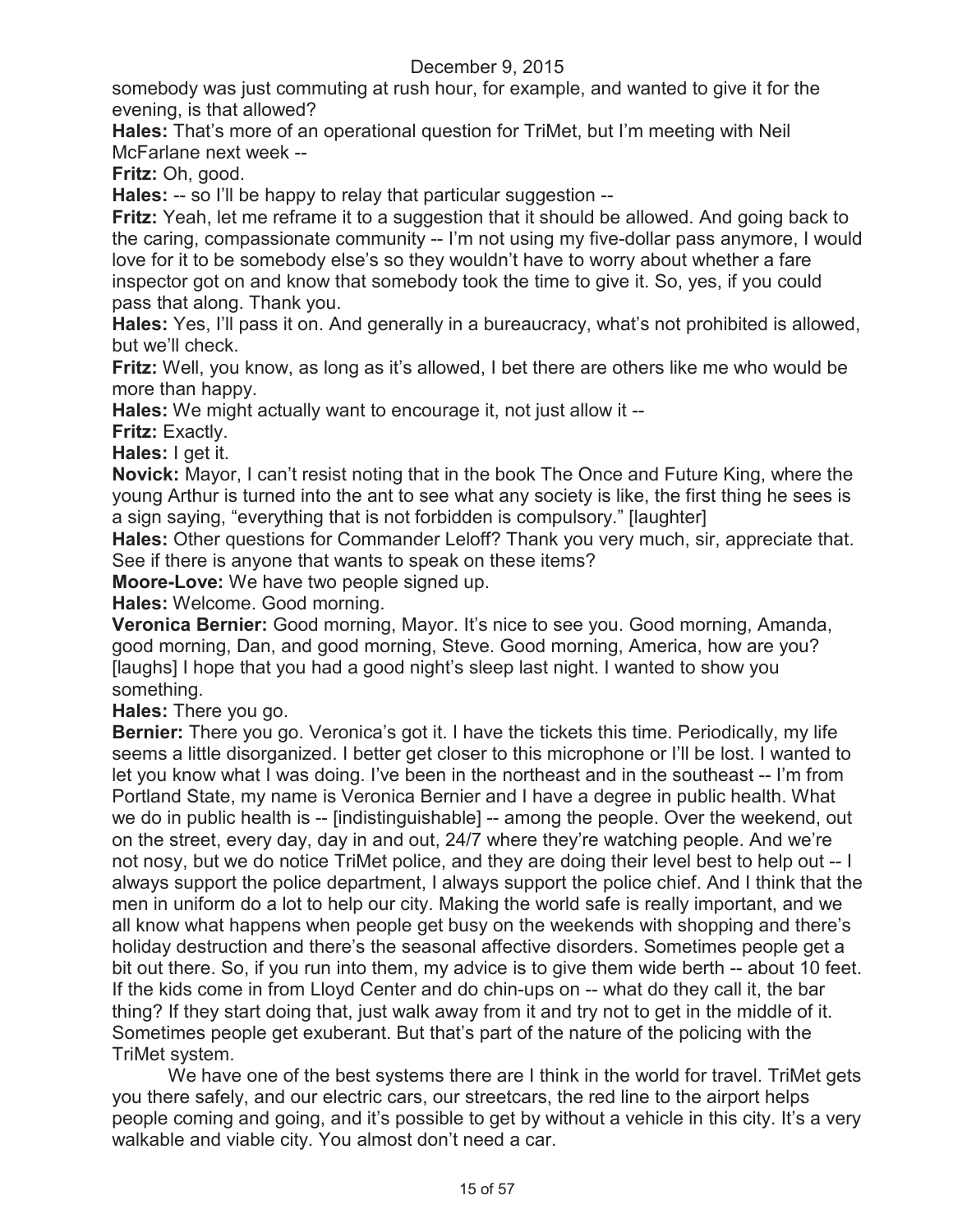However, when cars come in the middle of the TriMet world, sometimes some things do happen, so we had -- I have to tell you one tiny incident that is real. The other day on the red line to the airport -- or it was the blue line -- Ruby Junction, we had a sudden stop, and 53 people had whiplashes. It's unfortunate that one of them was G4S security, which I happened to know him because I know a lot of security people. I don't meant to make a -- it's not a joke. That sounds funny. Let me say this again, I know a lot of people would work in the security field having been a Wells Fargo guard, and I did notice that when we had the -- there's one area when the rails are wet and leaves get in the rails, the brakes can grab, and this did happen, and about 53 people were affected by it. So, you do know that if it comes up again you may hear from somebody -- some chiropractor or some lawyer. It doesn't mean that TriMet is doing a bad thing, but it's just a function of the cities and rainy days and things like that. But I do have this to say -- TriMet always seems to show grace under pressure, and they do the right thing when they find the damsel in distress -- which could be anybody. Thank you.

**Hales:** Thanks, Veronica. Thank you very much. Charles?

**Charles Johnson:** Good morning, Commissioners. My name is Charles Johnson, and I thought we would have had Assistant Chief Modica, but I know sometimes resource allotments change in the police department. I wanted to echo from the citizens the idea that Commissioner Fritz put forth. Under federal regulation, institutes with higher learning, the police and public safety departments have to do a report -- and I'm glad to hear that our Portland police officer who will be working and managing this program is very open to doing the same. I think that -- actually, I hope that the mayor, as Commissioner of police, you will encourage him to talk with Chief O'Dea and the people who do the technical stuff who make sure the Twitter goes out and the Facebook page is updated. Because I think that really what citizens expect in this day and age is engagement and information from their police department, and so to see not even just an annual report so that we can work with Commissioner Fritz to check up on whether fare enforcement has become prioritized, but a listing, there -- when colleges publish their statistics about crimes on campus, some fear goes along with that. But we need to face fear and deal with the situation as it is reported by the statistics. So, it will be great to see that TriMet police have somewhere in their capacity to disclose daily or weekly, what the nature of their policing has been. How many phones were stolen, did anybody have to be taken into custody? And on the positive side -- that they were able to provide 17 people that were in financial distress with emergency tickets and such as that. I think that since we talked about the other 15 partner agencies, this issue has been covered comprehensively. I want to again ask the mayor and thank all of you for your encouraging the Portland police to do this high visibility policing that's strictly focused on passenger security, safety, comfort, and making TriMet more enjoyable systems to partake in.

And also, I failed to mention earlier -- Happy Hanukkah to you all, especially to Dan Saltzman. This is the third day. Sunday was a busy day, there were some climate marchers left. Beth Israel will be having a Hanukkah event this weekend, and may light and joy increase in our city.

**Hales:** Hear, hear. Thank you.

**Lightning:** Good morning. My name is Lightning, I represent Lightning Watchdog PDX.

First of all, I have a problem with the police having anything to do with the TriMet transportation system. I would like to see more private companies such as the G4S and various companies make bids at a lower price. I feel that we don't have enough police officers as it is, and focusing on the TriMet is just taking them away from other areas that we could focus on.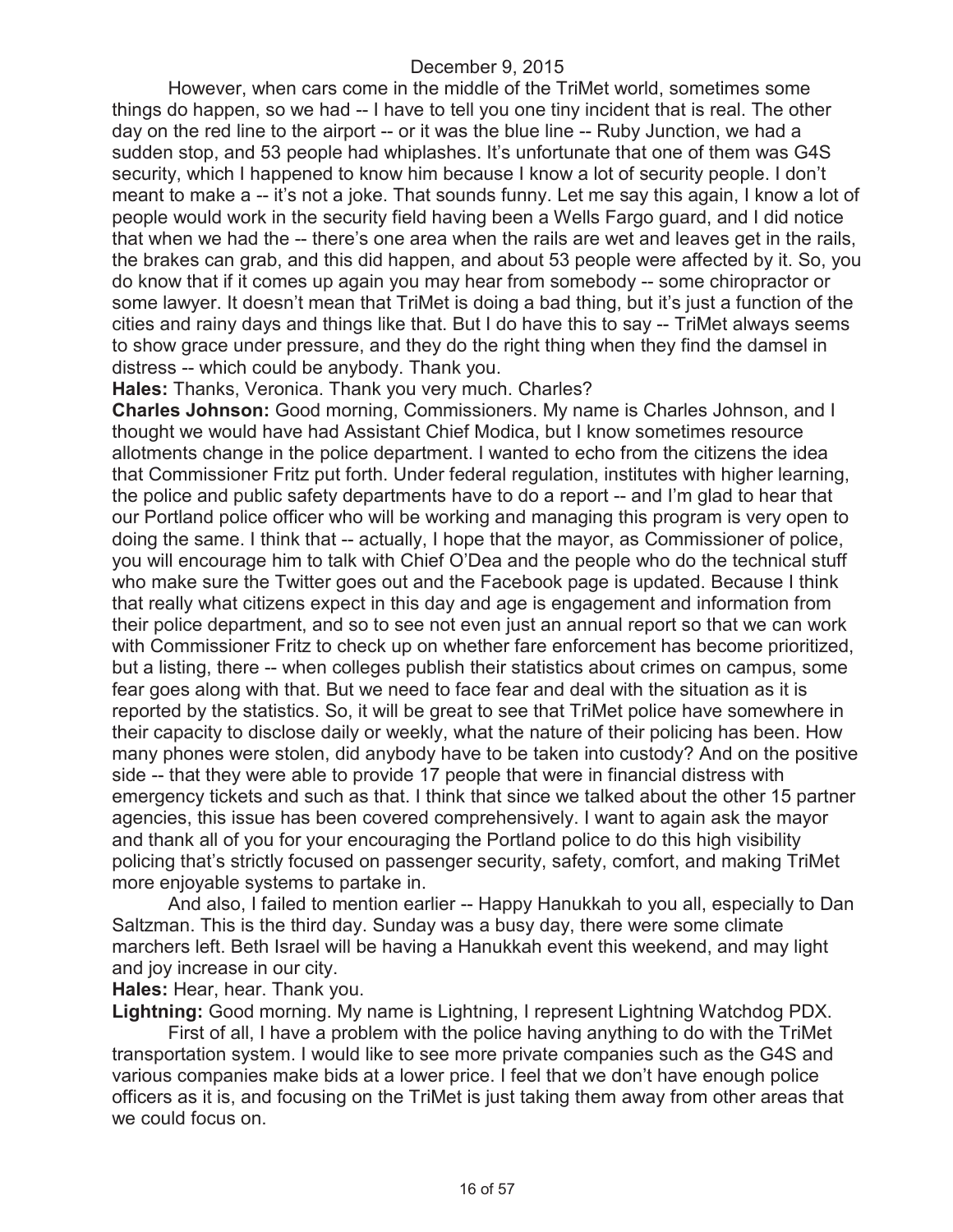I have another issue on the fare enforcement from the police themselves. I have never seen a police officer ever give a TriMet ticket to somebody. Maybe I am just one of the few people out there. I tend to see police officers enforce the fare and to a lot of people that do not have enough money to pay it, and they end up having to do some type of community type of work, which is far higher than the five-dollar ticket. I'm still questioning that -- that we have community service from individuals that can't pay a ticket, and if that is even legal, in my opinion, and I do want to have that looked into if that program is still proceeding forward.

Again, like I stated, I don't see why we have Portland police on TriMet. We don't have Portland police on streetcar. In my opinion, the streetcar is run much more efficiently than TriMet. We don't seem to have any concerns on safety on streetcar. I've been on a streetcar before and they asked you for your ticket. I can't seem to find it. "Well, you can leave the streetcar at this time if you like, we're not going to write you up for a fine." "Thank you very much." That is just good customer service. That is people you want to come back and pay the ticket and keep coming back and riding on their service. I've never seen that with Portland police on TriMet. I've never seen them talk to people in a reasonable manner when they are trying to enforce their fare. I've never seen that. They are not customer relations for TriMet, so I question on why we have Portland police on TriMet. We have other security people that can do a better job at a much lower price. And in my opinion, Uber and Lyft will cut the profits for TriMet. We don't need to pay for Portland police. Thank you.

**Hales:** Thank you. Anyone else? OK. These are all ready for roll call vote, please, so let's take them in order.

#### **Item 1280 Roll.**

#### **Novick:** Aye. **Fritz:** Aye. **Saltzman:** Aye.

**Hales:** Well, I appreciate both the discussion and the interest in these relationships that we have. If you haven't had the privilege of working with the Commander Leloff -- because he was our North Precinct commander before this assignment -- you will find that he is really good at working with the community. So, I think that the fact that the Council is really interested in making sure that that is a healthy one -- we've got an implementer in Commander Leloff who will make that work very well. So, I appreciate your good work here. Aye.

**Item 1281 Roll.**

**Novick:** Aye. **Fritz:** Aye. **Saltzman:** Aye. **Hales:** Aye. **Item 1282 Roll. Novick:** Aye. **Fritz:** Aye. **Saltzman:** Aye. **Hales:** Aye. **Item 1283 Roll. Novick:** Aye. **Fritz:** Aye. **Saltzman:** Aye. **Hales:** Aye. **Item 1284 Roll.**

**Novick:** Aye. **Fritz:** Aye. **Saltzman:** Aye. **Hales:** Aye.

**Item 1285 Roll.**

**Novick:** Aye. **Fritz:** Aye. **Saltzman:** Aye. **Hales:** Aye.

**Hales:** Thank you very much, Commander.

**Item 1286.**

**Hales:** Good morning, Gale. Welcome.

**Gale Baird, Bureau of Human Resources:** Good morning. My name is Gale Baird, I'm the training and workforce development manager for the City, and I'm here for Anna Kanwit, our BHR Director.

The ordinance that you have is to enter into a new agreement with Southeast Works, which is part of the work source program, in order to provide the work experience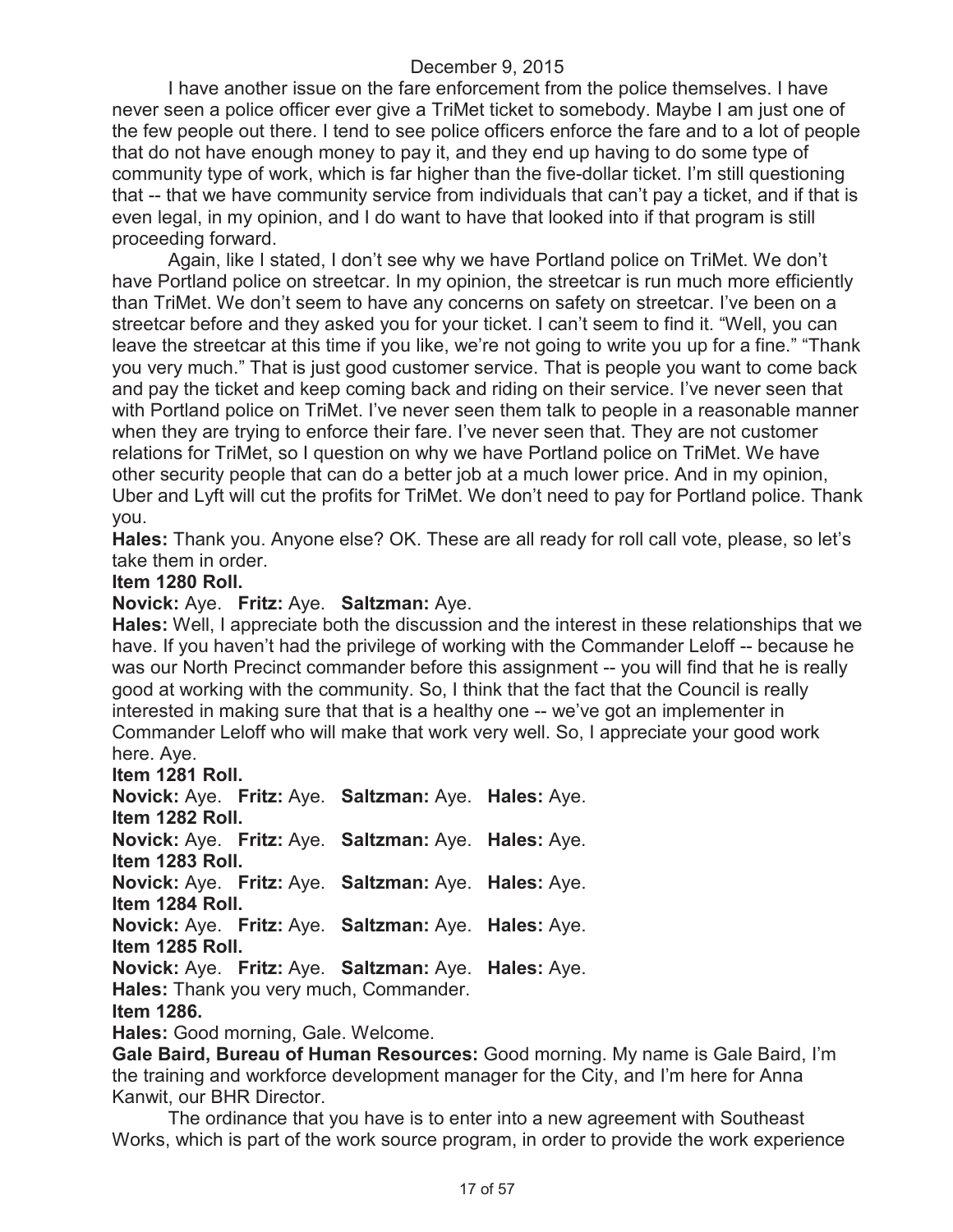and work internships to underserved populations. So, these are individuals who may encounter barriers to employment due to lack of skills, due to being low income. Many of them are on government subsidies, and we see this as a new opportunity for the City to provide opportunities for skills development while also serving short-term needs for bureaus for project work and other types of assignments.

**Saltzman:** Is this new or is this continuing?

**Baird:** This is new. We have many agreements -- so this is administered similarly to the SummerWorks youth program. It's limited term. Finite amount of hours that are permitted. And we have not done this before with a work experience type of program. These are not necessarily students, although many of them may be enrolled in a GED program or some other type of skills development opportunity.

**Fritz:** My understanding is that there is no cost to the City other than staff time. **Baird:** That's correct, yes, Commissioner Fritz.

**Fritz:** Do you know you how they do their outreach to disadvantaged students, and is that including students with limited English proficiency?

**Baird:** Yes, it is. In fact, they have outreach programs to immigrants and other individuals with limited English skills or who are -- English is their second language. And they actually operate out of the center, which was expanded in May 2014, at the work source center in Southeast Portland on Foster Road. I think that Mayor Hales, you were there to attend the grand opening of that center.

**Hales:** They do amazing work -- they really do -- in terms of the reaching the communities who would otherwise simply fall through the cracks.

**Baird:** Yes.

**Hales:** Gale, thank you so much. Anyone else like to speak on this item this morning? **Moore-Love:** We have one person signed up, Charles Johnson.

**Charles Johnson:** Good morning, Commissioners. As more and more people in the city are discovering, unemployment numbers are mysterious, if not cooked. And I hope you will take the issue of helping young people move into the labor market seriously. It actually also relates to mental health. When people have something they're doing something - even if it's something that's not fulfilling, even if it's "I don't like my job much, but I do it well, I earn some money, and I buy the things that I like," that's a better situation to be in than frustrated with no money. So, I know it's probably only technical that this program is with the agency that's name is in southeast. I hope that will take seriously our equity lens commitment and make sure that people in north and northeast and everywhere -- youth from all over every square inch of the city have equal access to programs that will help them to transition to work and even meaningful careers. Thank you.

**Hales:** Thank you. OK, thank you both. This is an emergency ordinance, so we'll take a vote.

### **Item 1286 Roll.**

### **Novick:** Aye.

**Fritz:** Thank you for this partnership, I believe we put ongoing support for Southeast Works into our budget last year. And I know that every year up until now, we have put onetime funding for Southeast Works, and I am very glad to hear it confirmed that we put them in ongoing funding because, as the Mayor said, they do amazing work and they do outreach all over the city and provide opportunities to youth and others who would otherwise not be getting service. I'm very grateful to you for adding this component of workforce preparedness. Aye.

**Saltzman:** I, too, appreciate your reaching out to Southeast Works and getting this partnership going. Aye.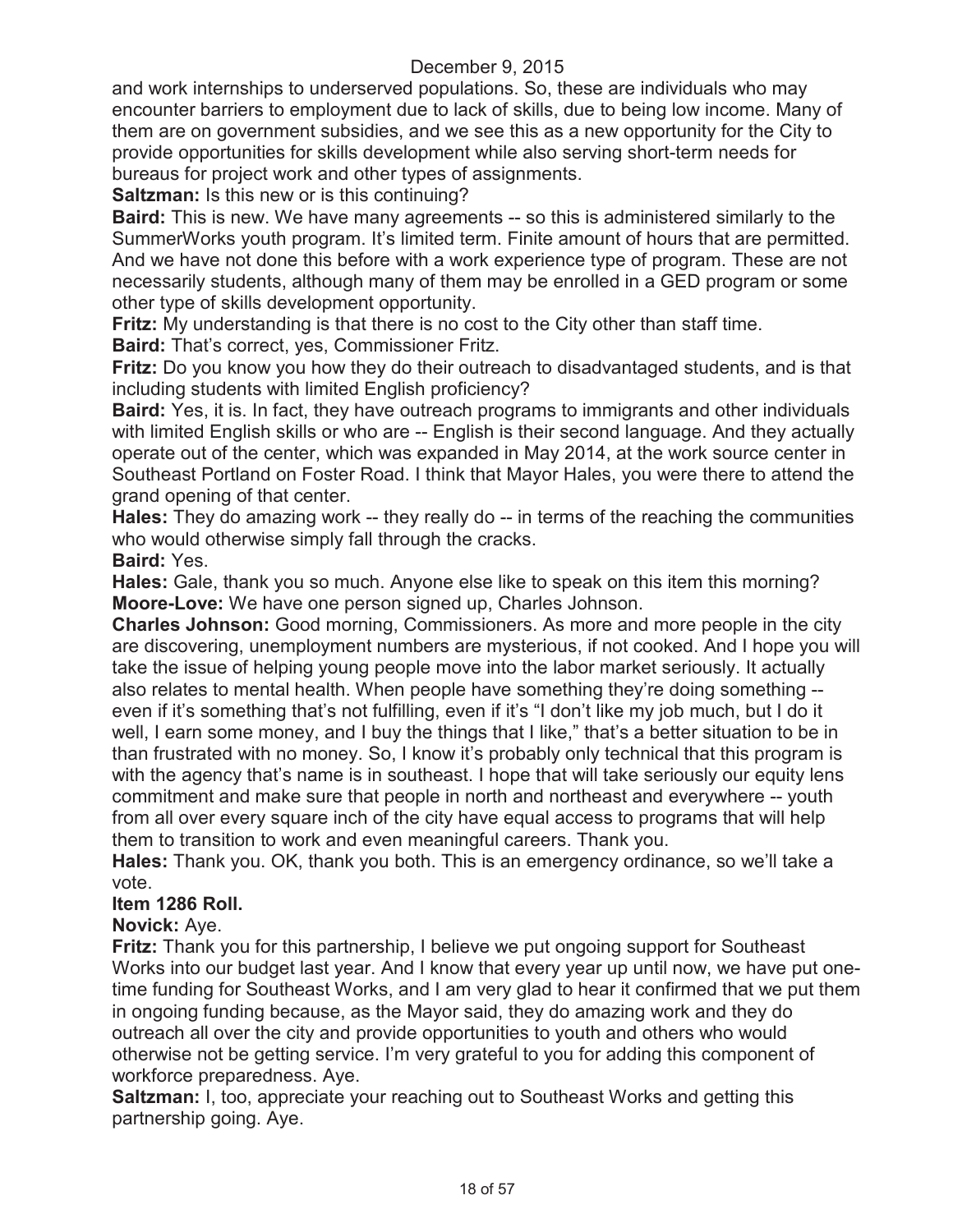**Hales:** This is a great example of how the City synergizes with what great nonprofits or other governments do. So, thanks, Gale, for putting this together. And Charles, I don't think that the unemployment numbers are cooked but I think that they illustrate the danger of aggregation, which is that overall, Portland economy is great, unemployment is low, but that's not true for everybody. And in fact, there's some members of our community that it's really not true for. So, you know, hidden in that positive average of under 5% unemployment are some people in the community that are really struggling, and this program is aimed directly at helping them. So, it's a great piece of work. Thank you. Aye. **Item 1287.**

**Hales:** Commissioner Novick.

**Novick:** The purpose of this item is to address an area of our code that is out of compliance with state law. And State Senator Chuck Riley brought this to our attention. It's a pretty simple fix. I'll ask Mr. Kramer to explain.

**Patrick Kramer, Portland Bureau of Transportation:** I didn't have too much of an explanation, it's pretty straightforward. Senator Riley did write us a letter suggesting that we change this specific part of our property impound code, which is 7.24.050. And excuse me, I didn't introduce myself or anything -- Patrick Kramer, PBOT, and good morning. Sorry.

So, he suggested that we change our private property impound code to comply with Oregon Revised Statute 98.854. So, these pieces of code and statute have to do with authorization required to tow from private property. And so we consulted with the City Attorney's office, and we agreed that it was advisable and appropriate for us to make this amendment that's before you today. And we've also done the outreach to the towers to make very clear what the expectations and standards are, and that they will be enforced. **Novick:** Specifically, the change is to add language to our code like in state law that says that the tower must first contact the private parking facility owner at the time of the tow. **Kramer:** Yeah, exactly.

**Novick:** Even if there is a previous written authorization for towing in general, there should be a specific notice of the time of tow.

**Hales:** Oh, good. OK A positive change, in my opinion. Other questions for Patrick? Thanks very much. Anyone signed up on this item?

**Moore-Love:** I did not have a signup sheet.

**Hales:** If there's no one to speak on this, it will go to second reading. Let the record show it's always a good idea to follow law.

### **Item 1288.**

**Hales:** Good morning.

**Scott Gibson, Bureau of Environmental Services:** Good morning, Mayor and City Council. My name is Scott Gibson, I'm with the Bureau of Environmental Services and I'm here today to ask for authorization for a construction contract on the Columbia Boulevard wastewater treatment stormwater pump station number two west.

The Columbia Boulevard Wastewater Treatment Plant has a peak capacity of 400 million gallons a day. It treats both a combination of sewage and stormwater from our collection system. The plant also has one permitted stormwater outfall that discharges to the Columbia slough under permit with DEQ. This outfall is for rainwater only that lands on the plant campus. This is called a 1200-COLS permit and now requires treatment to return before it is discharged into the Columbia slough. The plant current has two other stormwater pump stations on this campus, and this will be the third.

This project is required by DEQ in order to maintain compliance with our permit and to provide protection to the Columbia slough. The issue at hand is phosphorus from the stormwater campus. To achieve the 1200-COLS compliance, the project will modify the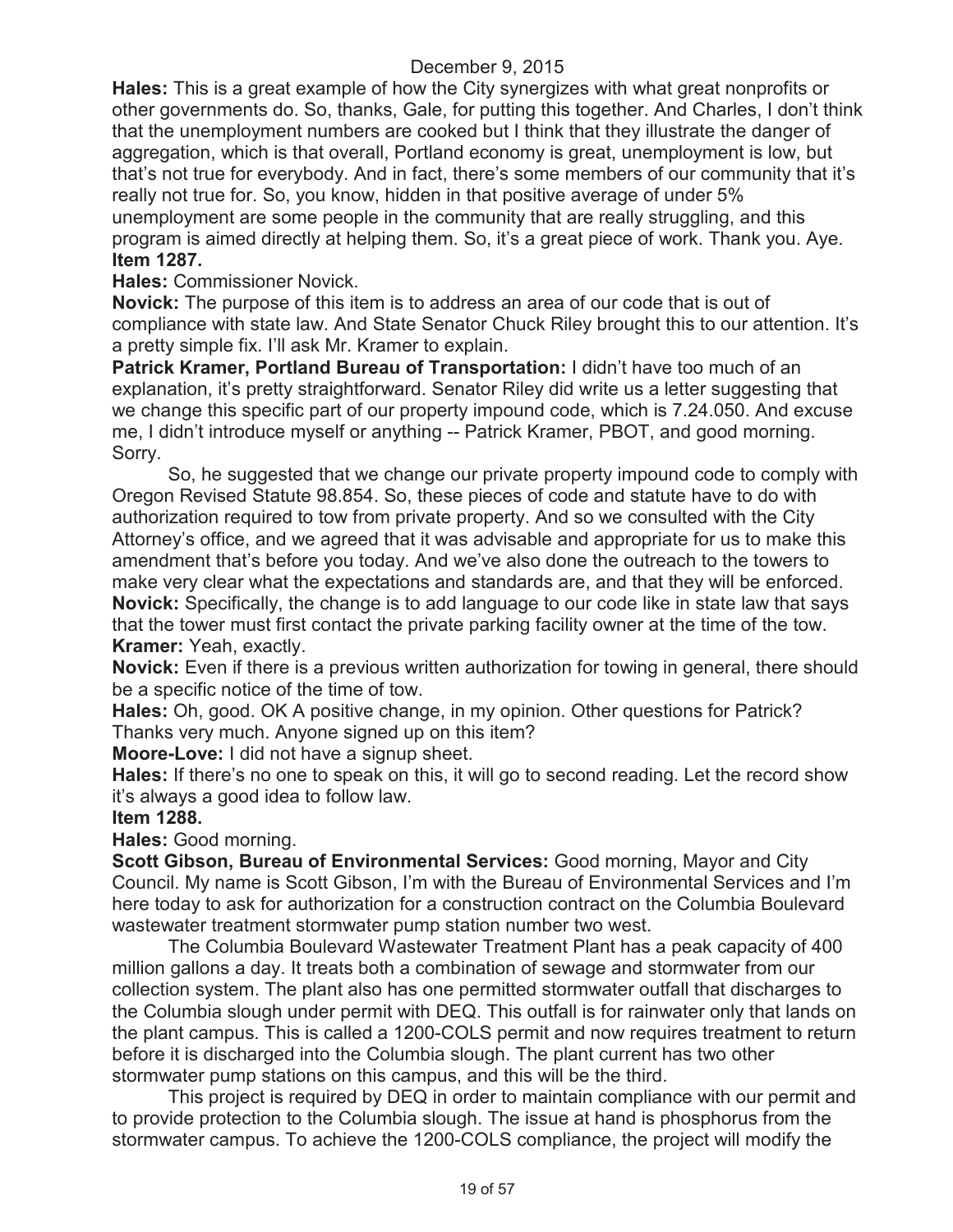existing stormwater collection system and convey the flow to a new pump station. The new pump station will collect and pump the rainwater into the wastewater treatment process. This is how the other two stormwater pump stations work.

The estimate for the construction contract is 880,700. Our confidence on the estimate is high. In fact, bids were received already. Christine Moody will be here with her presentation forthcoming, but the lowest bidder was significantly below that at 615. The schedule for design and construction was accelerated in order to ensure the compliance with our DEQ permit, which states that this project shall be complete and operational by July 1st, 2016, which is not too far off. So if you have any questions -- oh, I forgot to toggle through the slides. If you have any questions, I'm here to answer them.

**Novick:** This is kind of off topic, but over the last couple months, there's been some dispute over who is Bill Ryan and Scott Gibson. [laughter] Will you confirm that you are Scott Gibson?

**Gibson:** I'm Scott Gibson, yes.

**Hales:** Yeah, he impersonated you. Badly.

**Gibson:** Badly.

**Hales:** Scott, thank you very much. No other questions. Anyone want to speak on this item? If not, it passes to a second reading. And now we have another BES item, 1289. **Item 1289.**

**Hales:** OK. And we still have the real Scott Gibson here to explain?

**Scott Gibson, Bureau of Environmental Services:** That's right. Good morning, Scott Gibson, for the record. So, more that long one-third of Portland's public sewer pipes are over 80 years old, and Environmental Services has an ongoing program to repair or replace these aging sewers that are in poor condition. The bureau will start construction next summer on a project to repair about 11 miles of old sewer pipe in Portland's Woodlawn and King neighborhoods.

Some of the sewers scheduled for repair are not accessible from the public right-ofway, and Environmental Services needs to acquire easements to repair these. In this instance, the City does not have an easement for an existing sewer in a backyard on five properties. And in coordination with our repair, we're going to remedy the fact that those projects are not encumbered by an easement and will procure a new easement on those five properties. If you have any questions, I'm here to answer them. **Hales:** Questions?

**Fritz:** Have you made contact with each of the five property owners?

**Gibson:** I believe we have. Unfortunately, I couldn't talk to the project manager this morning, but we will typically do that as the first step.

**Fritz:** Did they also get mailed notice of this proceeding?

**Gibson:** Commissioner Fritz, typically we do the ordinance sort of separate from the communication issue. That's under the advice of PBOT right-of-way agents. We always approach all of these owners as soon as we can with the information and attempt to negotiate a fair settlement that doesn't use the eminent domain authorization. There is something that the right-of-way agents have told us that we want to make sure that we get the authorization for condemnation on record before we begin serious negotiations. **Fritz:** Right, I understand that. I find eminent domain one of the things I'm most cautious

about as a City Council member. The taking somebody's property, even with just compensation, is a significant thing in our community. So, it's a non-emergency ordinance, I see. Right?

**Gibson:** Absolutely.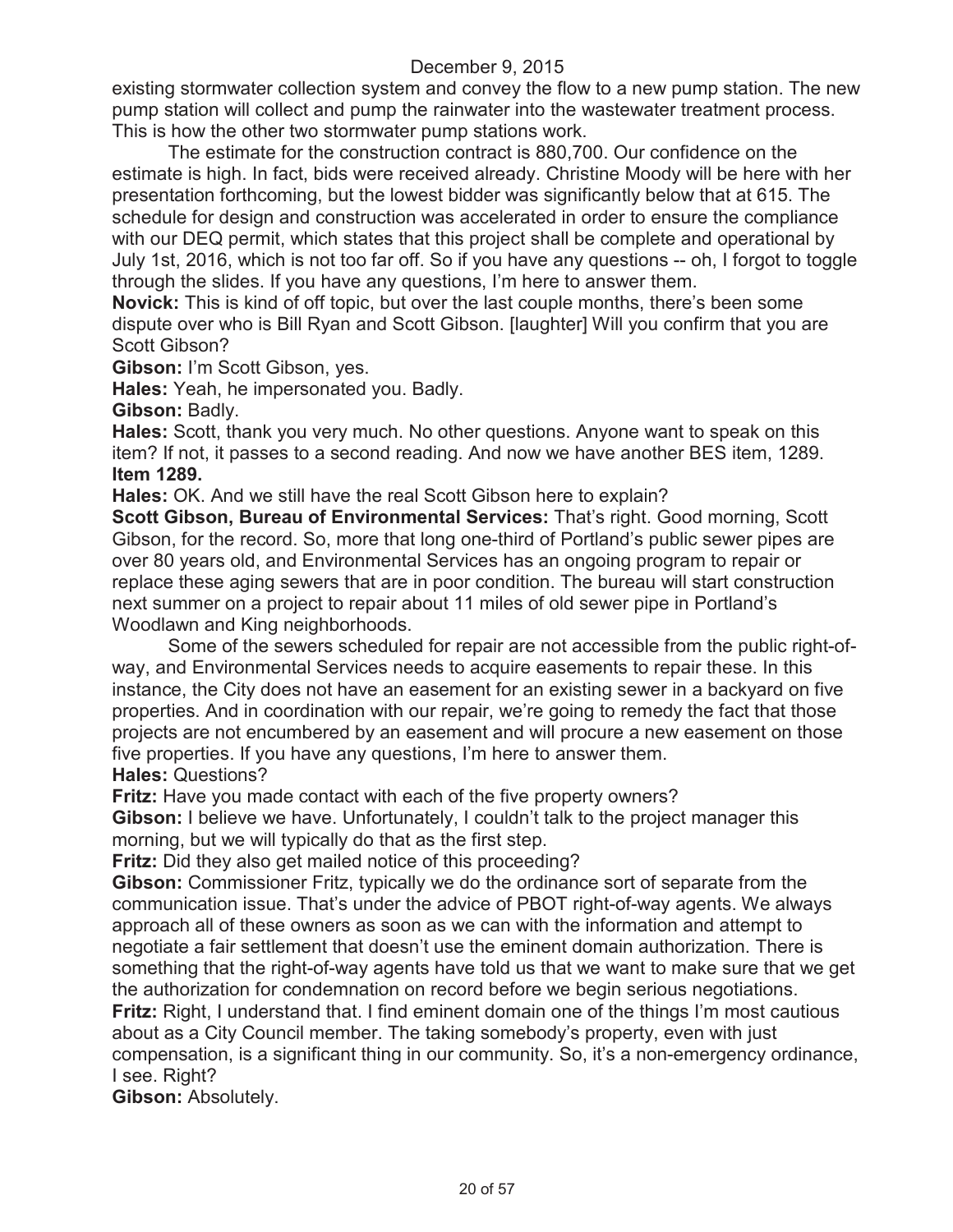**Fritz:** I would like you to affirmatively let me know before my vote next week that, in fact, the property owners -- as well as the residents, if different -- were notified about this so that they can express the concern if they have any.

**Gibson:** I will do that immediately when I get back to the office. Thank you.

**Hales:** Other questions? Thanks very much, Scott. Anyone want to speak on this item? If not, it passes to the second reading. You got a lot of projects going on in this bureau. **Item 1290.**

**Hales:** Second reading and roll call, please.

**Item 1290 Roll.**

### **Novick:** Aye. **Fritz:** Aye. **Saltzman:** Aye. **Hales:** Aye.

**Item 1291.**

**Hales:** Roll call, please.

**Item 1291 Roll.**

**Novick:** It's one of those votes where I'm scared that I have the responsibility to vote on something worth 10 million dollars. Aye.

**Fritz:** And I particularly appreciated the presentation last week showing that the bureaus that might need aggregate are working together so that we can buy in bulk and distribute in places that makes more sense operationally. So, thank you to Commissioner Novick and others who are working on that. Aye.

**Saltzman:** Aye.

**Hales:** Aye.

#### **Item 1292.**

**Hales:** Second reading and roll call.

### **Item 1292 Roll.**

**Novick:** Aye.

**Fritz:** This is the first time that I've seen the building amenities listed including a dog washing station as well as -- but there's also a rooftop, community room, and outdoor terrace with a movie screen, so it does sound like a great project. Aye.

**Saltzman:** With these next three votes, we're bringing online 82 additional units of affordable housing. I wanted to thank in particular Dory Van Bockel and Andrea Matthiessen of the Portland Housing Bureau for all their work on this program to make it more successful. Aye.

**Hales:** Aye.

**Item 1293.**

**Hales:** Roll call, please.

**Item 1293 Roll.**

**Novick:** Aye. **Fritz:** Aye. **Saltzman:** Aye. **Hales:** Aye.

**Item 1294.**

**Hales:** Second reading and roll call.

# **Item 1294 Roll.**

**Novick:** Aye.

**Fritz:** You know, people wonder what are we doing to promote affordable housing, and my crack staff have noticed here -- my excellent staff, I shouldn't use that -- my excellent staff noted that the City will forego \$1.5 million of revenue over the 10-year period for this tax exemption. That's one of the hidden ways that we don't have in our general fund budget that we are saying that yes, this is really important. I particularly appreciate this one because they are including the utility expenses in the affordable rent, so we know for sure that a lot of people are going to be housed under this particular benefit. Aye. **Saltzman:** Aye.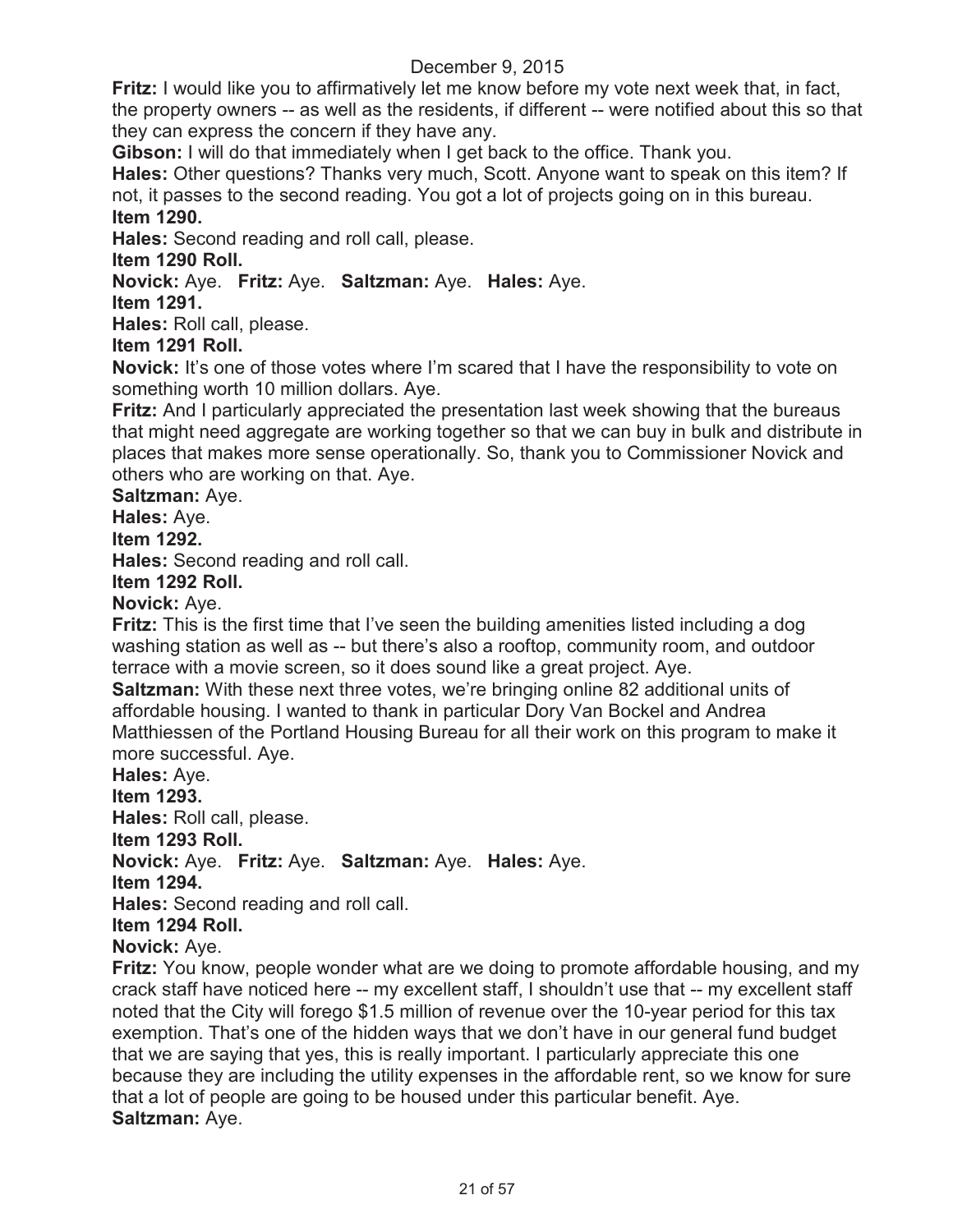**Hales:** Aye. I can see how everybody -- the look on Rachael's face -- that we might have to make the dog washing stations mandatory. [laughter] Thanks very much. We are done with the morning agenda and recessed until tomorrow at 6:00 p.m.

At 10:37 a.m., Council recessed.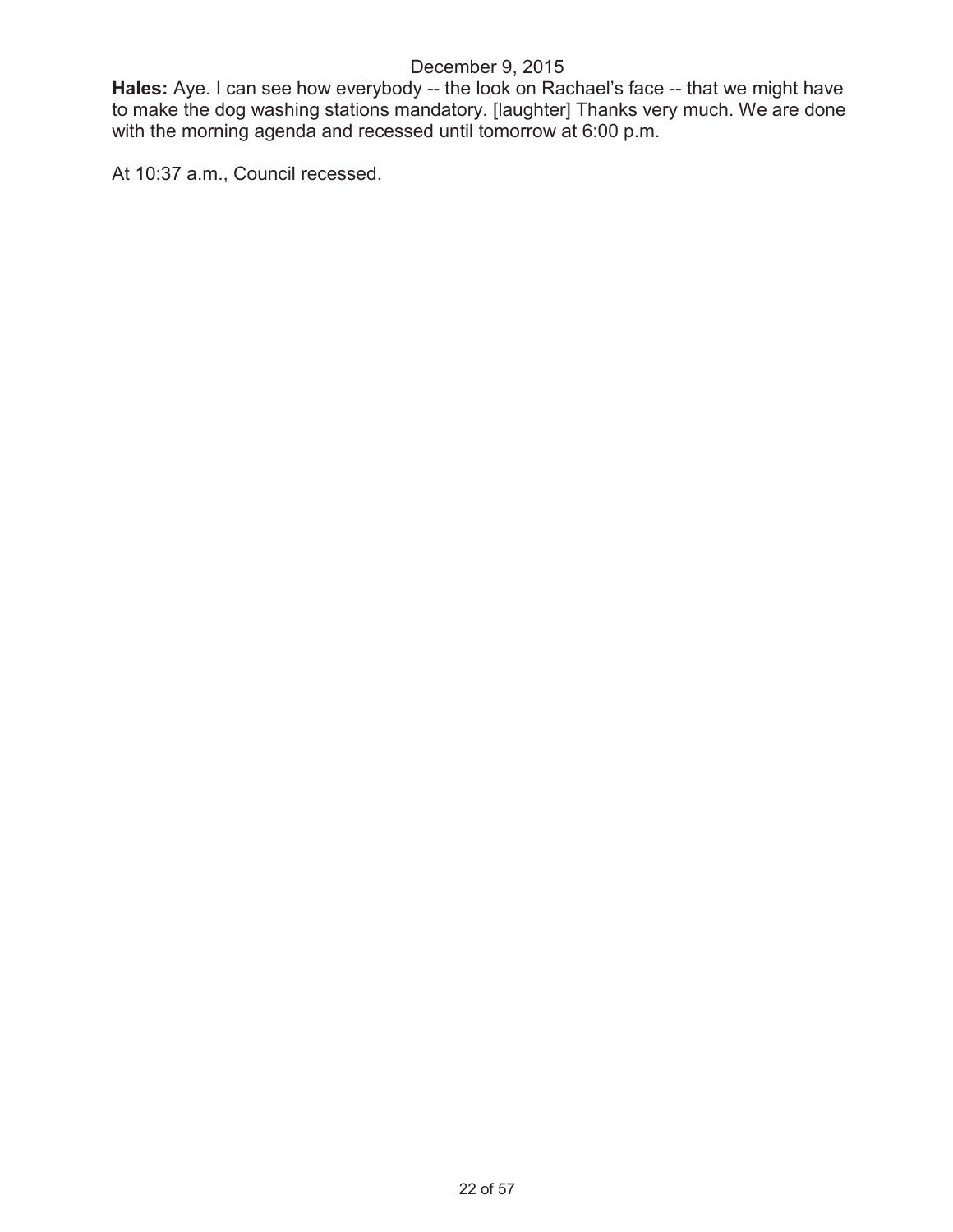### December 10, 2015 **Closed Caption File of Portland City Council Meeting**

This file was produced through the closed captioning process for the televised City Council broadcast and should not be considered a verbatim transcript. Key: **\*\*\*\*\*** means unidentified speaker.

### **DECEMBER 10, 2015 6:00 PM**

**Fritz:** Good evening, everybody. Can everybody hear me OK? Wave at the back if you can hear me. Yay, thank you. Good evening. I'm Portland City Commissioner Amanda Fritz and I'm very happy to welcome you here to Parkrose High School for our third Comprehensive Plan hearing. Thank you for welcoming us here. It's great to be here in this community. I'm going to just give you a few logistical things but I'm going to pass it first to our great City Attorney who is working tonight, Linly Rees.

**Linly Rees, Deputy City Attorney:** Good evening. I need to let everybody know that there is a box of materials for the first item, 1295, sitting next to the Council Clerk that will be entered into the record placed before Council. When we get to the second item, we have a second box that's marked 1296 that will be entered into the record for that matter. **Fritz:** Thank you. Mayor Hales sends his regards. He is hosting the West Coast Mayors Conference tonight, so he is not able to be here. I'm currently the president of the Council so I will be chairing the meeting. I like it when people call me Madam President, partly because it gives me an inflated sense of self-worth, and secondly because I think we have to get used to using that term because hopefully it will happen sometime in my lifetime. Other than that, there are very few rules and we try not to be very formal. So, you don't need to give your address when you come up and testify. Just your name is fine.

Certainly want to start also by thanking Superintendent Karen Fischer Gray. She also is not able to be here tonight, but she has been a wonderful member of the Planning and Sustainability Commission advocating for East Portland for many years, and so I just wanted to note her participation. It sounds like we're competing with some kind of sporting activity. I hope it's not a demonstration. We'll press on.

Tonight, there are two related hearings on the Comprehensive Plan, both continued from the previous hearings on November 19th and December 3rd. And we will have one more at Self Enhancement, Inc. in Northeast Portland on January 7th.

And the first item, 1295, adopts new and amended supporting documents. This includes a report from the community involvement committee, a revised economic analysis, a growth scenario report, and the citywide systems plan. So, we will take testimony on those issues first and then we'll move to the second item, although I'm going to have Karla read both items at the same time. If you're going to testify on the supporting documents, you need to testify just on the supporting documents, not on the other issues with the map in the plan.

The second item, which is Item 1296, is the new Comprehensive Plan. It includes goals and policies, land use map changes, and a list of significant projects. So, I hope you've all signed up for the item that you would like to talk on.

To maximize the number of people speaking tonight, we are limiting testimony to two minutes each, which we did at the previous two hearings also. There's a counter you'll be able to see when you get to the stage that will beep when you have 30 seconds left, and beep frantically and have a red light flashing when you are at the two minutes. If you could please just finish the sentence you're on at that point, the Council gets really grumpy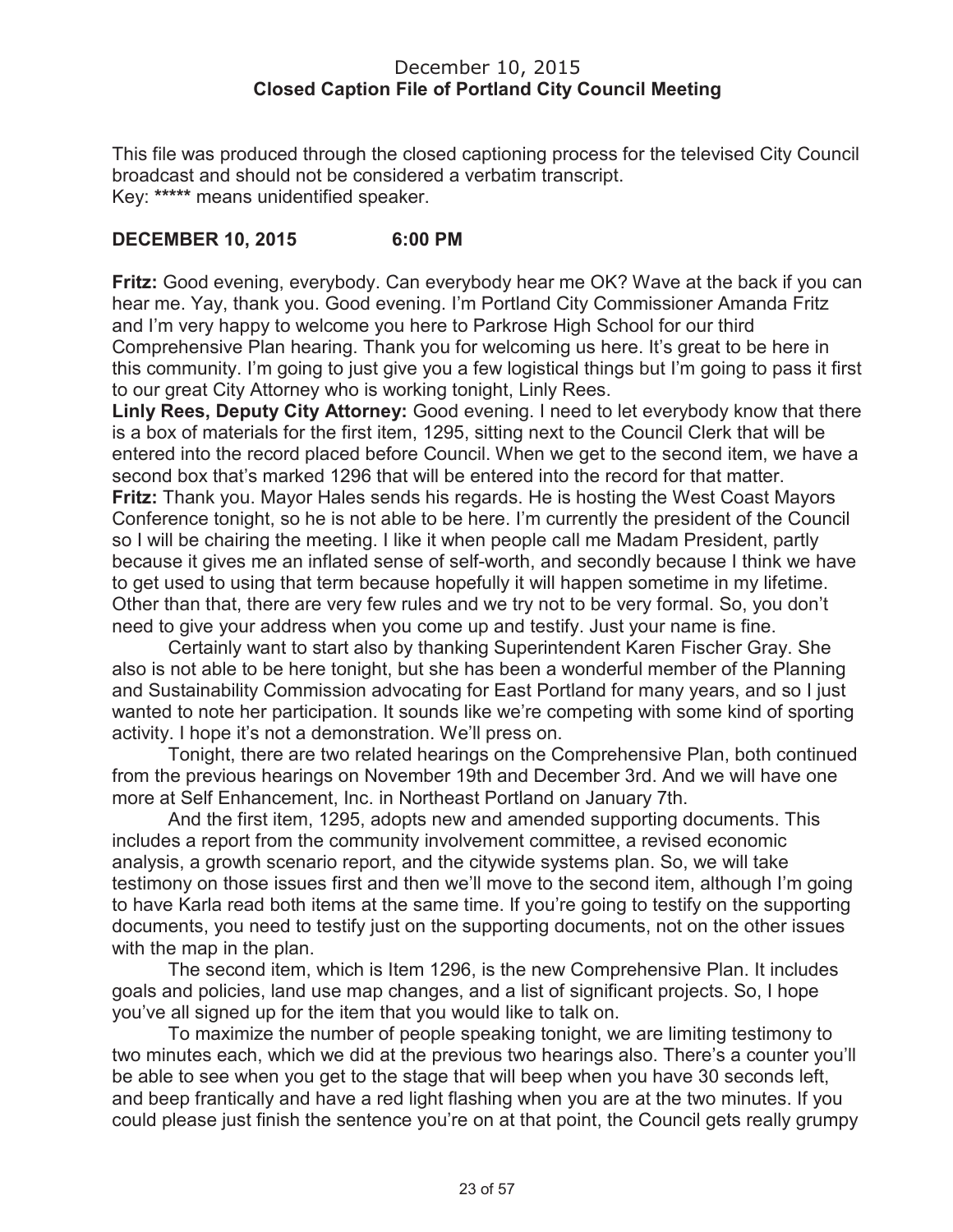when we have people go over time partly because we want to be sure that everybody has the same amount of time and that we get to hear everybody.

Since there's only three of us tonight -- Commissioner Fish is on vacation in New York -- we won't be able to take bathroom breaks, so we are going to have to finish at 9:00, even if we're not already done.

Also remember, this is not a popularity contest. If somebody has already said the item that you're interested in, you can either pass or come up and say that you agree with the previous testifier. You don't have to say it over and over again. The substance of your testimony matters a lot more than the number of people who say it. You will notice that the Council will be taking notes as will our Planning and Sustainability staff so that everything in the record will be noted and we will be responding to it.

It's very helpful if you can start by first your name and then specifically what are you testifying about. If it's a map request, give us the address of the property. If it's a policy, if you happen to know the number of the policy, that's also very helpful. If you're not sure about either of the things but you're here to express concern, that's alright, too. But if there is a specific something, if you can state it upfront.

Because you only have two minutes, I encourage you not to waste a lot of time thanking us for being here and thanking the planning staff for doing a good job. They have done a great job in a lot of cases, and you can use your time at the end if you say that, but it's really surprising how quickly two minutes goes. I'm sure I'm already at five minutes even in just in these comments.

If you have already testified at a previous hearing, if you could allow others to testify before you testify again. You may also testify in writing by emailing, sending letters, or using the online map app. If you have written materials tonight, please give them to Karla Moore-Love, our wonderful Council Clerk, and she will distribute them to us. We do have Portland Community Media who is broadcasting this, and you will be able to see it on Channel 30. We also appreciate their input and opportunities for people to comment. And they will have on their screen the email addresses and map application address. And again, thank you very much for being involved. Commissioner Saltzman or Commissioner Novick, would you like to make any opening remarks? Alright, then Karla, please read the items.

**Moore-Love:** OK. Also, we need to make an announcement that we do have a Spanish interpreter available if anybody needs Spanish interpretation services.

**Fritz:** Those folks are on your left, my right. And Karla will be timing so that the time of the actual speaker is the two minutes and the person translating obviously doesn't count into their time. She's really good at that.

\*\*\*\*\*: [indistinguishable] -- interpretación en español aquí en el parte de adelante a mano izquierda del auditorio. Gracias.

**Moore-Love:** Did you do roll call?

**Fritz:** First, a roll call of the Council, please.

**Novick:** Here. **Saltzman:** Here. **Fritz:** Here.

**Item 1295.**

**Fritz:** Read the second one as well.

**Moore-Love:** I have them listed as a six and a six-thirty.

**Fritz:** OK, so just the first one. Do we have people signed up to testify on the supporting documents?

**Moore-Love:** I believe the sign-up sheets are still out front. I'll see if someone can get them in here.

**Fritz:** Thank you. There will be a brief interlude. When we get to testimony, Karla will tell you the number of people she's calling and then the next three or four. So if you can come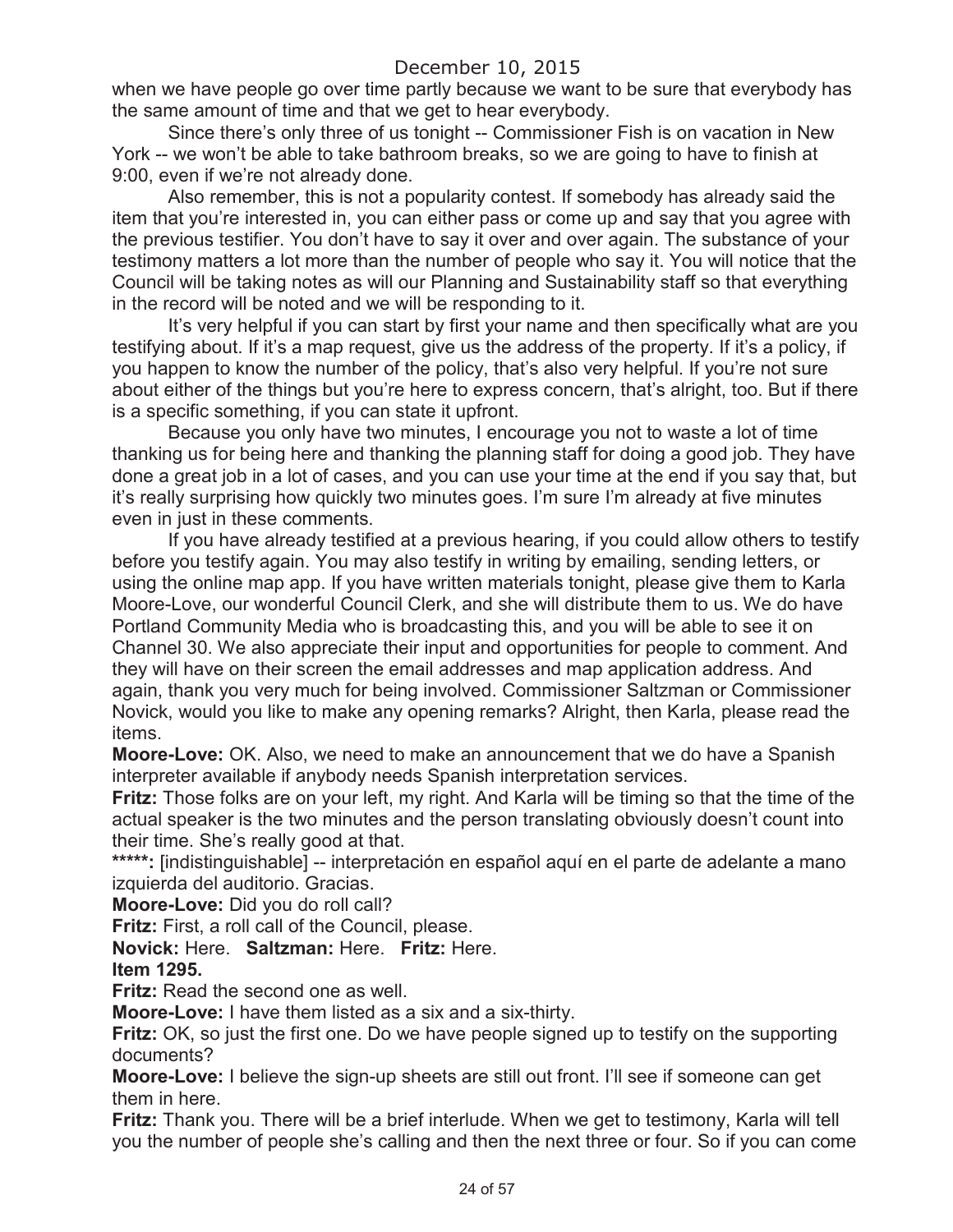down and be ready, that way you will have some kind of concept as to how long you might be waiting until your number gets called. Linly had previously commented that being on stage makes her feel like she should break into Oklahoma, so if you'd like to do that right now. Thank you.

**Moore-Love:** We have four people signed up for item 1295.

**Fritz:** Welcome. Please state your name for the record and you have two minutes. Oh, there's one other logistical detail. When you get to the platform if you can push the button to switch on your microphone and when you're done, switch it off so that others get to talk. **Ellen Wax:** Hi, Ellen Wax with Working Waterfront Coalition. We respectfully urge you to return to the EOA's mid-range growth forecast, the forecast that Council adopted in 2012 and the forecast used by Metro.

The Comprehensive Plan is an aspirational document, a document full of our hopes and dreams for Portland and a document that addresses and plans for expected growth over the next 20 years. Planning for growth, housing, jobs, and people is addressed in every part of this policy document except for harbor industrial lands. How can we have a document that addresses growth for everything but not for the harbor lands?

The Planning Commission has recommended a low growth forecast as a policy choice, and it's not based on data. The Working Waterfront is asking Council to decide differently and not make a policy choice that impacts Portland's future, our industrial harbor future, and our middle income jobs future. Why does this matter so greatly to harbor businesses? It matters because it sends a negative message, the wrong message about what is happening in the harbor.

Substantial investment in the harbor has occurred since the Columbia River channel deepening in 2010, investment of more than 370 million. It matters because it will discourage opportunities for future investments by private and public entities. This low forecast will impact our ability to obtain public or private funding for infrastructure, brownfield redevelopment, and even harbor business expansion. All grant and investment concepts require future forecast information as justifications for the requested investment. We will not compete well if our own assessment of our future is not positive and is below the growth rate established by the region.

Finally, it matters because the harbor employs more than 31,000 men and women and supports 29,000 more employees that are largely paid middle income wages. If there's any place in the city that leadership should urge job growth, it's the Portland harbor. This is a place of job diversity and predominantly middle wage jobs. I urge you to change the Portland harbor forecast back to the most likely moderate growth as originally adopted by City Council in 2012. Thank you.

**Micah Meskel:** Hello, my name is Micah Meskel and I'm speaking on behalf of the Northeast Coalition of Neighborhoods, NECN, of which I have been a board member for over two years. NECN represents 12 inner north and northeast neighborhoods serving over 60,000 Portlanders. We're here to comment on the economics opportunities analysis.

NECN would like to commend City staff for the direction it took in this analysis and we feel it puts the city in a position to reach its projected industrial land needs while at the same time making our city health more livable. It balances the need of industry with the preservation of natural areas, all while revitalizing long vacant lands. We applaud especially the strategies laid out in the plan that focus on redevelopment and intensification of our current industrial land base in lieu of looking to natural areas and open space to satisfy new industrial demands.

Brownfields have long been an eye sore in our neighborhoods, especially in Northeast Portland. We look forward to the City in its prioritization of cleaning these up and re-establishing these currently unused parcels of land as economic drivers for our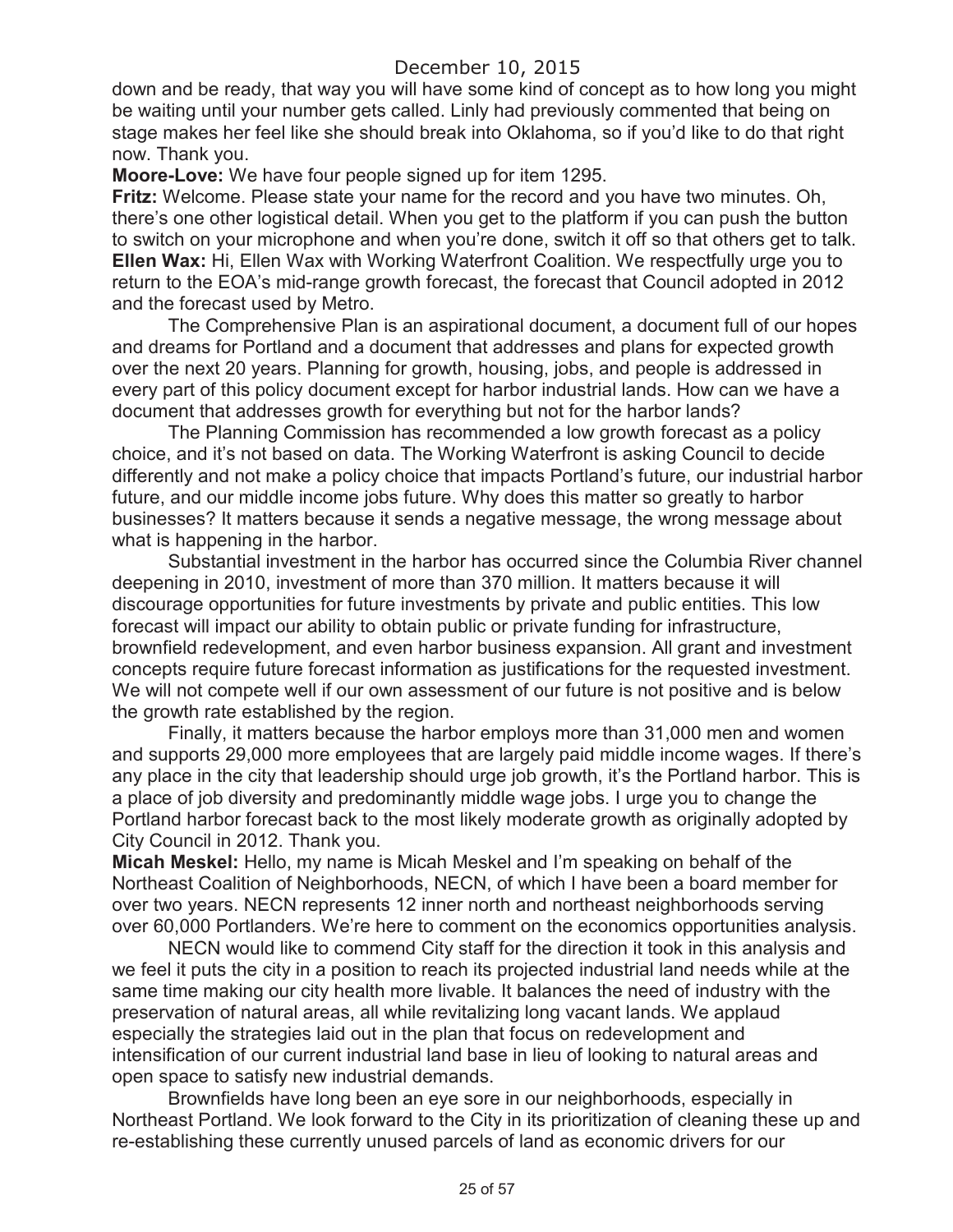communities. It only makes sense that we look towards these already developed parcels of land in many cases located within our local communities to provide us with much-needed jobs and local economic growth. We also support strategies laid out in the plan that intensify and retain existing industrial lands, which maintains and in some cases can improve economic benefits of the current industrial inventory.

Again, we urge Council to continue in its efforts to provide for industrial land in this innovative and sustainable but also practical way that puts already developed land into better use while protecting our remaining natural areas. Thank you.

**Timme Helzer:** Good evening, my name is Timme Helzer, I'm from Hayden Island and I'm speaking in favor of your removing West Hayden Island from the industrial lands inventory.

As you review the comp plan, now is the time to do three things. Permanently take West Hayden Island out of the Comprehensive Plan's industrial lands inventory. Number two, memorialize the mitigations for future protection of West Hayden Island and the rest of Hayden Island that the Planning and Sustainability Commission so wisely affirmed in August of 2013. Number three, focus instead on the serious needs of the poorly-planned and build but now crumbling, unsafe, and the not-ready-for-the-future built half of Hayden Island.

Nearly two years ago -- two years of study in great detail, the Port's proposed industrial development plan for West Hayden Island. The Planning and Sustainability Commission got it right in August of 2013. It attached a number of very limited but protective mitigation requirements to the Port's proposal and sent it off to City Council. Six months later, January 2014, the Port withdrew its West Hayden Island marine industrial complex proposal from further consideration claiming the mitigation requirements made it too expensive to be built there.

Bob Salinger and I have almost made a career of speaking for the protection of West Hayden Island. We look forward to your considering this again as we've been fighting for this for almost 20 years. 20 years! Bob has been at it for 19, I've been at it for 15. Now is the time to take it off the industrial lands inventory list.

**Fritz:** Thank you very much. Does anybody else want -- any questions? Thank you. Does anybody else want to testify on the supporting documents?

So, the next item was supposed to be read at 6:30. As I mentioned, I'm feeling quite heady being president of the Council and I will ask my City attorney -- can we waive the rules and start the next hearing?

**Linly:** The reason that we are -- we created time certain so that people know that it will not begin before a certain time, and I think procedurally as much as I'm loathe to have everyone sit here for 15 minutes, that would be the appropriate thing to do.

**Fritz:** But practically, people who arrive now are going to be in line for another half hour, hour anyway, so the people who are going to be first in line have already gotten here and signed up.

**Linly:** Certainly, without the benefit of having heard others, but I – procedurally, it is my job to tell you that it would be appropriate to wait until 6:30. You can do what you wish. And I'm happy to sing if that would help at all.

**Fritz:** One thing that I do want to do first is to change this because I can't see the lights so I have to listen very carefully for the buzzer to know when people are up. If we could maybe move the testimony boxes and use that to put the lights on rather than the chair. **Saltzman:** Madam President, I would move to suspend the rules so that we can commence testimony on item 1296.

**Novick:** Second.

**Fritz:** I think we're going to suspend the rules and start again, with all due deference to our City Attorney.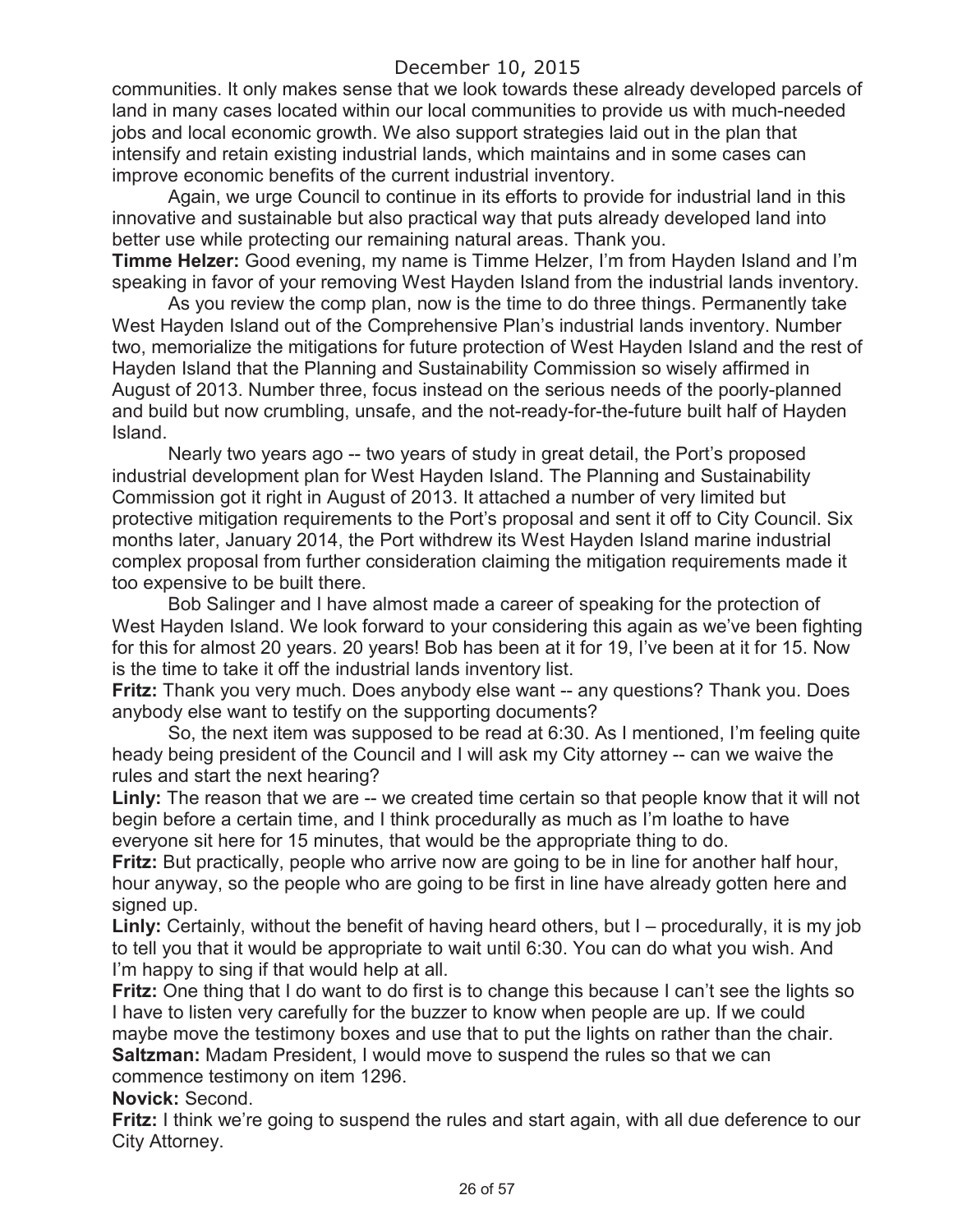**Moore-Love:** Don't we need four people to suspend the rules?

**Fritz:** Oh, we need four people to suspend the rules. Dang it! I like it when people really know what the rules are, but golly, they get in the way occasionally. Trying to think if there's any other creative solutions.

**\*\*\*\*\*:** [inaudible]

**Fritz:** Unfortunately, that doesn't work either. We can't just ask the crowd what they want to do. Eric suggests somebody who didn't come to testify on the first item but could creatively make your testimony about that. Do we have any other announcements or anything for the good of the order? Would anybody like to talk to us about anything else since we can't do anything on the comp plan for another 12 minutes? **\*\*\*\*\*:** [inaudible]

**Fritz:** Yes, certainly, come down and talk to us about the first measure. That would be lovely. Thank you.

**\*\*\*\*\*:** [inaudible]

**Fritz:** In the past and certainly on the next item, I will be strict about keeping folks on topic, but in this particular instance, if you have something interesting to say that would fill in the time, that will be fine. Welcome. Please state your name and have at it.

**Eli Spevak:** My name is Eli Spevak. I live in Northeast Portland. I did some history research of the comp plan process and found Portland's original zoning code map -- which you are about to get a copy of there -- from 1923. And you'll notice that I colored in -- it was black and white -- on the left side of the page, you can see I colored in the map based on today's zoning colors. So, the blue is multifamily, the yellow single family, and the red commercial industrial. There were four zones back then. You can kind of figure out what part of the city it is by where Ladd's Addition is located. I can hold this up, too.

I did this because I wanted to compare it to see what it is like today. If you look at the same section of today's zoning code map, it's almost all yellow in the residential zones. There's just little fragments of blue. That's why so much of close-in Portland is built out with plexes and things like that, because it was legal to put them all over Southeast Portland. Back in the original beginning of zoning, you could only -- single family was only a few little areas like Laurelhurst. Is this making sense, the picture?

I wanted to have that contrast because one of the housing types we most need nowadays are the small plexes, and you legally can't put them where it is yellow on the map. So, if you flip over to today's zoning code draft comp plan map, you see yellow everywhere, and you see little fragments of blue here and there. I'm from the Cully neighborhood. In the Cully neighborhood, there's a little thin strip along Killingsworth at the top of the page where you legally could put some affordable multifamily housing, like Hacienda has done. But most places it's illegal.

I think that I would encourage the City Council, now that you are empowered with the blue pencil, to use it to designate more of our city blue multifamily, because that's where we have a legacy of affordable housing in that zone from years ago. We need to create more of it now. And the best places to put it are frankly between yellow and red. Little buffer areas around the commercial corridors so we have a step down of zoning. I would encourage you to let our staff wield that blue pencil. I will be serving with the Planning and Sustainability Commission starting in January, so it's too late for me to help wield that pencil, but you guys still have a chance. Thank you.

**Fritz:** Thank you very much. [applause] Would anybody else like to creatively fill the next nine minutes? Come on up. This doesn't usually happen. Sorry about this, folks. State your name for the record.

**Joe Cortright:** Commissioner Fritz, members of the Council, Joe Cortright. I'm an economist in Portland. I live at 1424 NE Knott Street. My professional engagement right is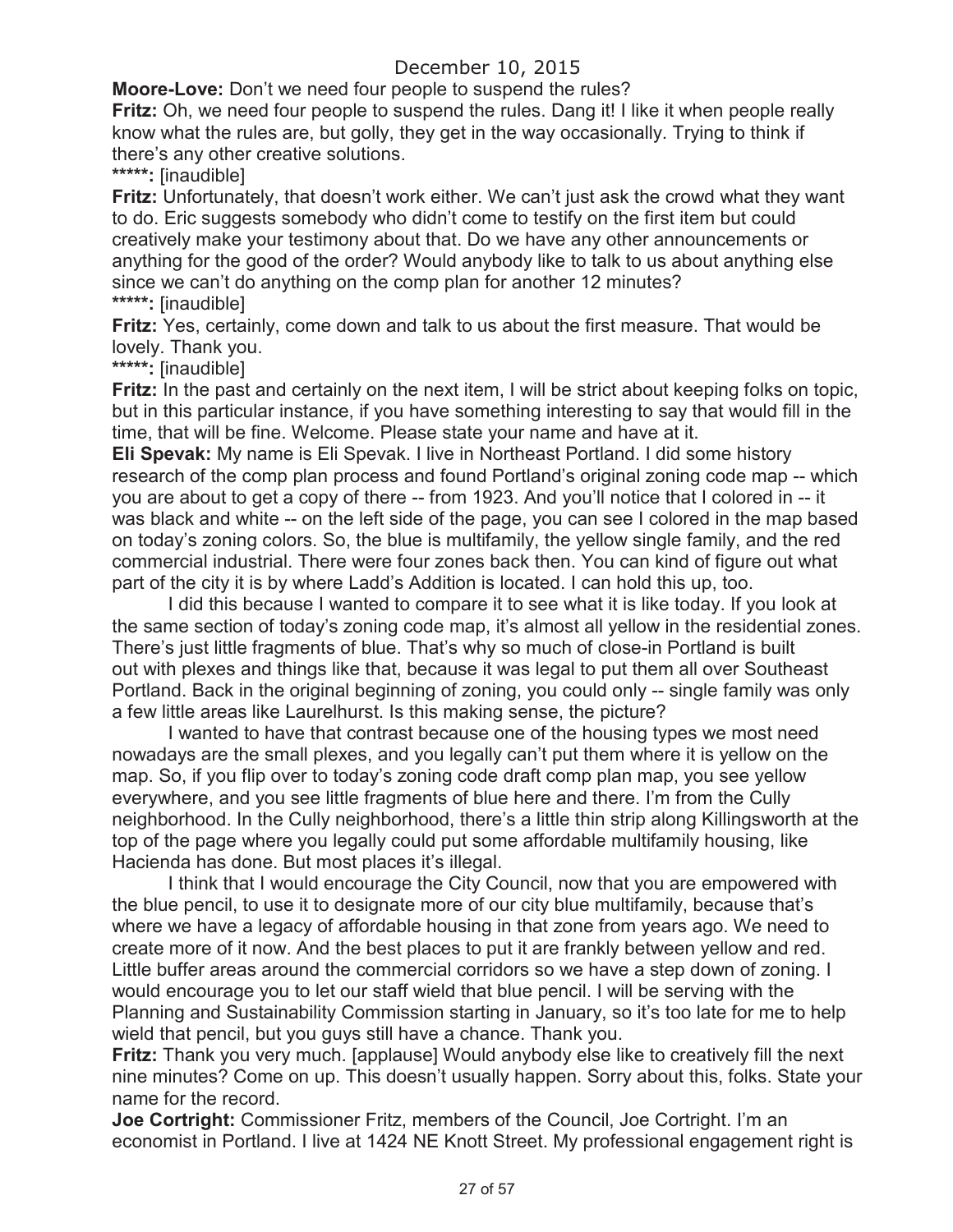an endeavor called City Observatory, which is a think tank that looks at cities and the factors that are driving city economies. We spend a lot of time thinking about what's driving the economy -- and particularly the housing market -- in the United States. While our focus is global, it has some important implications for Portland.

We're in the midst of a really dramatic transformation in the living patterns of Americans. After decades of suburbanizing and moving further away from the urban center, development and migration is back to the center of cities. And Portland is really at the epicenter of this movement. We're seeing lots more people wanting to live in the urban environment. The demand for urban living is increasing very, very rapidly. It's increasing much more rapidly than the market expands supply of housing, and it's increasing generally faster than we have allowed for or imagined when we were thinking about designating land for different land uses.

So, as you look to the future and think about the next 10 and 20 and 30 years, appreciate that the development patterns that we are going to see are going to be very, very different than they have been in the past. And given that very strong increase in demand for urban living -- which we're seeing in Portland -- unless we accommodate that, unless you expand the supply of housing in Portland sufficiently, that will inevitably drive up the price of housing. And so, the things that you can do to improve, to increase the housing supply in Portland are really essential to maintaining affordability for everybody. If we don't expand the supply, we'll see much, much higher prices. Thank you. [applause] **Fritz:** Anybody else want to come on up and fill in time? When we get to the next item, I'm going to ask you not to applaud because it just takes time between testimony. So, if you can do the jazz hands thing, thumbs up or thumbs down whether you agree or disagree with somebody. But again, we're filling in time now, so you're welcome to applaud. **\*\*\*\*\*:** I think we have a group of people that would like to talk. Should we line up, or? **Fritz:** I don't know about that. You've only got five minutes. So, if you want to just push the button -- the one that's already on. And then after that, we are going to go back to the order of the people signed up.

**Dana Denny:** OK. My name is Dana Denny, and I've spoken to you several times before. I'm advocating for tiny homes and piggy backing kind of on Eli's ideas of using the blue pen more, and perhaps creating a specific area -- or if you had to zone, whatever -- and if you even wanted to experiment and have an area and try it out and see how it works out. Because it is a free way of bringing in affordable houses without having to build anything, without having to spend any of your money. If you could just allow tiny homes to come into Portland in some way. I know you have your rules and regulations, and I'm not any kind of authority on it, but I'm just asking again. So, I hope you can include it in this coming up. Something in the Comprehensive Plan would be nice. Thank you. [applause] **Jim Karlock:** I guess real quickly, since I know time is very limited, I'll comment that high density --

**Fritz:** Put your name in the record, please.

**Karlock:** My name is Jim Karlock. Virtually all over the world, where you have high density, you have unaffordability. Building tiny houses will not solve the problem. The only thing that will solve the problem is getting rid of government restrictions on where you can build -- and I'm not talking about building in nature preserves and stuff like that, I'm talking about building on cheap land that is just a few hundred feet, maybe a few thousand feet outside of the urban growth boundary. That's what will give you affordable housing. That will put downward pressure on prices throughout the region and give us much more affordable housing. City after city, country after county, you find the same pattern. High density, unaffordability. Even Hong Kong -- one of the highest density regions in the world as far as I know -- the cost of a house is 16 times annual income. Or, excuse me -- that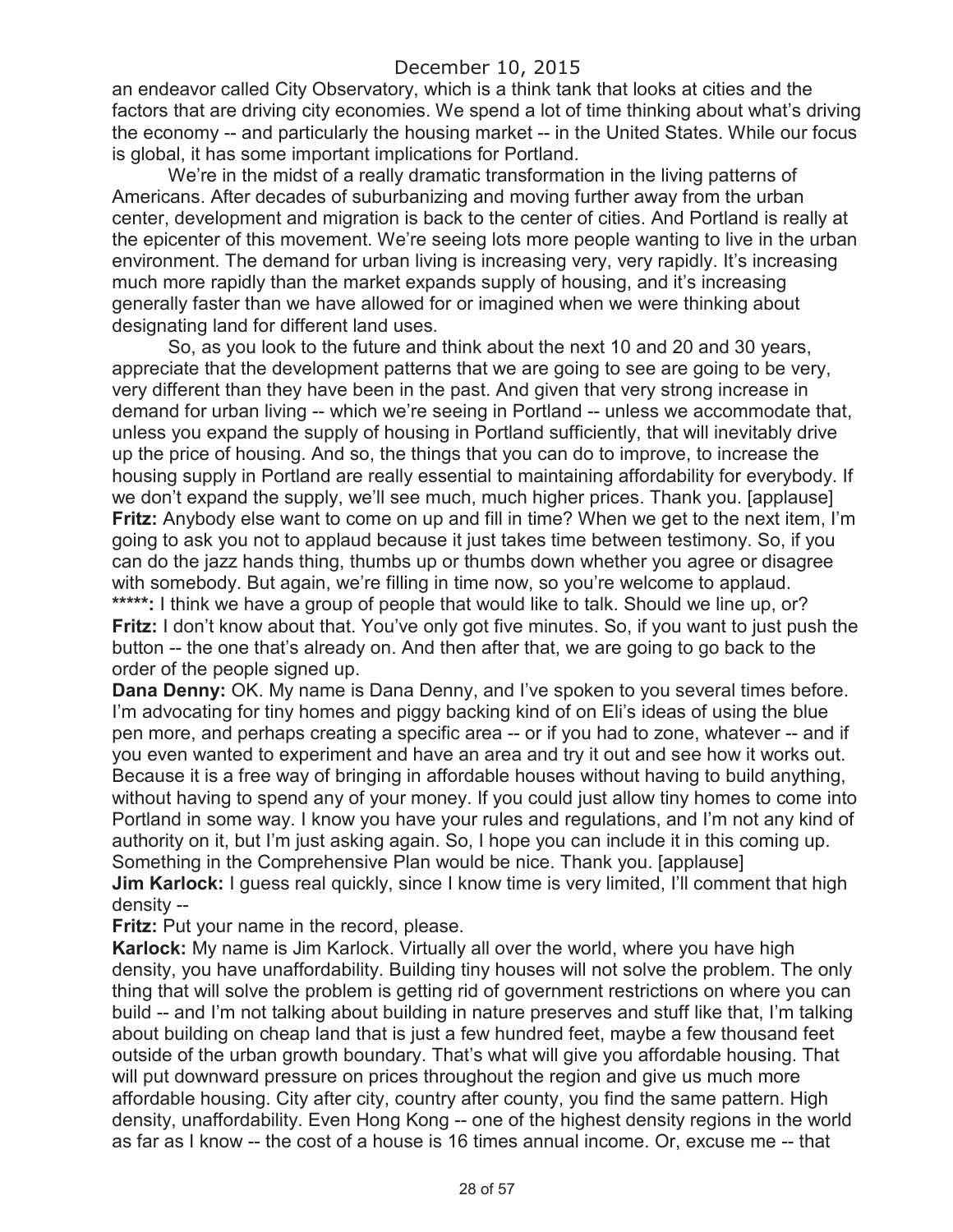would probably be a condo or an apartment or something. And Portland used to be affordable before we had the urban growth boundary. That is the root cause of the problem. That is why people are paying double the rent they should be paying, double the cost of housing. It is government policy and this is the root of the problem. Thank you. **Chris Brown:** Madam President, my name's Chris Brown, and I'm from the Cully neighborhood. I don't represent them, though. And what I'd like to bring up is the bonus program for housing, along with this -- I love everything else about this Comprehensive Plan, but the bonus program where you can build an extra story or have more land space that you use up -- for things that the community wants, and if it's something that the community wants, the community should be paying for it and not necessarily the people who live right next to one of these buildings that gets an extra story or an extra space. And that's all. Thanks.

**Fritz:** Mr. Klotz, you are going to be the last person on this item.

**Douglas Klotz:** Right. Thank you. Douglas Klotz. I am just speaking in support of the growth scenarios report. Getting the growth along centers and corridors I think is the right thing to do. It contributes to complete neighborhoods, transit access, bike access, BMT reduction and greenhouse gas emission reductions without development along these corridors. If there is where we're going to put the development, we need to allow the development to happen. And the fellow here reminds me that the bonus, which is primarily -- this is -- we're getting ahead of ourselves because that bonus is in the mixed use zones proposal -- which would be to allow a bonus of a stepped back fifth floor on a lot of the corridors to -- if you -- the developer provides affordable housing. So, that's the main. There's a couple of other things, but mostly it is for affordable housing. That's something that should be kept in consideration and you will be voting on it later. We need to get the development on the corridors, but also a block or so on either side. Not just limiting to the 100-foot depth of the lots that are right on, say, Hawthorne or Williams or something. We need to go a little bit further, and this is where the missing middle that Eli Spevak talks about -- you know, logically we would be situated -- if not apartment buildings, but at least something a little denser than the row house development which is the only thing that's allowed on those -- the band around the corridors. Thank you. **Fritz:** Thank you very much. It is now 6:30, so we can read the time certain item. Thank you everybody who testified.

### **Item 1296.**

**Fritz:** And the first four testifiers, please. Good evening. Just push the button before and after you testify and give us your name. We don't need your address. Thank you. Laurie? **Laurie Kovack:** I'm Laurie Kovack. I live in the area near Lone Fir Cemetery bordered by Belmont and Stark, 26th and 30th. This is one of the few neighborhoods in the city that is proposed to up zoned. I oppose this zoning change.

This neighborhood is currently zoned completely single family. Under the proposed Comprehensive Plan, it will be completely rezoned to multifamily 1000 and 2000. Singlefamily homes which were built conforming to the current zoning code could have a 45-foot tall multifamily building constructed next door to them -- sometimes on three sides. I do not think this is fair. Let me repeat, a family living on a street currently zoned single family 5000 could find itself wedged between two multifamily buildings 45 feet tall.

Our neighborhood is completely built out with a majority of properties constructed before 1930. There are no vacant lots being considered for this rezoning. A building will need to be torn down for this zoning change to matter. One of the primary reasons this neighborhood works is that there are almost no buildings over two stories, whether single family, duplex, triplex, four-plex or apartment building, and we have all of those types of housing in the neighborhood. The fact that there is a continuity of height makes a huge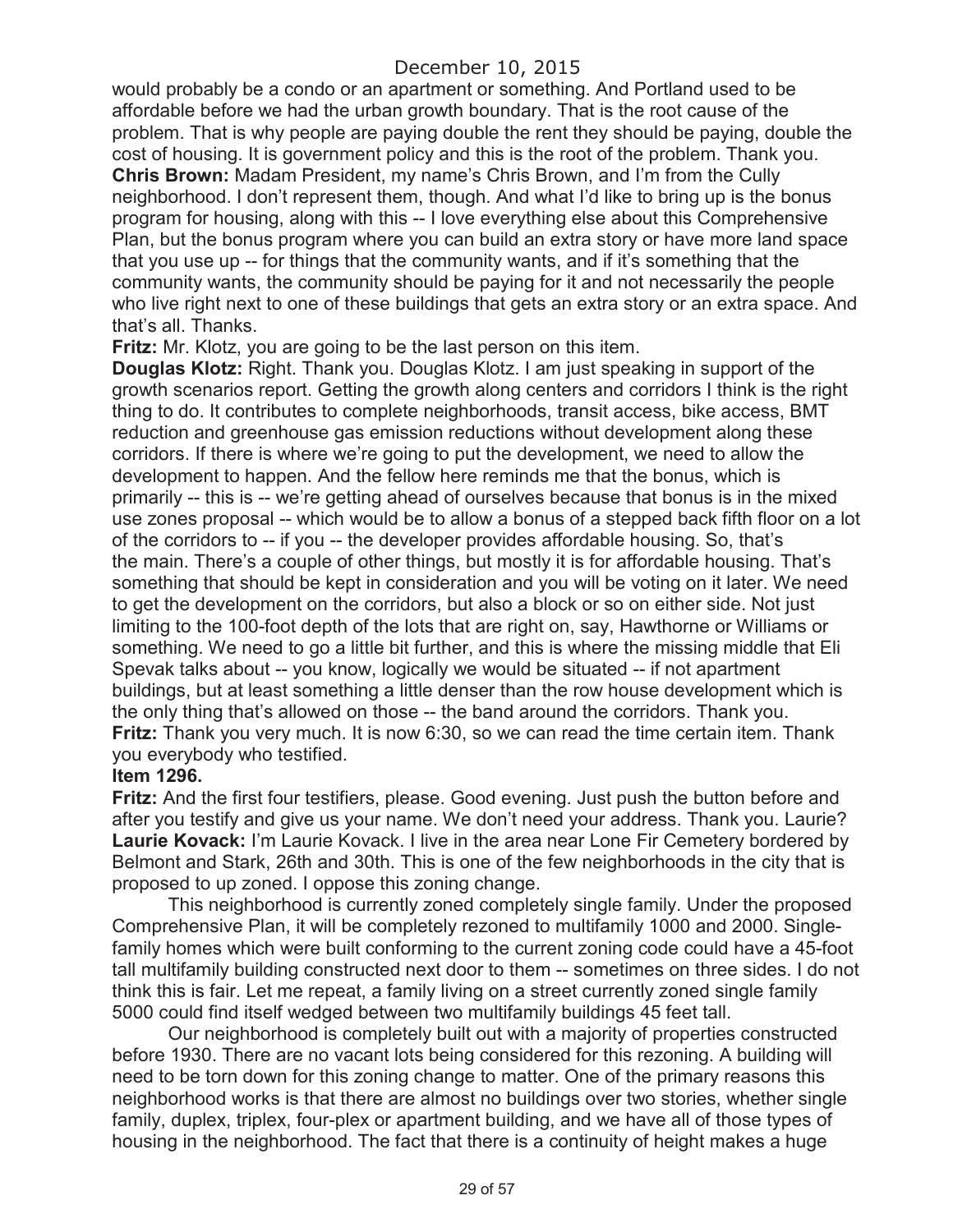difference in the quality of life for people living in single family housing next to multifamily. No zoning changes should be allowed that would change the maximum height or density of new buildings constructed on any lot.

In addition to harming the single family households in the neighborhood, the proposed zoning changes would work to undermine the stated goals of the City Council to protect affordable housing. If the proposed zoning changes are put into place, the buildings that make sense to tear down are ones that are currently providing affordable housing that the City says is so important to maintain. Once those buildings are torn down, affordable housing will not be constructed. The replacement properties will be market rate housing, and the current residents will be displaced. Please respect the current residents of this area and leave our zoning unchanged.

**Jon Denney:** Jon Denney, for the Portland Nursery zone change or comp plan change at 50th and Stark.

In 1980, the comp plan left our building in noncompliance. In 1991, the zoning code changes made on the balance of our property made us noncompliant. Prior to the passage of those changes in the early '90s, we were assured by the City that they would address any problems with the changes, that we just needed to write a letter and that they would address them after it was passed. The review of our concerns never happened -- they said because of budget cuts. In 1993, Earl Blumenauer recommended that I get involved with the inner Southeast zoning rewrite, which I did for two years. And after two years of meetings, it, too, was disbanded because of budget cuts. This leaves us 35 years later still trying to find relief from the earlier changes.

The results of this comp plan will have dramatic consequences for our business. After 35 years, our buildings are tired. We need a zoning change consistent with our business. The conditional use process was hard in the '80s, but I did manage to do a conditional use in the '80s, and it cost \$1500. The process now is next to impossible for a small business to cope with, time-wise or affordability. Garden Center magazine lists us consistently in the top 25 best garden centers in North America. Without a zone change, I'm afraid we'll be managing our demise, and we would like for you to help us so that we can plan, invest, and be part of Portland horticulture for another 100 years.

**Fritz:** Thank you very much. Can you tell me -- so is the proposed zoning what you want, or you want something different?

**Denney:** We would like for it not to be a split zone on the comp plan. We would like the whole property to be able to have the commercial designation for a retail business. **Fritz:** OK. And was this raised at the Planning Commission level?

### **Denney:** Yes.

**Fritz:** And I notice in your packet of information, you were talking about Clinton and 90th Avenue. Do you want to briefly talk about that one?

### **Denney:** Actually --

**Fritz:** Oh, you got it --

**Denney:** Yeah. Actually, in the meeting that happened in January, we did submit the testimony on time, but the Planning Commission did not get it to the Planning and Sustainability Committee. We were a line item on the agenda but they never had our side of the story. So, I think that might be part of the reason that we didn't get --

**Fritz:** That's helpful to know, thank you. I know that they have a lot to go through, and not everybody was able to get in at that level. But it's helpful to me to know did they even discuss it or did they have reasons, and so that's why I asked. Thank you very much. **Denney:** Thank you.

**Fritz:** Please go ahead.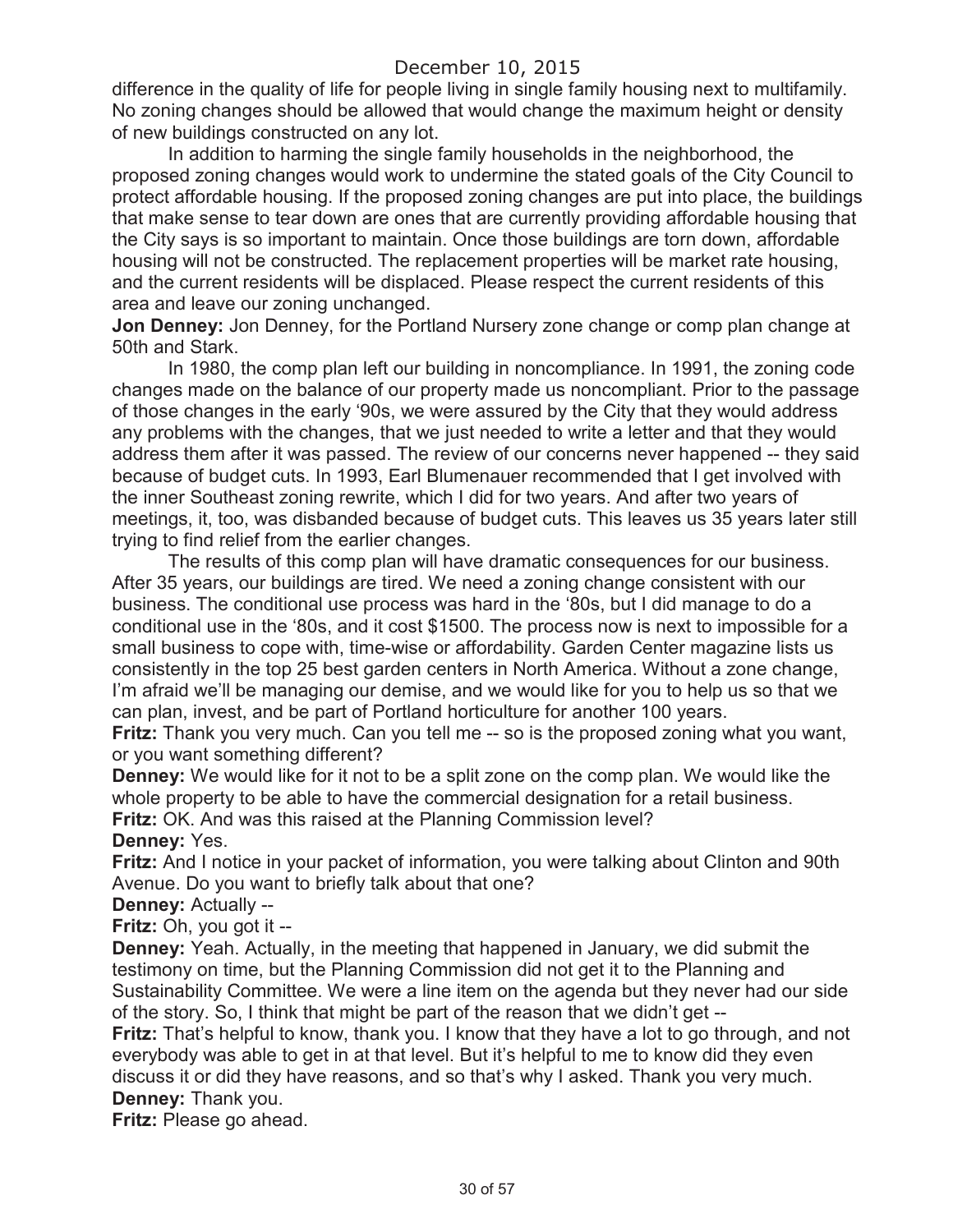**Carol Finney:** I'm Carol Finney, I'm also here talking about Portland Nursery, but the 90th and Division location. In the Comprehensive Plan or PBOT's plan is a high-speed bus line that will go up -- as I understand -- up Division, over to Powell, and west on Powell. If it goes up Division, it's going to take away the center lane that's used for left hand turns, so that would eliminate access for all of the traffic coming from I-205 further east on Division or 92nd to get into our nursery. It has a huge impact.

I'm here tonight to ask if we could -- we happen to own land adjacent to the nursery that fronts on SE 92nd. It's currently zoned residential. If it's zoned mixed use commercial, we would be able to create a second entrance into our nursery, and therefore not be impacted by the high-speed bus line.

**Peter Finley Fry:** Peter Finley Fry. I'm here also on behalf of Portland Nursery. Slightly different subject, though. South of the Portland Nursery on Division, the Portland Nursery owns about an acre and a half of property that is zoned for residential and we would like it to be medium density multidwelling to offset the residential we're asking to become commercial. And our argument is fairly simple -- that when the comp plan was built, there was no light rail going to Clackamas County. We have a station real close. Also, there was no Division Powell high-speed bus line. And as you heard before we spoke, there's a lot of support for higher density housing on corridors and in appropriate location. So, we have provided you a map and we ask that you give us medium density multidwelling on that property. Thank you.

**Fritz:** Thank you very much. Welcome.

**Tamara DeRidder:** Hi, I'm Tamara DeRidder. I'm representing Rose City Park Neighborhood Association, population about 10,000. And also, the testimony for the first two items is supported by our Central Northeast Neighborhood, which is eight neighborhoods. I wanted to -- there's three over-arching issues in the testimony that I submitted to the City at this point on behalf of the neighborhood.

Number one is we really want you to support the information that came about in the livable cities study of 1993. This document includes the need for public parking in centers and along corridors, and it was never implemented. This is back when the zone was changed and there were visual preference studies done. Well, the higher density came about, but none of the parking did. And so, we're dealing with a lot of the problems related to that.

Number one, the chapter 9.6 transportation strategies for moving people on public streets -- it identifies bicycles as the second priority just after handicapped access but ahead of transit, carpools, electric cars, and even freight. There is a need to level the playing field here. The priority should be situational depending on the maximum throughput of people. We oppose this prioritization as in part it is aimed at reducing Sandy Boulevard from Hollywood to 82nd from a four-lane boulevard to a two-lane boulevard by adding bicycle lanes on each side, which we oppose. Also, the adding back in passenger vehicles into the Portland policy considerations -- it's been dropped out, by the way -- that and private vehicles. We have added the term multimodal back into the policy language so that passenger vehicles can continue to be part of the existing and future transportation policies. Also, we ask for your help in redesigning the 60th Avenue station area to promote healthy affordable housing by moving the high density off of I-84.

**Fritz:** Thank you. If you could give the rest of the testimony in writing. Just tell me again, what was that policy that you mentioned about the bicycles -- what is the number? **DeRidder:** Chapter 9.6. And I have my documentation.

**Fritz:** Yeah if you could hand -- I'll look that over. Thank you very much. **Sally Beck:** My name is Sally Beck, and this is the second testimony for the East Columbia neighborhood on transportation. I own property in the East Columbia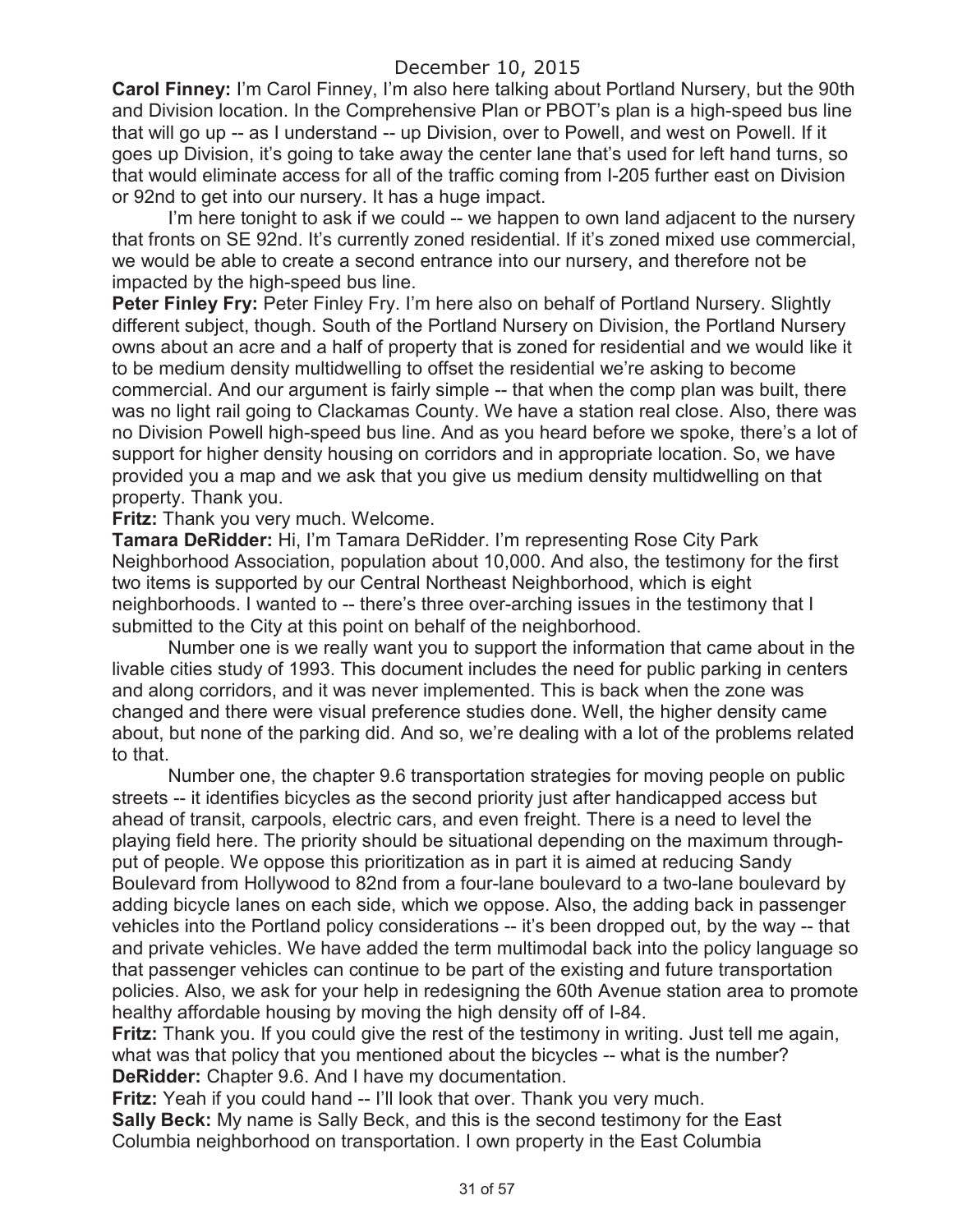neighborhood and serve on the neighborhood board. I'm here tonight to talk about the comp plan that is currently under review.

As I'm sure you're aware, the current proposal has many conflicts that have arisen between the Planning and Sustainability Bureau and people who live, work, or own properties directly affected by the comp plan. In our neighborhood, such a conflict has arisen. Our property and that of my neighbors is under the new plan slated to be IS, industrial sanctuary. None of these properties have a way to access industrial lands. The boundaries are such that it would be tremendously costly to try to erect a roadway designed for industrial use. And without going through an actual wetland or a mitigated wetland, it would be impossible.

Most of the other properties in our neighborhood are zoned R10 or R20. Why is it reasonable to drop a blanket zoning down on us? We have been told although we have larger lots that could accommodate more housing, it would be prohibitively expensive to get a zoning change to do so. So much for encouraging infill within the urban growth boundaries. Do we really want to pit neighbor against neighbor and individuals when it comes to the matter of zoning? Please put equal weight on the neighborhoods and individuals who are here to testify before you as you do the Planning and Sustainability Bureau, because we are the ones in the trenches and we love Portland as much as you do.

### **Fritz:** Thank you.

**Ty Wyman:** Thank you very much, Madam President, members of the Council. Ty Wyman here tonight as attorney for Ramod and Kamala Chhetri. The Chhetris live at 3436 NE 48th with their two young -- their two children. Excuse me -- they wouldn't appreciate me calling them young. They are out in the audience tonight. I will have them stand up so you know who's really here speaking to you. They own and operate the Himalayan Art and Handicraft also located in the city, NW 23rd. I rise really primarily in reference to a letter I sent you dated December 4th. I also did give you a little handout tonight which was a nice summary that my good friend, the aforementioned Mr. Fry, put together sort of bullet pointing the issues with the Chhetri property. Again, the Chhetris are NE 48th. They are right on Fremont and right across from Alameda brewing, which may have advantages in some circumstances, but not when you are -- not when you are a single-family residential.

And to illustrate -- and so much of, you know, what we're trying to communicate to you tonight I think is difficult to do it in words, so we try to do it with some illustrations. The first illustration here with Chhetri home in green illustrates what has come before you from the Planning and Sustainability Commission. And they did a great job, of course, they were looking at many, many properties, but we think that they missed one here. And we think that the better result at this corner would be our second illustration, which would add the Chhetris to the commercial. So, you would have commercial on each side of Fremont at that location. You would also have commercial on each side of NE 48th. So you would create a node rather than leaving the Chhetris hanging out there with commercial on two sides.

**Fritz:** Thank you very much.

**Wyman:** We also have the neighborhood support as well.

**Fritz:** Thank you.

**Matt Brischetto:** My name is Matt Brischetto, and I own a number of historic properties in Portland. I'm here today to propose amendments to the comp plan for two of them. I'll give a brief overview and spend approximately 60 seconds on each. The first is 822 SE 15th, cross street Belmont; and the second is 2717 SE 15th, cross street Clinton. Both properties have been designated for mixed use zoning in the proposed draft of 2014 and subsequently had a retracted and recommended plan of 2015. I've provided you with maps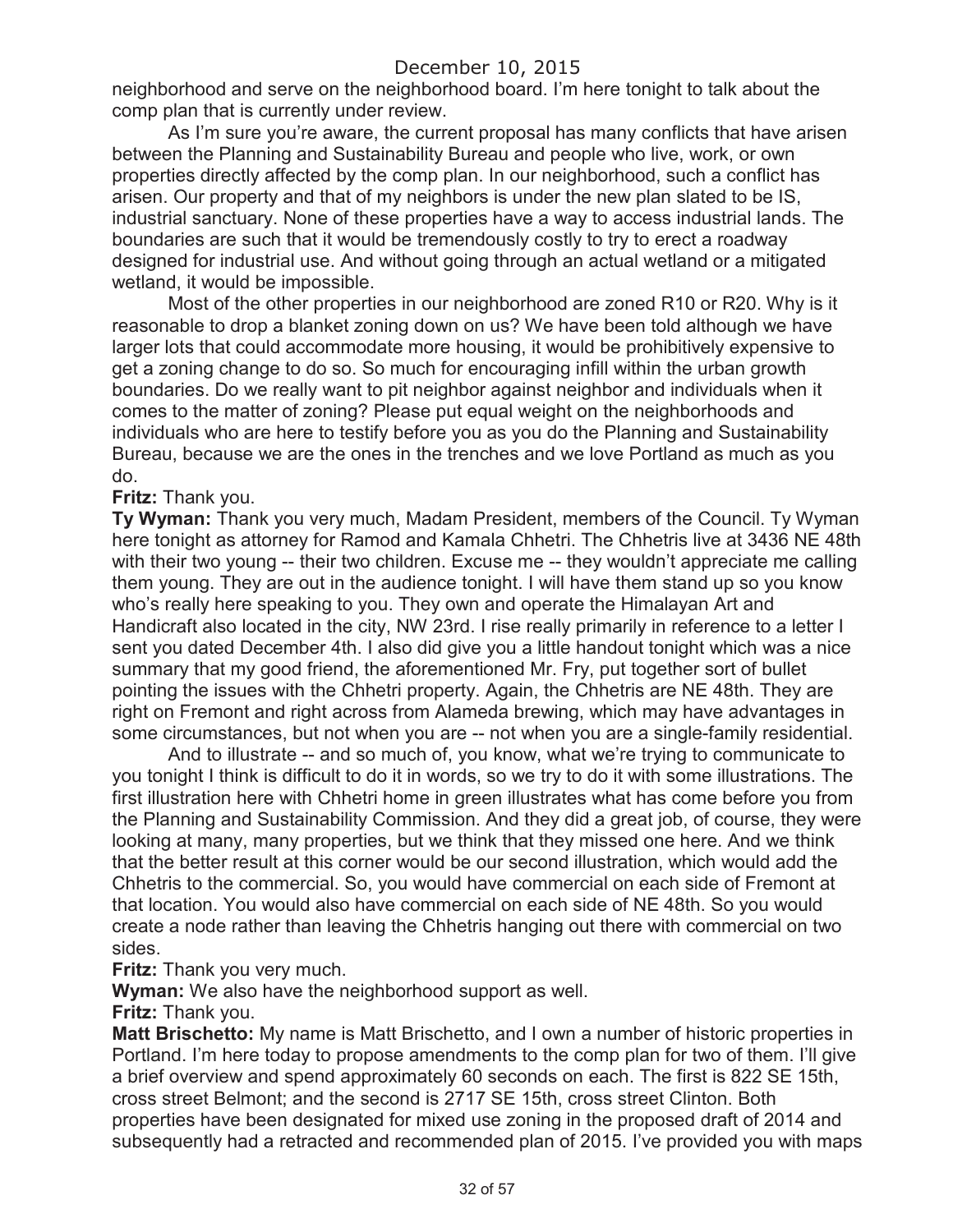of the proposed versus recommended for comparison. In both cases, they were one of the few properties retracted from the original zone change designation on these corridors.

In discussions with BPS, this retraction in 2014 and 2015 was a result of neighborhood testimony on broader blanket mixed use zoning on the corridors and concern about protecting original structures on these corridors rather than commentary on the specific properties. Over the past 12 to 18 months, I've had ongoing communications with BPS, the neighborhood associations, immediate neighbors, and Council staff to show that given the unique natures of these properties, a change in zoning actually supports preservation in one case and may support it in another.

The first one, 822 15th is a registered National Historic Landmark. I'm proposing a change from R1 to CM for the 10,000 square foot parcel which includes four identical Queen Anne Victorian homes. Utilizing Portland's historic zoning incentives program, CM density would provide marketable transfer development rights which could draw private funding for preservation activities. My intent would be to lift the homes and redo the foundations, among other structural improvements. As a national landmark, the structures are protected from demolition. Pouring capital into them adds an additional layer of buffer.

Support. Included is a petition of 40 signatures of Buckman residents, a number of which who have supported formal comp plan testimony. I've also included a hyperlocal map of residents along 15th and Belmont who have signed the petition, including homeowners of my immediate neighbors.

The second change is the homes on 15th and Clinton. CM zoning would allow flexibility for the following paths. Similar preservation strategy via National Landmark status, or bringing commercial services to a critical corner three blocks from the orange line MAX stop along Clinton, the Clinton bike corridor.

**Fritz:** Thank you very much. If you could hand in your written testimony as well, that would be very helpful.

**Brischetto:** Will do.

**Fritz:** Thank you. Welcome. Who would like to start?

**Ron Beck:** My name is Ron Beck, and my wife sally and I own a six and three-quarter acre parcel at 9009 NE Levee Road, which is proposed to be rezoned as an industrial sanctuary. It's already been rezoned as a wetland and protected zone. And according to Gunderson versus City of Portland in 2011, you can't do both industrial and environmental overlay on the same parcel, yet it's been proposed.

Another problem is that there's no access to an industrial property in there. Levee Road is a three-block long very narrow street. One car only can drive on it at one time. It's a three block long street and to the south is a dedicated wetland and to the north is Columbia Edgewater golf course. It's a totally unimproved roadway and a small one-car wide strip has some paving on it. There are no sidewalks, curbs, storm drains, etc. The comp plan proposes to rezone our property as industrial sanctuary, but there is no physical access to our property.

After 18 years of complaining to the City about the development of the trucks facilities to our south, nothing has been done even though they are in complete conflict with the conditional use permits. They've allowed water to go on to our property and neighboring properties. They didn't plant trees to prevent noise. They didn't put in a structure to carry the water away. After 18 years of complaining to the City, nothing has been done about that. Airport futures decided that we are a wetland and -- [beeping] - thank you.

**Fritz:** Thank you very much. If you, too, would like to pass in your testimony, that would be great. Thank you.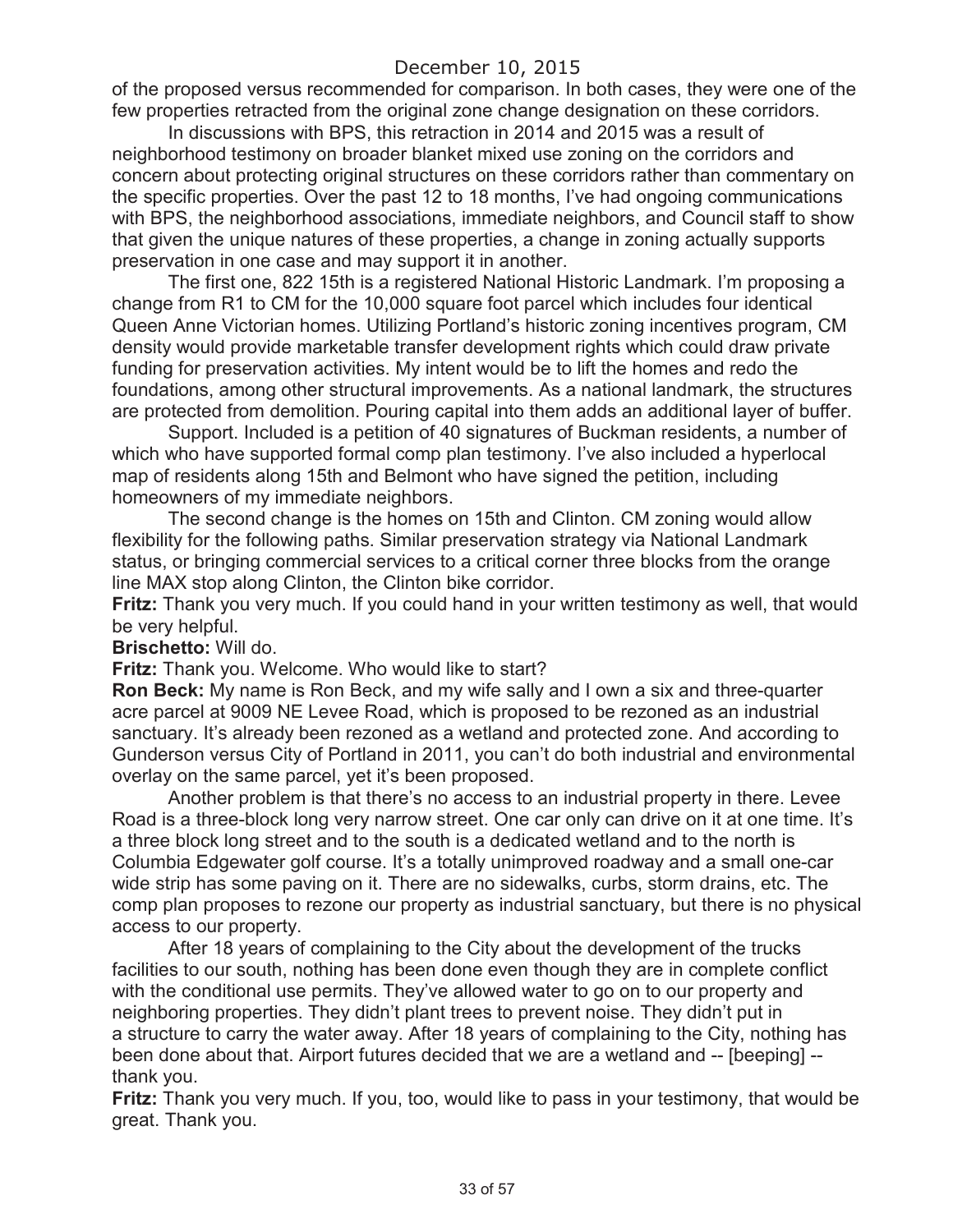**Doug Cook:** Good evening. My name is Doug Cook and I'm here representing Argay Terrance Neighborhood Association, which I serve as board chair. We request a modification be made to the current version of the 2035 Comprehensive Plan which designates portions of the site on the southeast corner of NE 122nd and Shaver for mixed employment and R3 multifamily. We see those designations as damaging to and out of character for our neighborhood and unnecessary to the City's overall planning goals.

The comp plan designates three mixed employment areas in our neighborhood, two of which we see as reasonable. The third located at 122nd and Shaver is an island of such use, so small as to make no significant contribution to the city's need for new sites for job creation. Mixed employment will feed car and truck traffic into an intersection which is the main route many of our children take too school. In addition, all uses will increase substantially with completion of Beech Park and the planned bike route on NE Shaver. There is no demonstrated need for mixed employment use as area-wide, commercial and office sites remain underdeveloped, or if developed, have a 50-plus year history of low rents and high vacancy rates.

As to the R3 designated section of the site, more than 40 percent of Argay Terrance households are now in multifamily units, of which a major portion rental rates considered affordable by the City. R3 zoning itself will not guarantee that newly-built apartments will be either affordable or family units. At 40-plus percent, this ratio is well above most residential areas in the city, and we do not believe it is in the best interest of our neighborhood for this ratio to increase.

Adjacent to the before mentioned new city park -- which we are very grateful for - are three schools offering K-12 education, and it's also adjacent to a good-quality family neighborhood. This site in question is situated uniquely for single family housing. This unique and valuable resource should not be used for more apartments or highly speculative and unproven need for office or industrial space.

The association thanks the commission and City planning staff for open minded and professional review of the plan and the recent revisions which will help to keep Argay Terrace a safe and family-oriented neighborhood. We ask them for their continued help redesignating the area of NE 122nd and Shaver Street for R5 single family residential development.

**Fritz:** Thank you very much.

**Diane Gibson:** Hello. My name is Diane Gibson. I'm here representing Terwilliger Plaza. The primary address for Terwilliger Plaza is 2545 SW Terwilliger Boulevard. I'm also a resident of Southeast Portland.

Terwilliger Plaza is a nonprofit continuing care retirement community. We provide housing and health care services for seniors, and we've been doing that since 1962. Currently, we have more than 350 residents that live at Terwilliger Plaza and we employ about 200 employees totaling about 155 or so FTEs.

Since 1962, our campus has evolved and we have added both new buildings and new services in order to meet the needs of seniors in our community. As a result of that change in growth since 1962, Terwilliger Plaza's current property sits within four different zones in the planning map. I provided some -- there is a map in green of the properties that Terwilliger Plaza currently owns. We are anticipating the coming "silver tsunami" with the first wave of retiring baby boomers. And they'll keep coming. And realize that we will need to continue to change and grow to meet the coming needs. So, our existing four zones -- having those four different designations make master planning and any sort of future implementation in growth very complicated and extremely difficult, from what I understand. The majority of the Plaza's existing buildings have an RH designation, and we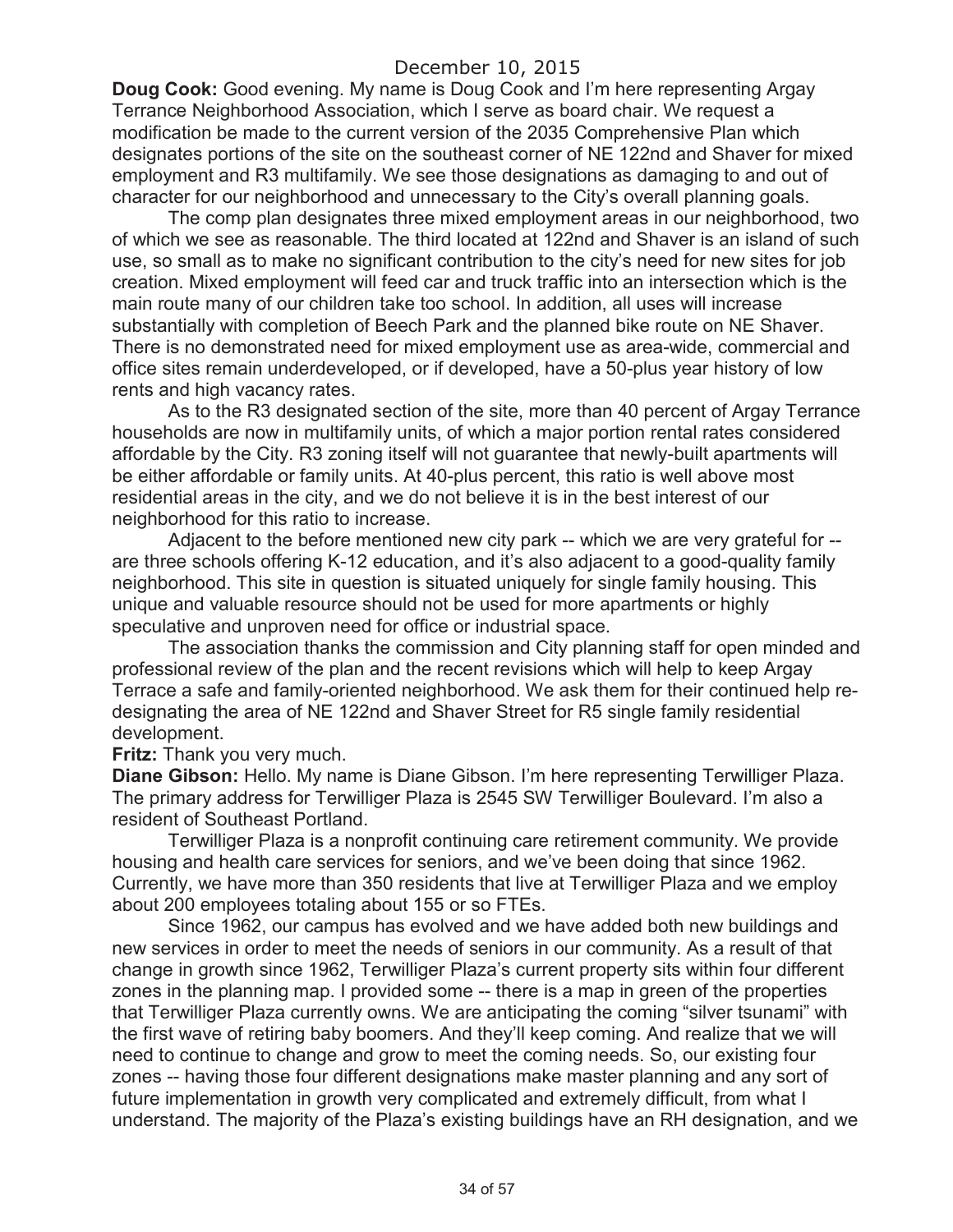are requesting a single designation of high density residential be applied to our entire property. And again, the information is in the written testimony.

**Fritz:** Thank you. Do you want RH or do you want RX?

**Gibson:** We're looking for RH.

**Fritz:** RH across the whole property. Great. And was this raised before the Planning Commission?

**Gibson:** Recently, we have -- we didn't get it in in January, but we have been working with the Planning Commission on our particular kind of unique concerns.

**Fritz:** OK, great. Thank you. That's very helpful.

**Khanh Pham:** Good evening, City Council. My name is Khanh Pham, and I represent the Asian Pacific American Network of Oregon, APANO. We are proud members of the Anti-Displacement PDX coalition and we urge you to just say yes to the anti-displacement and affordable housing policies that are already included in the Comprehensive Plan.

The story of Portland is a tale of two cities. First, there is a city that we are so proud of -- vibrant neighborhoods, parks and trees, public transit, and a national leader in sustainability. This is the city that has been created through our current Comprehensive Plan adopted in 1980. But Portland is also a city that we should be ashamed of, because these improvements to our quality of life, this investment in development have pushed people of color and lower income residents out of their neighborhoods and out of the city. As Portland has grown, it has become more exclusive. Thousands of us are sent packing as housing costs go through the roof.

With this new Comprehensive Plan, we stand at a fork in the road. What kind of city will we be? Will we continue down the path towards displacement and segregation, or will we put Portland on the path to an equitable future where all of our neighborhoods are affordable and accessible for the full diversity of our people? We must change course and make Portland a city that truly works for everyone.

Today, you will hear from community members for whom Portland is not working. They have been evicted or priced out of their homes. Their communities have been torn apart by gentrification. Unless this new Comprehensive Plan does something dramatically different, their present reality will continue to be the story of our future.

Fortunately, changing course could not be easier. Just say yes to the antidisplacement and affordable housing policies that are before you. We are counting on you to put Portland on a new path toward an equitable future. Thank you.

**\*\*\*\*\*:** City Council! [cheering]

- **\*\*\*\*\*:** Just say yes!
- **\*\*\*\*\*:** City Council!
- **\*\*\*\*\*:** Just say yes!
- **\*\*\*\*\*:** City Council!
- **\*\*\*\*\*:** Just say yes!

**Fritz:** Thank you very much. I notice there's about 15 people in the actual demonstration and a lot more -- could you raise your hand if you are in support of what was just said? [cheering] Great. Thank you very much. Thank you for all of your work getting the policies in at the Planning and Sustainability Commission level. That's very helpful. **Pham:** Thank you.

**Fritz:** Welcome. Just push the button and you can state your name and get going. **Michael Suh:** My name is Michael Suh. Good evening, Council members. I'm a small business owner in Northeast Portland and I own some properties. I am in full support of your new Comprehensive Plan for changing the zoning. I see -- I think it does help some of the properties that are not being developed now due to not being valuable just for one zoning.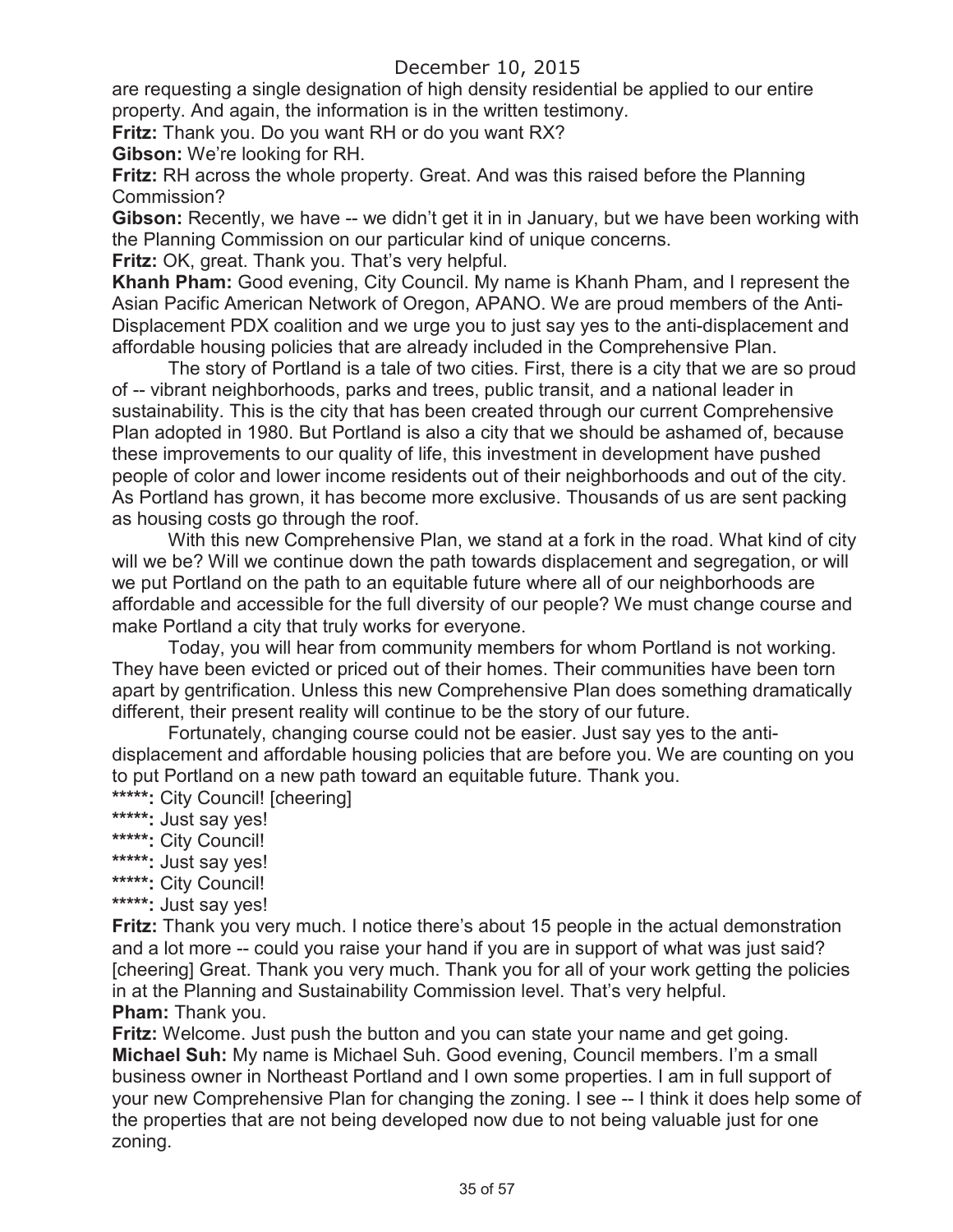I currently own a property on 7212 NE MLK, 7232 NE MLK, and 7240 NE MLK. The Comprehensive Plan gives me a rule that they accepted the changes, but the code has not been changed. So, with my talking with the neighborhood association, they are in full support that this needs to be changed because every place around that is commercial, mixed use, but not my property. So, they don't know why it's not been changed. And to me, I can't develop this property because it's zoned residential, R5, which you build a small house, which a big lot on the corner of the road. If you give it for affordable housing, it's not going to pay the mortgage that you borrowed from the bank.

So, I'm pleading for the Council to kind of see what they can help pass the code, let this code go through. We can build this. The mixed use will help give some small businesses around, and that will bring employment for the small businesses or people that are in the neighborhood. And then secondly, it will give affordable housing for apartments that can be built on top of this mixed use.

**Fritz:** Thank you very much. Just to clarify, for the three addresses that you gave us, is the proposal in the Planning Commission's report what you want?

**Suh:** Yes, it's proposed for all of the three.

**Fritz:** And you're satisfied with what they proposed?

**Suh:** Well, I have no choice because -- at the moment --

**Fritz:** I just wanted to make sure that you're not asking for a change. You're asking for us to do what they said.

**Suh:** Exactly.

**Fritz:** Thank you very much. That's very helpful.

**Suh:** I have documentation that the neighborhood association actually is in favor of that option.

**Fritz:** And if you can give that to the Council Clerk, that would be great, or send it to the Planning Bureau. Thank you.

**Steven Keller:** Hello, Commissioners. My name is Steven Keller, I live at 5034 SE Belmont Street. I'm here to address the proposed zone and map change to that address. I've been residing at that address for 20 years, and I support the change from the current R5 to R2. I would also -- you know, since Eli came up and made the point about the blue color on the maps, I'd like to reinforce his position. I've seen property that Eli has developed in the Cully neighborhood, and it's very nice housing. It's very appropriate for the neighborhood. It's probably consistent with the community design standard. And I would propose that this property be considered for R1 in addition to the current proposed R2. It's on Belmont, which is a major transit route. It's very appropriate. My wife and I have commuted downtown to Portland very easily over the years by mass transit, and it is appropriate for that type of housing. Thank you.

**Brad Perkins:** Good evening. I'm Brad Perkins. I'm here mainly to talk about two congestion-relieving corridors that will help relieve global warming. The good news of the North/Northeast Quadrant Plan is in the plan, they suggested there needs to be more study for high-speed rail station stop at the Rose Quarter. The bad news is that most of the time that we spent talking about the North/Northeast Quadrant Plan was about the I-5 corridor and how it should be expanded, and there is no plan up to this day as to how that still will be done.

TriMet today is initiating a study to revamp MAX and bus connections just south of the Rose Quarter. I encourage the city to work with TriMet to help make it a regional transportation hub for not only transit but for cars, bikes, pedestrians, and water taxis. This type of planning connected to a new HSR station nearby will encourage mixed use development in the area. How might commuters travel from Tualatin to the Rose Quarter in the future in 11 minutes? Or Vancouver in six minutes? You can guarantee every day with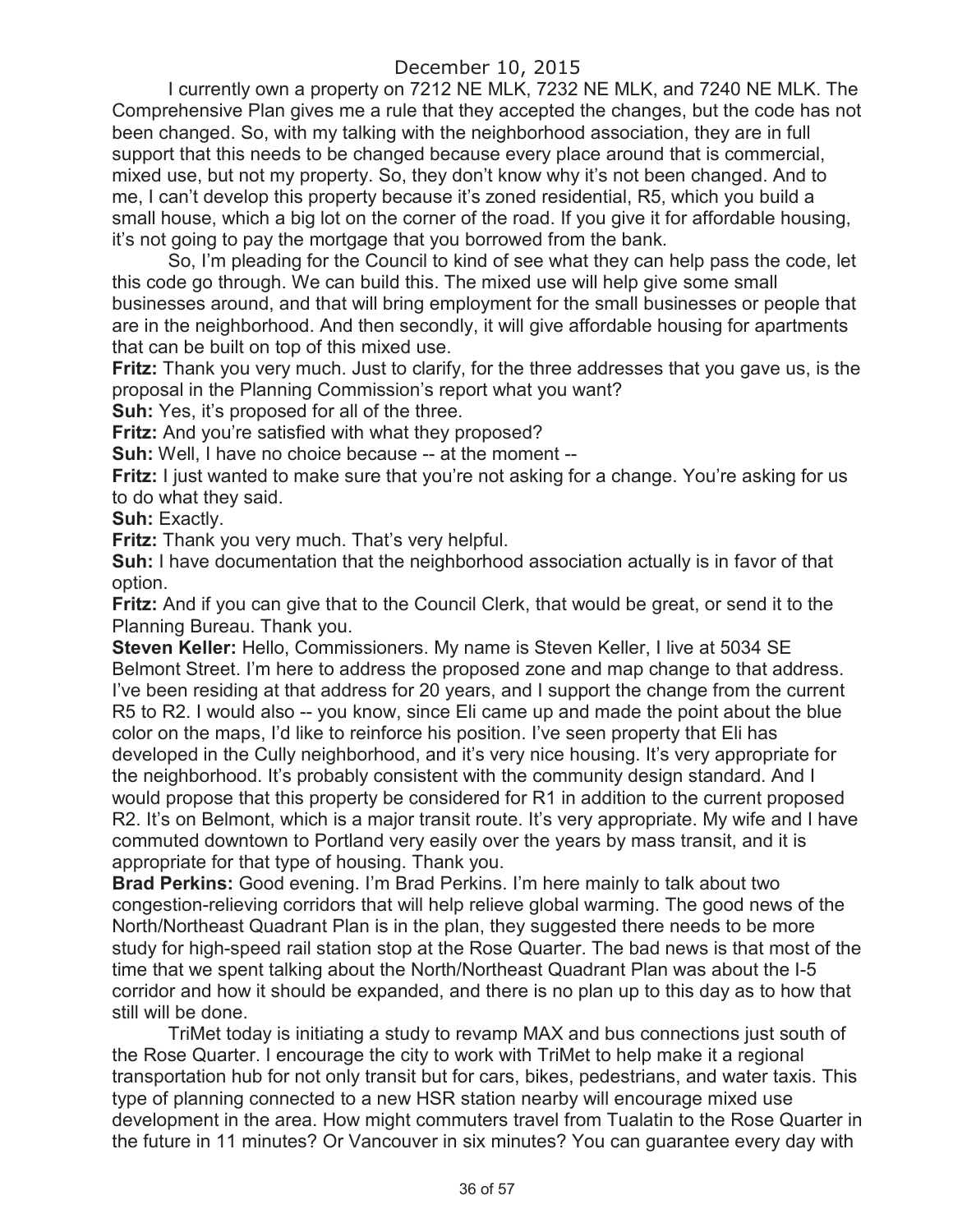frequent service. Well, the way we can do that is we can build a commuter express system in the same double track, exclusive corridor for high-speed trail trains going to Seattle or Portland half time you can do it by car.

The other corridor is the new plans for Sullivan's Gulch that need to be developed. The plans were approved by you guys July 25th, 2012. But it's past the time to fund an engineering study. We really need to get on board with this. It will be connecting all northsouth bicycle routes in the area, and will begin the discussions with Union Pacific that are very important for high-speed rail connections and also for this plan. We need to get moving on it. Thank you for the time.

**Brian Richardson:** Hello, Brian Richardson. Like my neighbor earlier, I'm also speaking out against the up zoning of the region between SE 26th and SE 30th between Belmont and Stark from R5 and R2.5 to R2 and R1 housing.

Under the new comp plan, the entire area would be changed to this higher density which allows up to 45 foot apartment buildings in a neighborhood made up mostly of one and two-story houses and duplexes. I think the blue pen was brought out, but it was only placed exactly on my neighborhood. This entire area is made up of the same mix of housing, and I don't understand why my particular four-by-four block area was selected for these changes.

The changes go against the stated goals of the Comprehensive Plan, which says growth will be focused in centers and corridors. It does not describe my area. My neighborhood streets are not corridors.

One argument I've heard is the rezoning is to allow current apartment buildings to conform to zoning regulations, however, the 35 single-family homes in this small area would call convert to multidwelling, mostly R1. If someone can tell me how you can fit five units into a turn of the century four square, I'd love to hear it. Otherwise, if you wanted to build five units in that lot, you would have to tear that house down. So, if that isn't the goal, if the goal here isn't to tear down historic properties, then I don't understand why they need to be rezoned.

My neighbors and I have talked a lot about this the past few weeks. We know that it's wrong for our area. We hope that you're listening to us and will reconsider this and not target our specific four-by-four block area for tear down and reconstruction while leaving all of our neighbors alone. Thank you.

**Fritz:** Welcome, please start. Just push the button.

**Stephanie Stewart:** I'm Stephanie Stewart and I'm with the Mt. Tabor Neighborhood Association. I am speaking on behalf of that neighborhood association tonight, and we bringing you two issues. I will address one, John Laursen will address the other.

I'm specifically focused on a one block stretch on Hawthorne between 50th and 51st. In the 35 years since the comp plan was written, we have seen our neighborhood evolve naturally, and we have noticed now that that natural evolution of wear patterns isn't always in alignment with what the comp plan predicted, and we see this at that one block stretch between 50th and 51st.

So, when the comp plan was written, the lots lining Hawthorne were all zoned commercial, and they were done so at a similar intensity level all of the way up to 51st. However, there is an obvious transition that happens at 50th and Hawthorne. That transition is re-enforced in the transportation classifications. The transportation classification actually steps down two levels at 50th and Hawthorne, so it goes down from a district collector past a neighborhood collector down to a local street access. And it's also that transition right there at 50th and Hawthorne has also been reinforced in other public processes that our neighborhood has participated in, including the multiyear Hawthorne transportation plan process. I have documents -- I'm sorry, I forgot to give these to Karla --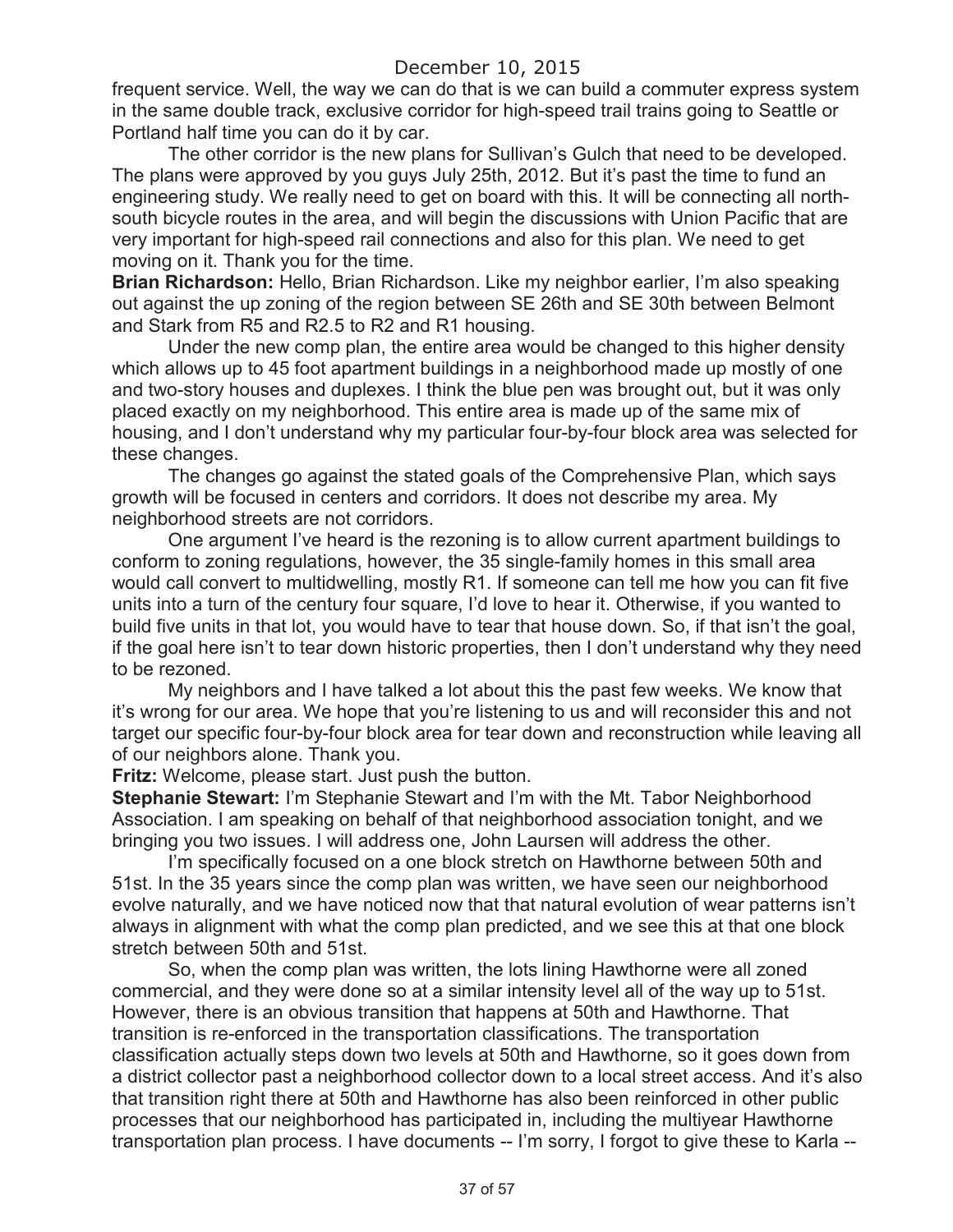that will show you photographs if you like to see how the roadway diverts traffic from continuing east on Hawthorne and actually begins to drive people south on 50th at Hawthorne there.

So, again, it is an obvious transition at 50th. And today, the properties between 50th and 51st are all commercial and they're built out at a relatively low level of commercial intensity, very much the old main street feel of one and two-story buildings, and they worked nicely with the neighborhood. The relationship between those properties and the neighborhood is great. It's amenity level and a nice feel. We're advocating that we can maintain the commercial there but that we would prefer a lower level of commercial intensity for the designation between 50th and 51st.

**Fritz:** And what designation are you asking for?

**Stewart:** Whatever is the lowest level of commercial, and we're still a little unclear what that is. I believe it's the one underneath the mixed use new definition.

**Fritz: Got it. Thank you very much.** 

**Steve Abel:** Good evening, Commissioners. My name is Steve Abel, I'm an attorney with the Stoel Rives office. Tonight I represent the Bill Naito Company, and the Bill Naito Company is the owner of Montgomery Park, an office building located on NW Vaughn and Northwest Portland. That property is currently zoned EX and has had EX zoning for many, many years -- probably decades or as long as EX has been in place. It's a 20-acre site - which is quite surprising, it doesn't feel like a 20-acre site but that's a very large site -- and it's not an industrial sanctuary.

Mr. Naito when he rehabbed the old warehouse that was there, Montgomery Ward, took a substantial risk, and he had lots of -backed expectations about what would happen in the future. BPS proposes two amendments to that site, both of which the Bill Naito Company opposes. First it proposes that the property be downzoned to EG2, and at the same time EG designation to be amended as a matter of text to eliminate residential uses.

We have seen EX used throughout the city to create some of our best mixed-used neighborhoods. EX does that. EG does not. Without that residential component, we'll see a site that will become stagnant, we'll end up an office building with a sea of parking surrounding it and nothing more. And you must remember, this is a 30-year plan. We're looking to the future to try to find opportunities.

This is a perfect mixed use site. It provides something that most of the sites don't offer, which is the non-residential component already being in place. It provides an opportunity to add the residential component and provide that mixed-use environment. I was struck by Mr. Cortright's testimony earlier where we need to look for opportunities to provide residential use in this city, and this is a very important piece of property to provide that residential use over the next 30 years.

So, our ask is simple. It's to leave the existing zoning in place, EX, and allow this property to develop to its fullest capacity. Thank you.

**Fritz:** Thanks, Mr. Abel. Was this discussed by the Planning and Sustainability Commission?

**Abel:** It was.

**Fritz:** What was their reason?

**Abel:** I was not there. My client was there and presented. I don't know what the conversation was.

**Fritz:** OK. Thank you.

**Martha Johnston:** Martha Johnston, with the East Columbia Neighborhood Association. Good evening, Commissioners, Madam Chair. I'm a resident and board member of ECNA and I'm here to present the second phase transportation and access issues that are further reasons for our request to change the comp plan designation of the properties. You see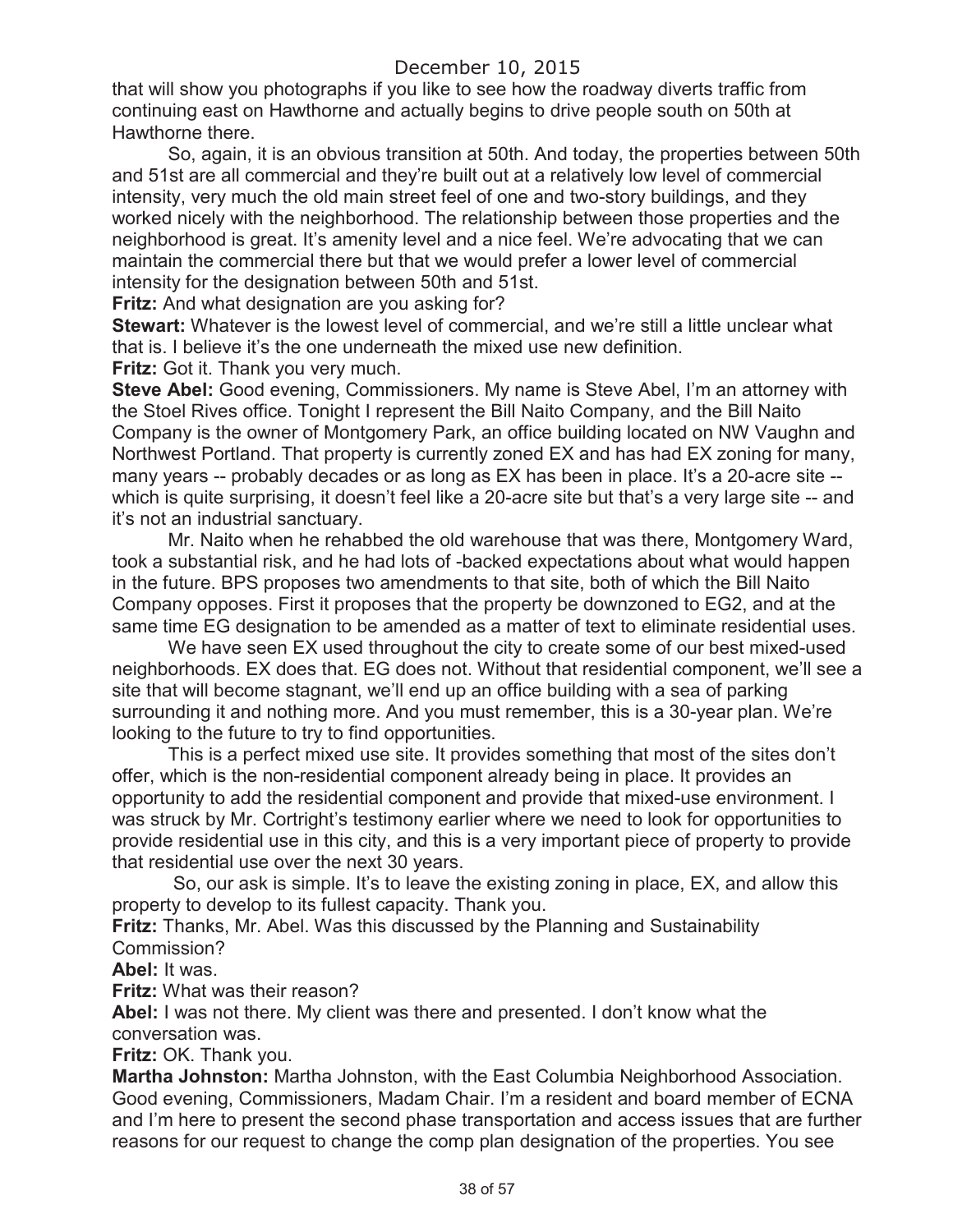the map before you -- again, you may recognize it -- so that we can talk on the same page. From industrial sanctuary to residential, R20 designation. Homes in this area gain access to the public road system only NE Levee Road -- you can see it in red, NE Levee Road. **Fritz:** Can I interrupt -- we've heard about this property. Is this new information? **Johnston:** Yes -- well, we haven't presented it yet.

**Fritz:** It seems like we've heard this same issue at the previous two meetings as well. **Johnston:** We were talking about open space at that time and environmental zones. **Fritz:** OK. Keep going, then. Sorry, I wanted to make sure that this is new information. **Johnston:** Mm-hmm. The road is a narrow two-lane local streets without full improvements. There's no outlet to the east because of the major drainage slough. You can see the west to the east, the PEN 2 canal. There are no outlet -- NE Gertz Road contains a major truck barrier. It's a tight radius traffic circle so that trucks can't get in through the area. That keeps industrial traffic out from the neighborhood service streets. It's constructed to keep that out. Northeast 13th is posted no truck signs at the NE Marine Drive, therefore there's no legal large traffic route to this area from the north. And B, industrial property, the south has existing frontage and access necessary for the traffic on a portion of NE 13th Avenue of the unimproved part of 13th, which effectively disconnects the industrial traffic from the residential streets to the north. I'd like you to look at map two. And you'll see at the -- you follow Levee Road down on the right to the seven parcels. You will see a blue in the industrial area. That is wetlands mitigation for the industrial development when it went in in the '80s. Therefore, it further restricts any hope of ever having any access to those parcels for an industrial development. Thank you for your time. **Fritz:** Thank you.

**Richard Surgeon:** Hello, I'm Rick Surgeon, I'm one of the property owners on this proposed site for -- on IS zone change. I'm totally opposed to it. I'm very much -- very much want the property to go R20. I have lived here for 45 years. I've seen nothin' change in the immediate area of the residential property except more residents. I give you pictures there -- if you look at the fold-out -- shows all of Levee Road, all of the houses - yeah, that's the one you have in your hand there. All Levee Road, zoned R20, on the whole thing, from one end to the other, either R20 or farm and forest. There's just no access for industrial property, as she said. And it's just -- it can't be done. I've measured the road or the city map shows the new housing development that was put in. That is 300 feet from my property. 300 feet. And it just can't be industrial. There's no way it can be accessed that way. I bought this property for retirement. If I'm not allowed to put even one house on three acres other than the one I have, I'm done for, basically. I'm really just asking it to be the R20 zone to be allowed. The road is 10 feet wide. There's pictures that show the end of Levee Road at the end of my property, and I don't know what else to say. I'm getting tongue twisted. All I know is that all of Levee Road either has R10 or R20 from one end to the other, except for our property, five properties, that are farm and forest that you want to turn into industrial sanctuary, which would butt up against our 20 anyway. Can't happen. Thank you.

**Fritz:** Thank you. The testimony tonight and on previous occasions has been compelling on this. This is definitely on our radar. Thank you.

### **Surgeon:** Oh, one other thing?

**Johnston:** [laughs] You're done, I think.

**Surgeon:** OK. Three quarters of it is surrounded by wetlands in a buffer zone.

**Fritz:** Good evening. Go ahead, please, John.

**John Laursen:** John Laursen on behalf of the Mt. Tabor Neighborhood Association. I'm actually here to testify on the same Portland Nursery on Stark Street issue that you heard about earlier.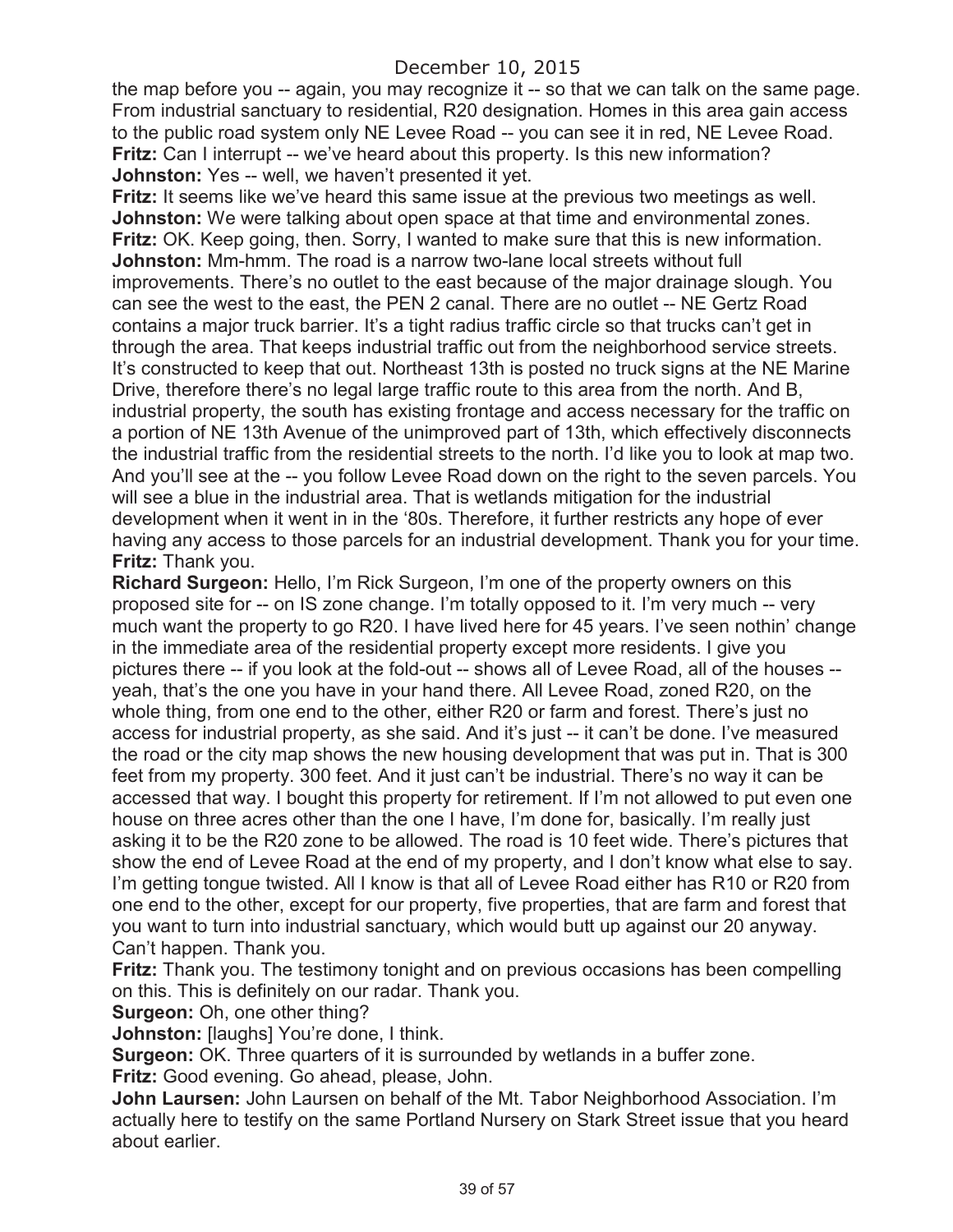The Mount Tabor Neighborhood Association has voted to support the staff report on that property, which maintains the split zoning, but recommends that the non-conforming use on the residential portion of that be changed to conditional use. And it also extends the commercial zone by 123 feet depth end of the property so that it gives it -- makes the commercial zone much bigger but it maintains the residential classification on the south side of the property.

As a neighborhood, we overwhelmingly support Portland Nursery. We want them to continue in business. We love them. We have expressed that to them directly, and we've met with them several times about this issue, but we cannot condone the idea of turning that whole property into commercial, because if it's all commercial, than that potentially opens the door for it becoming more valuable for some kind of other development rather than nursery. So, the risk of that in relationship to the surrounding residential property would really change the character of the neighborhood.

We believe that the Bureau of Planning and Sustainability staff has done an excellent job of finding a middle path by extending the commercial zoning and changing the nonconforming to conditional use. We think it is an elegant and well thought through proposal and one good for everyone involved. The staff report will improve the zoning situation for Portland Nursery while offering continued protection for the character of the Mt. Tabor neighborhood and the surrounding residential area. And we hope that the City Council will see the wisdom of this carefully-crafted solution.

The owner's agent, Peter Fry, who you also heard from, proposed a possible special designation of some sort for nursery properties within the city that would allow outright use as long as the property remains a nursery but that would revert to residential zoning at such time as a nursery use goes away. And we would happily support such a thing. We are open to working with the BPS staff and nursery owners to seek such a creative compromise. But if that special designation is not possible, we respectfully request that the City Council uphold the staff proposal.

**Fritz:** Thank you. I really appreciate you explaining both sides of the issue and obviously another site that needs more discussion.

**Laursen:** Yeah. And we would love to work with them on that.

**Fritz:** Thank you. Terry?

**Terry Parker:** Terry Parker, Northeast Portland. I've got my own hat on today. Even though a Metro survey clearly shows a clear public preference for single-family homes, upzoning related to the comp plan in working class neighborhoods virtually gives the bulldozer operators a license to plow through and destroy numerous entire blocks of single family homes. Please take a look at map A on the seventh page in my handout. In my neighborhood, Rose City Park, there is a large swath of properties proposed to be up zoned near the 60th Avenue MAX station. This portion of the neighborhood includes affordable starter homes, well-kept working class single family homes -- many of them in better shape than the Portland Building -- and a few duplexes and multifamily units that are scaled to fit within the single family homes. Now take a look at the left side of the same map. You'll notice that no up zoning is proposed for the more affluent Laurelhurst neighborhood, which has a direct pedestrian connection over I-84 to the MAX Hollywood station. With map B, you also note that there is no up zoning for the even more affluent Eastmoreland neighborhood near the new Bybee MAX station.

I am not suggesting that any portion of Eastmoreland or Laurelhurst be up zoned, but neither should up zoning apply in a single family home area of working class neighborhood such as Rose City Park. The mere fact that low income and working class neighborhoods are proposed to be up zoned while affluent neighborhoods that have similar proximity to a MAX station escape up zoning demonstrates bias, discrimination, it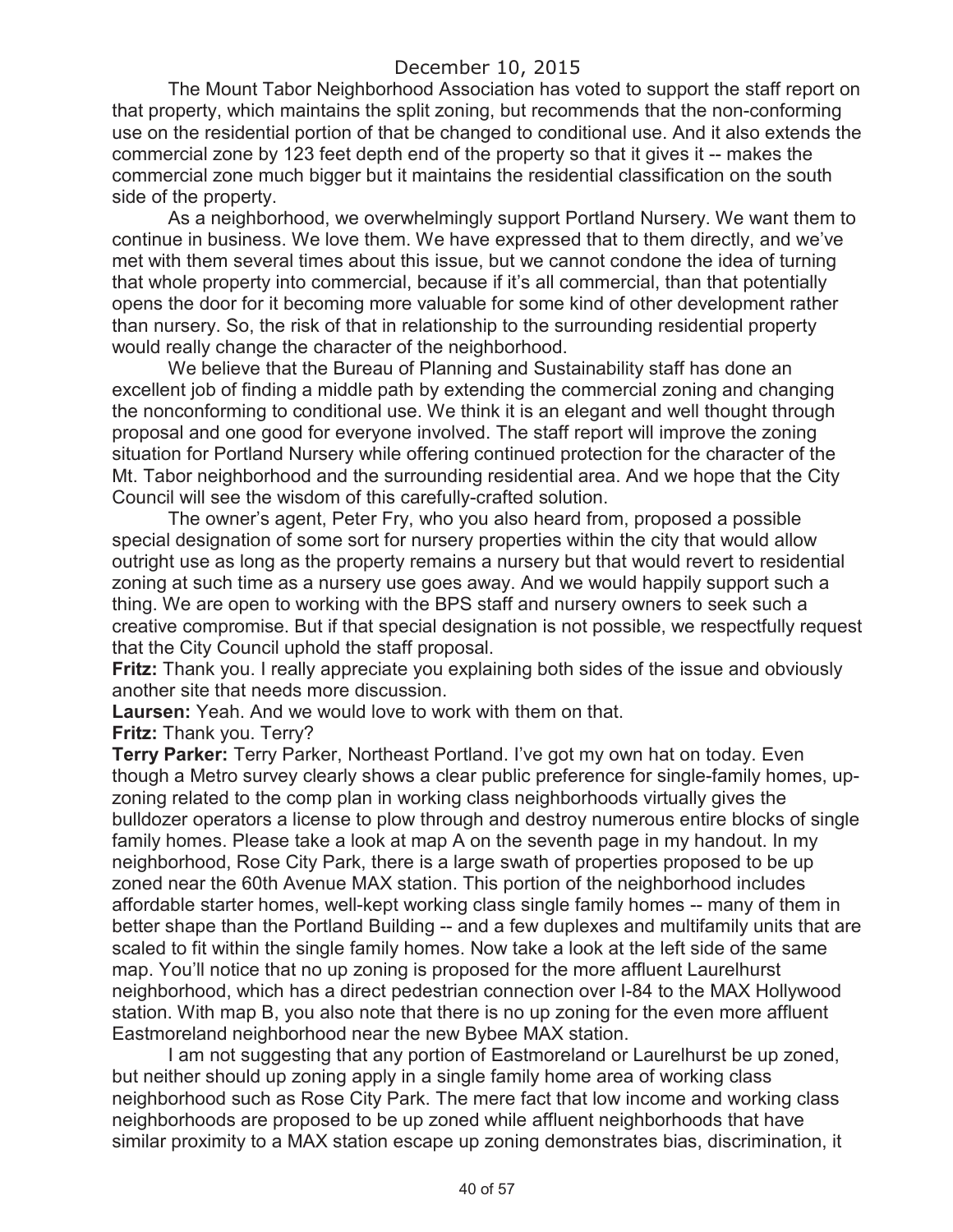fosters more limits on the opportunities for the less than affluent classes of people to make an investment in homeownership, and it could be construed as a departure from neighborhood diversity. Working class single family home neighborhoods deserve the same equal protection as the affluent neighborhoods.

In conclusion, I oppose the proposed wholesale up zoning of the single family home neighborhoods that are contiguous to the 60th Avenue MAX station. This mass up zoning needs to be rejected. Thank you.

**Mark Hoffman:** Madam President, members of the Council, my name if Mark Hoffman. I'm listed as the testimony number 25. My organization Garden Homes owns a parcel of land at the corner of 122nd and NE Sandy Boulevard. I'm the director of development and management and have been overseeing this property for close to 20 years. We previously communicated by letter to the Council describing our concerns with the comp plan designation, and I also have had the opportunity to meet with three Council staff as well.

To summarize, the problem here as we see it is that we have a retail center that we've been operating since the early '70s and it has been designated as employment under the comp plan. The problem as we see it is that we're a national company that focuses on mixed use residential and retail. We have the resources and expertise to transform the site to redevelopment when the time comes into a modern retail center to provide service and employment to the surrounding neighborhoods. These centers often include housing, which is prohibited by the employment designation.

What we see as a solution and what our request to the Council is to apply the mixed use civil corridor designation, which is consistent with the abutting properties that currently adjoin us. We have reached out to the Parkrose association as well, and they will make comments through the website. I have submitted a summary of our testimony to the Clerk, and I have incorporated a number of photos of recent redevelopments we've done to show the Council what we're capable of and what we see as a possible future for that parcel in the future.

**Laura Peraza:** Buenas noches, mi nombre is Laura Peraza y vivo en el vecinidario de Cully y Killingsworth. [via interpreter] Good evening. My name is Laura Peraza, and I live in the neighborhood of Cully and Killingsworth. I'd like to say that I'm part of the Anti-Displacement PDX coalition. We would like to ask you to approve this plan with all of the policies that we have recommended. We would like you to approve the plan.

I also have a serious problem in my neighborhood. I live in the Arbor Park trailers. And when I moved to that area last January, a part of that neighborhood didn't have light. And now, the other part of it doesn't have light, either. We have been in complete darkness for about three weeks. Only the part on the front part of the street has any type of light.

I've been complaining about a tree that has been above my trailer and a female friend of mine was helping me read the rental contract, and she told me that I could have a serious problem if I continued to complain about it, because at any time, the owner could kick me out. There's also an access problem. For example, if a trailer caught on fire or if an accident happened to someone, by the time the fire department arrived, it would all be extinguished, it would already be finished because there is not quick access to that area.

I talked with one of you guys, I talked with someone from the City, and they told me that unfortunately when it comes to mobile homes, there's not many laws in order to make -- to do regulations. And so that tree that is behind us, not even my tree that's above my trailer -- it is not even my tree, it's neighbor's tree, and so we called a tree specialist. The tree specialist they told me that they can't do anything.

**Fritz:** Thank you very much. Your time is up. And I really appreciate -- **Peraza:** But I didn't say --

**Fritz:** Ok, finish up.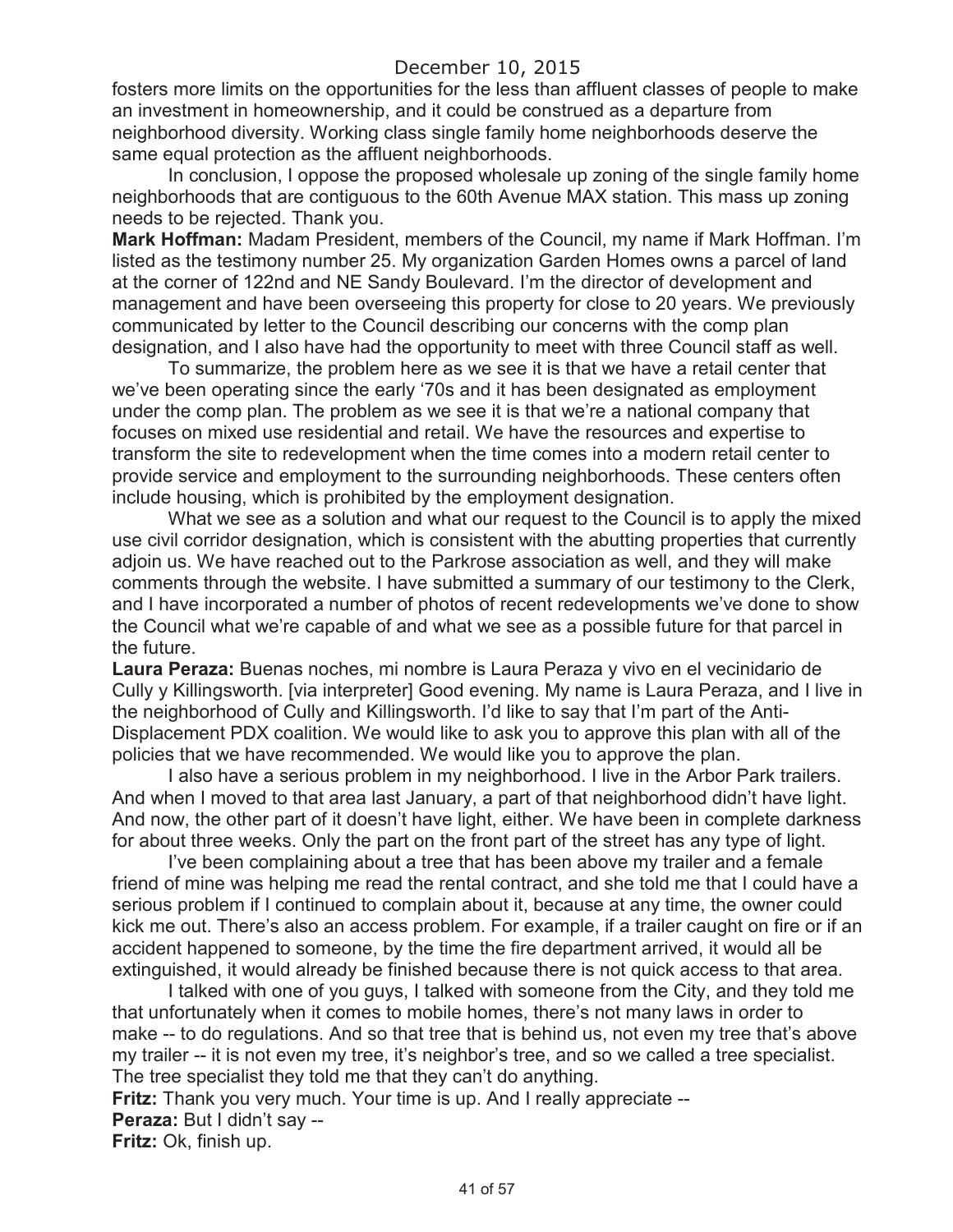**Peraza:** But she was interpreting for me.

**Fritz:** I know, you had the extra time for that, too. And what I wanted to tell you while I have an interpreter is that some of the issues that you raise are very much connected to the Comprehensive Plan, the policies -- and there is a policy about manufactured homes and the value of their affordability. Happily, you have the Housing Commissioner here who can help with problems with complaining to your landlord, and the Transportation Commissioner who can help with the lights. I'm in charge of the tree issue. So, there's other ways to get your needs addressed, and you can ask the City staff at cityinfo@portlandoregon.gov and they can help you with those other issues. **Peraza: OK. Thank you so much.** 

**Fritz:** Than you. And thank you all for being here also.

**\*\*\*\*\*:** Sí, se puede! Sí, se puede! Sí, se puede!

**Fritz:** Thank you. Gracias.

**Moore-Love:** Eli Spevak, were you speaking again? **\*\*\*\*\*:** No.

**Moore-Love:** OK. We'll go with the next three, please.

**Fritz:** Welcome. If you'd like to start, go right ahead.

**Moe Farhoud:** Good evening. My name is Moe Farhoud. I own second chance landlord Stark Firs Management. We help people with eviction and conviction, and people cannot find apartment. We work with the Home Forward and all other housing advocate in Portland. We own total 500 apartment. We house 800 people total. By changing the zoning for us from R2 to R1 will help us to create another 500 new apartment, low-income. Our company very involved in the neighborhood from Rosewood Initiative to the community garden and other neighborhood schools. I will be glad if we get this change so we can help people to create more low-income housing. Thank you.

**Rhonny Mastne:** Hi, my name is Rhonny Mastne and I own a home on 168th. I also happen to work for Stark Firs Management for 11 years. We are a second chance landlord, we help those who have background issues. To change from R2 to R1 would help us increase units at the properties we already own. There are some properties that have room to build more -- a new building -- but most likely, we would have the one level apartments, we'd build a second level on top of that. And instead of building a whole new complex, we can increase what we already have. So the high density would be extremely important on doing that to increase the density. The area we're talking about is from about 139th to 182th --?

**Fahoud:** 162nd.

**Mastne:** 162nd. And those are the areas we would like to have the zoning increase on. And it would again help to increase more apartments. Right now, we have maybe 40, 50 vacancies on the board and they're rented within a three-month period, and we're still turning people away. So, the need for house is great. And we have a solution. If the City would rezone us, we could do it.

**Fritz:** Thank you very much. Was this request made to the Planning and Sustainability Commission?

### **Farhoud:** Yes.

**Fritz:** Thank you.

**Richard Dickinson:** My name is Richard Dickinson, and tonight I'm representing the Powellhurst-Gilbert Neighborhood Association which has voted to voice strong support for the down-zoning that the Bureau of Planning and Sustainability has proposed for parts of our neighborhood.

Most of our neighborhood was pretty rural a couple decades ago. As part of the 1996 outer southeast community plan, much of Powellhurst-Gilbert neighborhood was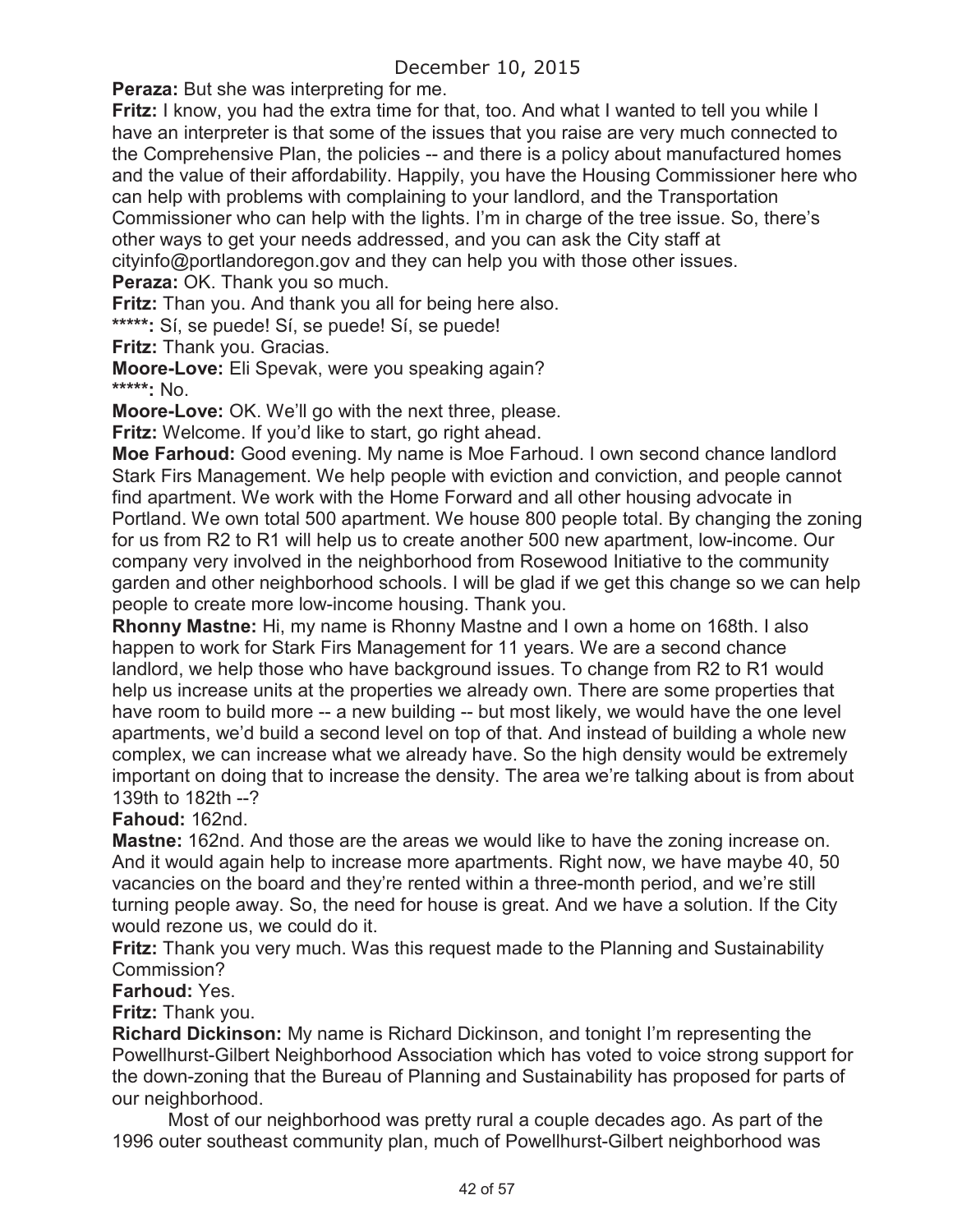zoned much more densely than many places closer to downtown. Unfortunately, there was little forethought about the environmental considerations of building houses on steep slopes and liquefied soil, and there was little forethought about how we would add or pay for the connectivity and infrastructure need to do support that kind of increased population in our area.

In the last 19 years, we've seen little in the way of infrastructure investments, and the combination of increased density and lack of infrastructure has caused the quality of life for most of our residents to plummet. This is what we fear for our future. Our streets are in poor condition and not well connected. Most of our neighborhood lacks sidewalks. Safe passage to schools, parks, and grocery stores is both difficult and distance. We love the new sidewalks on 136th and 122nd, thank you. We see people walking on them daily. We need so many more.

Our school age population is about five times the statewide average and our schools are bursting at the seams with little capacity to serve more. The number of children serving free or reduced lunch has increased dramatically. An example would be Ron Russell middle school now serves free lunch to 100% of their population just because it's efficacious to do so. Close to 80 languages are spoken at home in the David Douglas School District, which makes for wonderful diversity. And yet, this is a challenge to the social fabric of our area until we can catch up with the change.

These are some of the factors that the Bureau of Planning and Sustainability took into account in proposing that parts of our neighborhood should not be zoned as densely as the City planned in 1996. Thank you for your consideration.

**Brent Carpenter:** Good evening, Madam President and Commissioners. My name is Brent Carpenter, I'm testifying today about our property at 3905 SE Main Street. My wife and I are residents of Southeast Portland and have owned this rental property since 2003. When the proposed comprehensive city plan came out earlier this year, we expected this property to be changed from R2.5 to commercial mixed use because it sits on a busy commercial corner of SE Cesar Chavez and Main Street. There are three other properties on that corner -- Fred Meyer, US bank and a restaurant. Our property is the only commercial zoning exception on that corner of that intersection. We believe it makes sense to extend the commercial zoning to embrace our property corner and complete the node for that intersection.

3905 Main Street sits on one of the busiest corridors in Southeast Portland. It meets all the criteria for commercial mixed use designation. It's close to the central city with multiple public services available, including access to extensive public transportation along SE Cesar Chavez and Hawthorne. It's very pedestrian-oriented with robust street level activity because of existing businesses on that corner and in the neighborhood.

We're asking the Council to reconsider the current R2.5 zoning for 3905 SE Main Street and propose changing the designation to commercial mixed use urban center. Thank you.

**Sid Scott:** Good evening, Madam President and Councilors. My name is Sid Scott and I am the owner of the property at 2525 E Burnside, Portland, 97214. I have owned and occupied this property for 10 years with my architectural practice, Scott Edwards Architecture. The property is part of the proposed comp plan and would change from the current medium density multidwelling zoning to a mixed use urban center. I am here tonight to fully support the zone change with two enthusiastic thumbs up. I would submit my thumbs if that would help to the record. This change will allow me to grow my practice in a location we absolutely love and continue to be an active part of our vibrant neighborhood. I thank you for considering the change.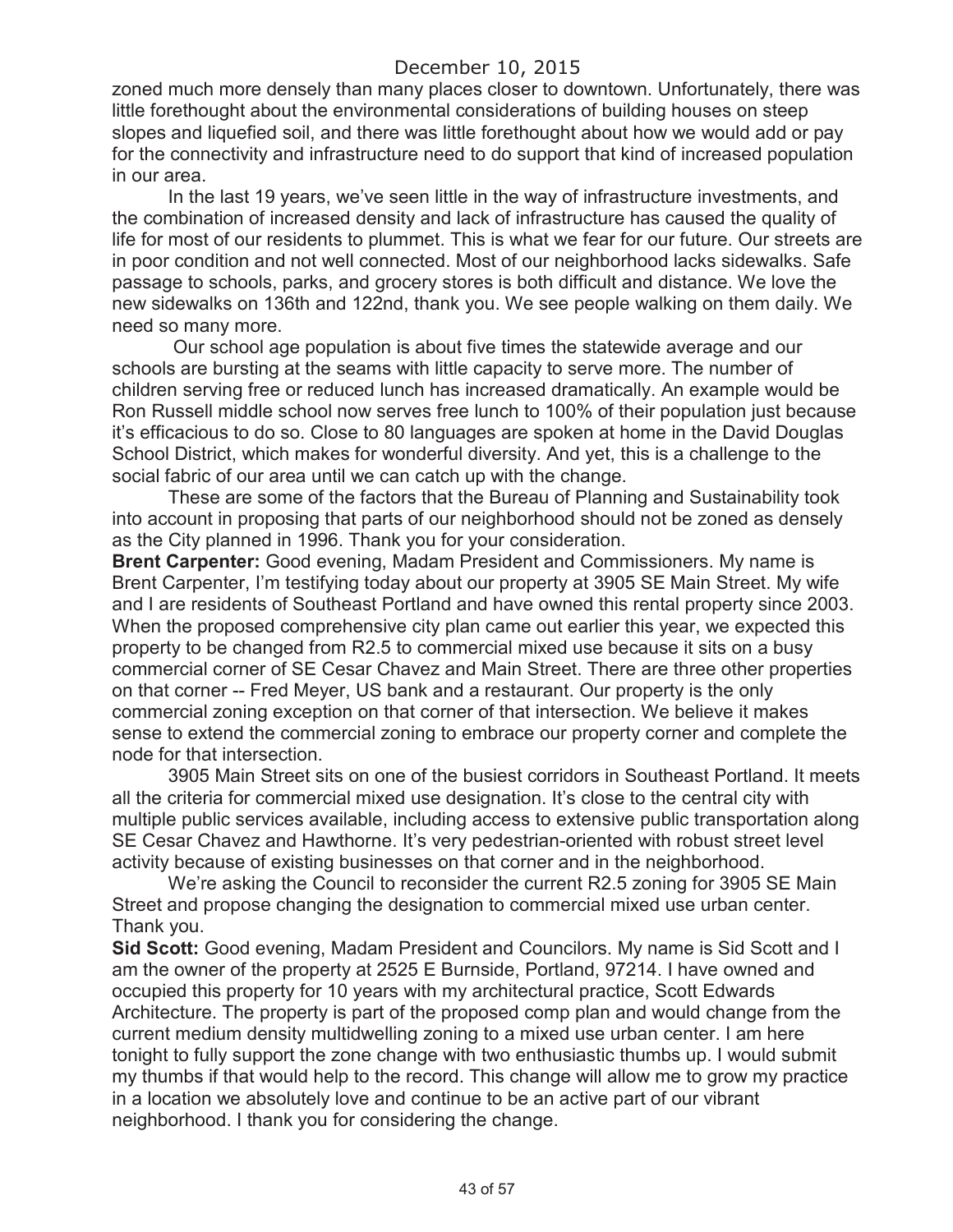**Rob Rosholt:** Members of the Council, my name is Bob Rosholt. I own the property at 323 NE 156th Avenue. I support the recommended zone change there, and I actually came to flesh out just how important that is.

The property encompassing the 323 NE 156th Avenue residence is on a street extending four blocks from NE Glisan to NE Couch. In that short distance, there are three abandoned and boarded up houses that are an economic liability due to prior drug use, deterioration, and future demolition costs. Three other houses are occupied but rent on two barely defrayed costs and costs to improve could never be recovered. This is underutilized land. The remaining house carries a debt in excess of value and there's considerable undeveloped land. This area needs a street, curbs, and sidewalks to facilitate improvements. My wife and I purchased this property to terminate the drug activity of those residing at 345. For four months, the bank refused to finance this purchase until we demolished 345. I had but the 40,000 into 323 to make it fit to rent prior to ownership and persuaded the bank to allow me to remove utilities and board it up to avoid demolition costs.

The best use of this underutilized property is with R2 zone that you recommend. The zone provides an occupancy density that is neighborhood friendly. A garden court layout creates a collective backyard and secure social setting for the tenants. This density also accommodates off street resident parking and still can achieve a landscape density superior to what is found on most family residences. My wife and I own the property -- [beeping] -- zoned R2 that are adjacent and immediately north -- done. **Fritz:** Thank you very much. If you're here in support of what's in the Planning and Sustainability Commission's recommendation, unless there's going to be neighborhood opposition, you can just tell us that because we're not likely to pick a bone -- **Rosholt:** I was trying to show how important it was to get -- I didn't get to it -- but to get the street in also, curbs and sidewalks, so that that whole street can be improved. **Fritz:** Sounds like a great site. Thank you very much for coming in support. Welcome. **Arlene Williams:** Hello, my name is Arlene Williams, my husband and I are representing 11 homeowners and residents of eight properties on a short dead-end block of SE Henry Street in Woodstock, just east of SE 52nd Avenue. In my materials the list of names is on the third page and there is a map of the short block on the fourth page.

The block is in a zoning review area, and the 13 R5 properties have a comp plan designation of R2.5. This street is already built with as much density as it can hold. There are R2 zoned apartments and a duplex on this block as well as flagged lots. The infrastructure of this dead-end street with only one exit does not support any greater density. We are asking that the R2.5 designation be removed for this block.

According to Chapter 33.641 under transportation impacts, issues of safety, street capacity, and parking impacts must be considered for this block of SE Henry as follows. Number one, increasing density on SE Henry would add stress to this already congested street. Five years ago, TriMet stopped sending their small lift buses to pick up my visuallyimpaired neighbor. The street was too congested because of the amount of parked cars in the narrow street and no turn-around capacity. They classified her residence as nonaccessible and now they must send small sedans or taxis to pick her up at greater cost. This demonstrates in a concrete way that street capacity has been reached and more density should be avoided.

Number two, this dead-end section of SE Henry Street is 471 feet long with no adequate turn-around for fire apparatus, garbage trucks, package delivery trucks, or utilities trucks. These trucks must back all the way down the narrow street between the parked cars and they must back onto SE 52nd. If you add more density, this is going to compound a very dangerous situation.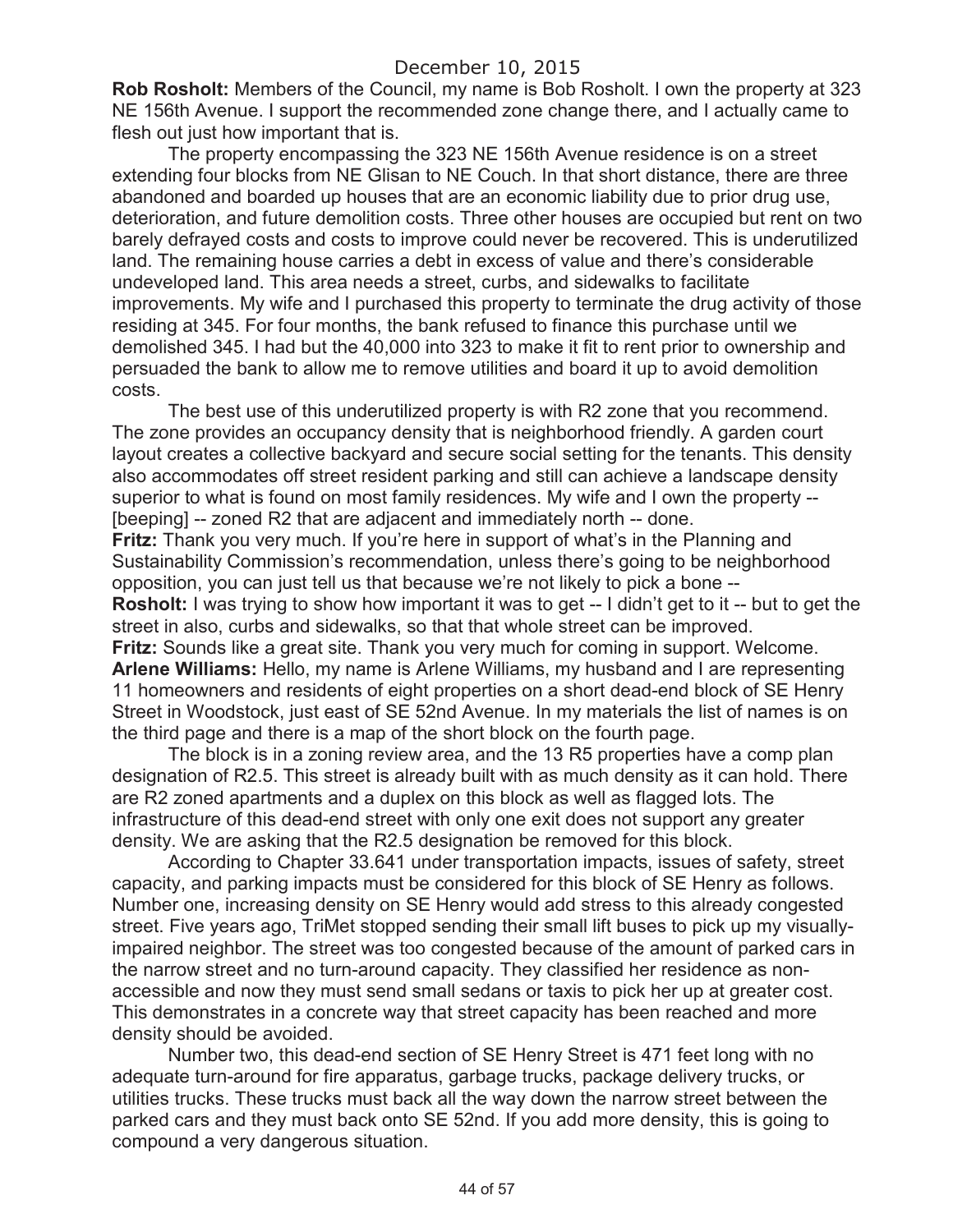**Fritz:** Thank you very much for giving your testimony in writing. I have to say, this map is one of the best I've seen in terms of spelling out who's supporting and what the situation is. Thank you very much, it's very clear.

**Williams:** My husband will continue.

**Pete Adams:** Because the street is within 500 feet of a transit street with 20-minute peak hour service, no off-street parking would be required of new development under R2.5 zone. Street parking is already stressed by the duplex and the apartments on the street, the flag lot driveways, and the shared housing situations. If more units were built that did not require off-street parking, or if existing off-street parking were removed -- since that would be permissible -- to allow more units to be built, then parking would be impacted beyond capacity. There's no adjoining block for parking to overflow to. 52nd Avenue does not provide many safe parking options, and there's no parking on the westside either for residents to use for parking. And also, this area of Portland has a high incidence of car theft and car burglaries that make it unwise to park a car blocks away without oversight by the owner.

I would also like to point out that in case of fire or other public safety events, there's only one exit from this street. At the dead end, there's a tall fence atop a block wall, and there's small pedestrian gate that leads to the church parking lot, but this is locked and there's no safety egress to the east. It would be absolutely irresponsible for the City of Portland to increase the public safety hazard on the street by allowing greater density to the R2.5 zoning.

Maximum building height would rise to 35 feet, which for a flat-roofed contemporary style structure would be beyond the capacity of fire trucks. The tall ladder trucks could not navigate the street with its inadequate width and no turn-around. Even if there were a mitigation by sprinkler systems in the tall buildings, there's not enough adequate resident evacuation capacity in case a fire started in a structure to the west of any particular residence, you wouldn't be able to get out. We don't believe that developers should have the unchallenged right to add to this problem by being able to increase density and reducing off-street parking.

**Katrina Holland:** My name's Katrina Holland, I'm with the Community Alliance of Tenants here on behalf of Anti-Displacement PDX. We are here to support the over two dozen recommendations that were included in the Comprehensive Plan through Portland's Planning and Sustainability Commission. My understanding is that potentially the Chapter 5 housing policy 5.53 is in debate about whether or not it should be included which talks about renter protections, protecting renters from displacement, which as we know is one of the biggest issues affecting the city of Portland at this time. We do want to make a recommendation that City Council support it the way that it was written and not make any changes to it because we do think that it is going to be one of the most effective mitigation strategies for gentrification in the city of Portland. Given that Portland has been and is on the wrong path toward gentrification and displacement, exclusion and segregation, we know people have been and are continuing to be evicted and pushed out of their homes. It's already torn communities apart, and we're at a critical moment which Portland needs to decide if we're going to continue down that path or if we're going to change that. We believe the Comprehensive Plan is one of the methods for doing so. Thank you. [applause] **Ben Earle:** My name is Ben Earle and I live at 5524 NE 30th, which is just north of the destination restaurant corner with Beast and Yakuza -- you're probably familiar with that corner. I'm coming to represent myself as a property owner. Also, I'm on the land use committee for the Concordia Neighborhood Association. And I come and we come with many thumbs up in support of the part of the Comprehensive Plan mixed use zones that has determined this intersection should be zoned CM1, which is 35 feet, three stories. This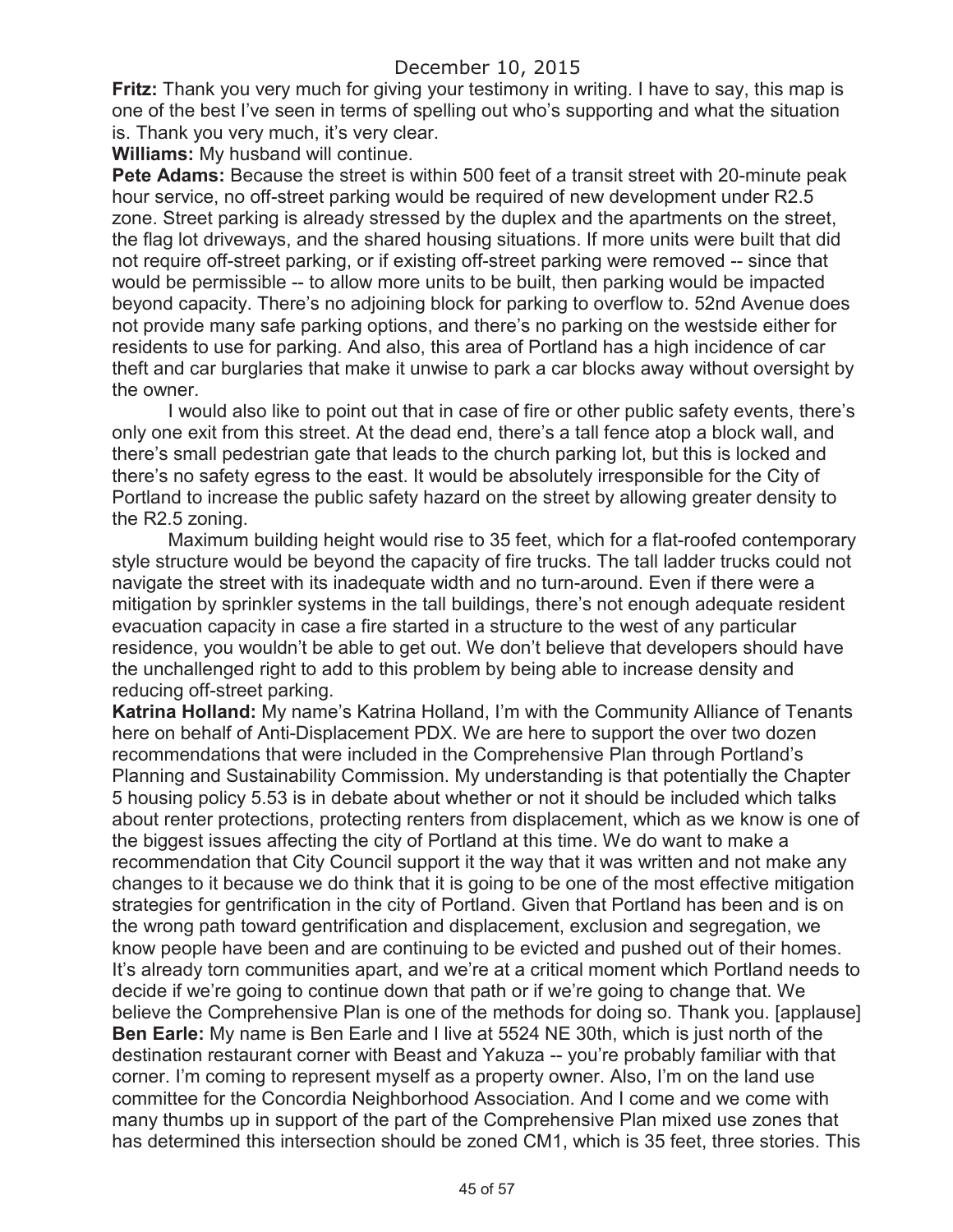CM1 zoning designation was created specifically for smaller mixed use nodes within lower density residential areas. That's exactly what this is.

The problem that we have -- and I'm making a very specific request of the City Council tonight -- in the spirit of the many thumbs up for this appropriate zoning, CM1, we would like to request that the City Council approve a down-zone now of this intersection from the current commercial CS four-story 45 feet to the CM1 designation. The reason for this is because there is proposed development occurring with the sale that's going to be closing in the middle of January that will be four stories, 45 feet. It'll introduce one and twobedroom apartments -- 30 units -- that will change the whole dynamic of this corner. It'll take 25% of the corner and set a precedent for the rest of the corners to go as well before the Comprehensive Plan gets approved. Therefore, we have a problem with density of parking, traffic, height, character, encroachment on solar panels -- like my house -- and we are very concerned about this.

We have a process that we are going to be following over the course of the next two months with the Concordia Neighborhood Association to have a public meeting to involve all the stakeholders. I will return January 7th for the next hearing with additional materials supporting where we're at. And hopefully we'll have both Concordia Neighborhood Association NCN behind us when we return in February or March to press this case further. Thank you very much.

**Lori Stegmann:** Good evening. My name is Lori Stegmann. Thank you for this opportunity to testify on behalf of a Moe Farhoud of Stark Firs Management and his request to change the zoning from R2 to R1 for his properties on 139th through 162nd. As a community activist, I play many roles in East County as a Gresham City Councilor, a Gresham redevelopment commissioner, and a homeless advocate, but today I am here in my capacity as a professional Farmers Insurance agent. I want to offer you some insight about Stark Firs Management and their excellent business practices.

I've witnessed firsthand Mr. Farhoud's commitment to this community. He rents to many folks who have difficulty finding housing elsewhere and is an excellent example of how all property managers should operate. He has immense pride of ownership for all of his properties. He invests substantially in them to ensure the safety of his residences while providing high quality, attractive places for people to call home. He cares deeply about the people who live in this community and is always looking for ways to serve. From his early involvement on the Rosewood Initiative to his support of many events like rock the block.

In my opinion, one of the biggest issues we have facing homelessness is the lack of quality affordable units. It is a supply and demand issue. By approving this request, the City of Portland will help alleviate the pressure of rising by supplying more units. As a Gresham redevelopment commissioner and a member of the Powell Division transit steering committee, I am committed to finding ways to prevent involuntary displacement. I hope you agree with me that by approving this request, you will be ensuring a supply of quality, safe, and affordable housing for East County residents. Thank you.

**Thawny Kim:** Good evening, City Council. I'm learning English. My name is Thawny Kim. I used to live at NE 78th Avenue and Glisan. I lived three years and enjoyed to live there. On July 9, 2015, I got a notice of rent increase from \$600 to \$1295, and the water and sewer from zero to \$65. With two months' notice, my rent increased from \$600 to \$1360. I looked for two months and am unable to find an apartment I could afford. Because of this, I had to pay two more months at dire rates. This caused me great heartsick because I am student and I cannot work full time. I support the anti-displacement plan. [applause] **Matt Thomas:** Good evening, my name is Matt Thomas, I own Townsends Tea Company and Brew Doctor kombucha. This is a Portland-grown family of business that I started in 2006 on my own with a teahouse on NE Alberta Street. In 2008, I started to make a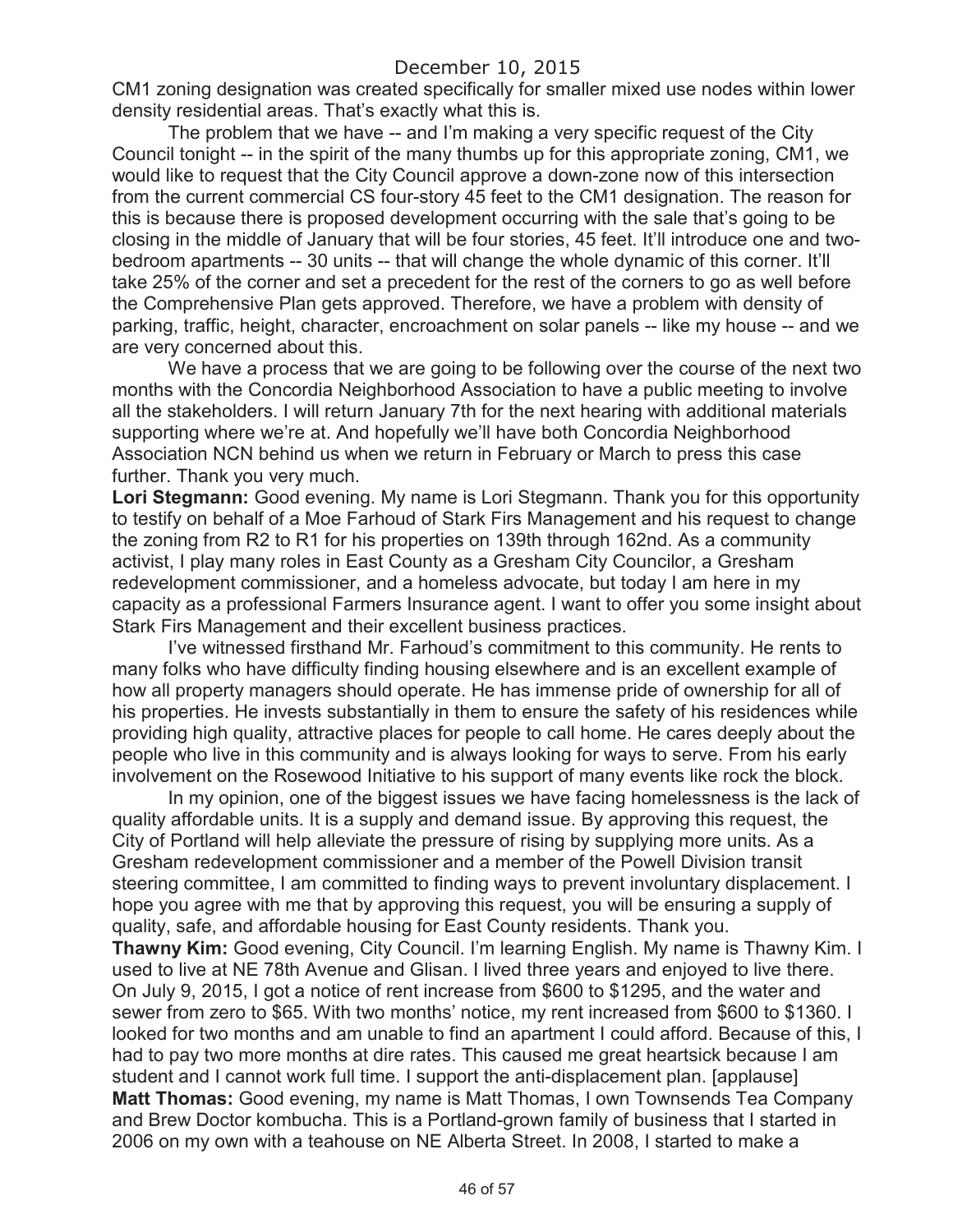popular drink called Brew Doctor kombucha. We're now distributed in Canada and 25 states across the country, all produced in-house right here in Portland, Oregon. And we do this in the Brooklyn neighborhood in a building that sat empty for years before we moved into it. It was a commercial laundry and they had had a fire and it sat empty for I think a decade before we moved in and started renovating it.

We've put a lot of money into it and we have grown and now we employee 57 Portlanders with quality jobs and health care. We're happy to see the paid sick leave go through for our teahouse employees and for my production staff.

The landlord owns the two properties that I occupy where we manufacture the beverage, and then there are two adjacent properties that he owns as well. All four properties were originally zoned commercial before 1980 when they were changed in the 1980 Comprehensive Plan to residential. In 2007, the Council changed the zoning of the two parcels I am currently occupying back to general commercial at the request of the landlord. However, the other two still remain residential. We could really use those two properties to additional office space. We're growing, which is great, but people are working from their laps on the couch in the office and in the kitchen. In order to help our business grow, we request that these two units -- 4214 SE 12th and 1208 SE Boise Street -- be changed to the mixed use neighborhood designation --

**Fritz:** Could you say those addresses again a little slower?

**Thomas:** 1208 SE Boise and 4214 SE 12th Avenue. In support of the request, I'd like to submit two documents into the record which are copies of letters my landlord previously sent to the Planning and Sustainability Commission which showed a map of all four properties. Thanks for consideration of the matter. We'd just like to continue to grow jobs right around our property rather than have to lease multiple buildings. Thank you. **Fritz:** Congratulations on the success of your business.

**Claudia Koff:** Hello, my name is Claudia and I live in the Gateway area which is off 105th and NE Davis. As of October 9th, I received a no-cause eviction notice. I've lived at this house for 12 years with my children, my daughter and son, and my son is with me still. He's 23 and unemployed. So, the no-cause eviction notice has put us up to homelessness because I'm also on SSI disability. With my son having no income, we are displaced. So, I've been a great tenant, renter, I've paid my bills on time, and their request is to have the house back because of a family member. The Gateway area is a very desired area, and with the price of rent going up with supply and demand. So, I have no place to go basically.

I feel that this non-eviction notice and to end displacement in Portland, because I see homelessness very much here. I thank CAT for supporting me because I found - there is a notice that took -- a law that took effect November 15th, 90 days eviction or 90 days of rent increase. So, thanks to them I was able to make a note and have extended time to help find a home. Again, I thank CAT for the help and guidance over my rights on housing because I didn't know of this, and the rent increase in Portland is outrageous. And for the supply and demand, it has put many people -- family, seniors, singles, plus each my furries, my companions -- at homelessness. I would thank you and to please, just say yes. **\*\*\*\*\*:** Just say yes!

**Fritz:** Thank you very much. We certainly get the picture and we know this antidisplacement language is very important. We have an hour left, and how many more folks do we have to testify, Karla?

**Moore-Love:** Probably about 22 at least.

**Fritz:** I would encourage you if you are here on the same issue to just say that so that we can make sure we get all of the different issues on the table. Thank you very much. And thanks especially to the Community Alliance of Tenants for your organization and supporting the policies of the Planning Commission. Once you got it into the Planning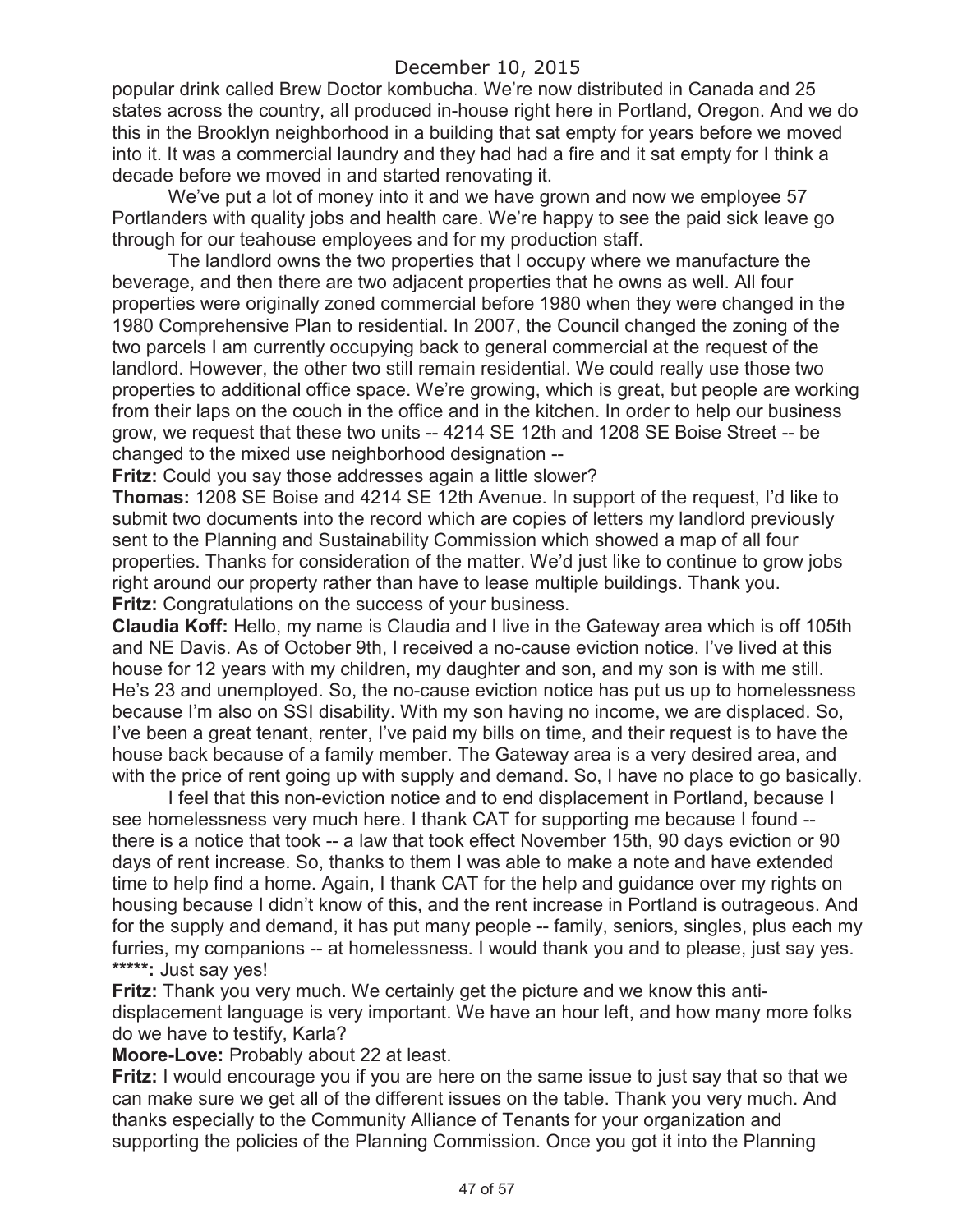Commission recommendation, that's a lot of the way there. Just go ahead and do the translation, and then we'll have the next person.

**Anna Litvineenko:** Good evening, Commissioners. My name is Anna Litvineenko and I'm here to interpret. Just for introduction, I wanted to let you know that we're here to tell you one more story about East Portland displacement and rental issues.

\*\*\*\*\*: [via interpreter] Good evening, everybody, my name is Anna and I live in East Portland. Three years ago, we rented a two-bedroom apartment in East Portland and our rent was \$760 per month. Then our rent was increased to \$785 and our rent is also very bad quality. Our family consists of six people, two adults and four children. And in October of 2015, we got evicted for no reason. Before this eviction happened, we actually were looking for affordable housing and also for the housing with more rooms because we have four kids, boys and girls. And we couldn't find anything.

We didn't have a place to go to after the eviction, and my sister let us stay in her house until we find something else. My sister's house has only 1100 square feet, two bedrooms. Our family consists of six people and her family consists of six people, so basically there are 12 people living in this little house right now. As of today, we still are looking and can't find anything. We applied everywhere and we put our names in each and every single waiting list, but no success yet. Thank you for your attention.

**Steve Efros:** Thank you. My name is Steve Efros, I live with my family in the 60th Avenue station area of the Rose City Park neighborhood. I'm here to discuss this area relative to the Comprehensive Plan update.

The Rose City Park Neighborhood Association brought to our attention the potential for properties in the 60th Avenue station area district to be rezoned to significantly increase residential density from largely single family residences to medium and high density multifamily housing. While we support the overall density goals of the Comprehensive Plan update, we are concerned that the current plan too simplistically applies a circular area of increased density on this historic, gridded section of our neighborhood. We would ask that there be a public land use review process to consider all of the impacts of higher density to the 60th Avenue station area.

This portion of the Rose City Park neighborhood -- while it has a lot of people filtering through it to use MAX, bicycle to work, drive across or downtown, and access the industrial warehouse properties along the freeway -- it's infrastructure is currently severely under-designed and underbuilt with narrow sidewalks, little to no landscape buffers along its busy streets, and a disproportionate amount of unpaved roads. Any increases in residential density to the 60th Avenue station area should include a careful, considered process to provide safe and adequate pedestrian, bicycle, and vehicular access to and through 60th Avenue. Thank you for your consideration.

**Julie Haberman:** My name is Julie Haberman and my husband Keith and I have two homes, 4131 SE 136th and 13428 SE Gladstone Street. These two properties touch, and they are for growth. This is a neighborhood that can handle the growth for single-family homes. We request that you do not rezone them. We need density and affordable housing, so why would the zoning change from R2 to R5, opposite of the goal? This will take away future affordable housing. This area has great community and can handle this growth of more family homes. If it is to stop multifamily housing, why is there not a single family zone in the middle between R2 and R5?

We have lived here for 25 years and observed homes on smaller lots are better taken care of. Some of the lots that are on the R5 are not being taken care of. So, possibly, a larger lot is not helping. It's not being utilized for the property because it's just wasted land where we could put more houses closer together to get more affordable housing. The row homes and houses on the smaller lots are working and they're being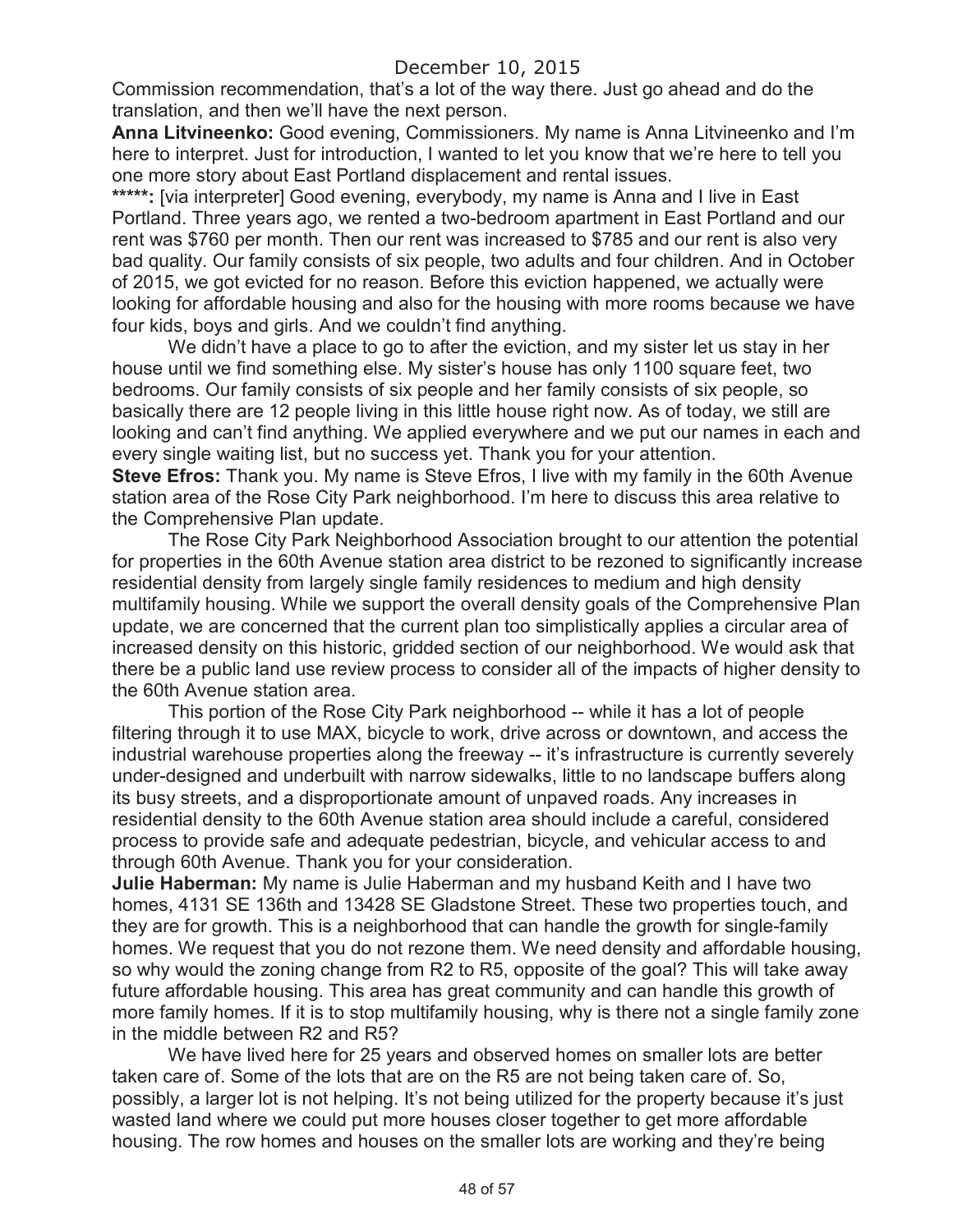taken care of and there are families living in there and they are going to the grade school. We have a great new city park the City put in there in the gilbert heights neighborhood. It's a great community. We have bus zones, we have bike paths, we have everything.

**Fritz:** So is the reason for the down-zoning -- would you be OK with the R2.5 zone, which is like row houses?

**Haberman:** Absolutely. I don't intend to do apartments, I intend to do family homes. It's a family neighborhood and we want to help the community stay that way.

**Fritz:** And going all the way to R5 is too far in your opinion. Got it.

**Haberman:** We lose too many houses.

**Fritz:** Thank you.

**Haberman:** Thank you.

**Jim Labbe:** Good evening, Madam President, Commissioner Novick, and Commissioner Saltzman. My name is Jim Labbe, I'm urban conservationist with Audubon Society Portland. I staff our office at the Leech Botanical Garden and last year, I served on the Title 11 oversight committee. I'm here tonight to echo Audubon's earlier testimony regarding industrial land supply, brownfield decontamination and reclamation, and removal of West Hayden Island from the industrial lands inventory. I'm here specifically to talk, to express support for the policies in the Comprehensive Plan relating to urban forestry, generally in Chapter 7 for environment and watersheds specifically around urban forestry policies, 7.11 for the urban forests. And even more specifically, for the first policy, which is around preservation of encouraging and requiring the preservation of large healthy trees, native trees, vegetation, tree groves, and forested areas.

I don't have time to go through all the reasons trees are important to the urban environment and to Portlanders in particular, but I'll simply note that trees are the way all Portlanders connect with nature on a daily basis. To the extent that there is anxiety about growth and development in the city, I think the attention to trees is really critical to achieving the compact, walkable neighborhoods with nature nearby that Portlanders value and deserve. So, I think trees are really important to addressing some of the larger growth concerns that Portlanders have.

There are three areas that I think deserve focus and prioritizing these strategies - preserving large healthy trees, reforming Title 11 addressing exemptions, removing exemptions from commercial industrial land. And I think a look at the policies and practices around preserving large healthy trees in the public right-of-way and ensuring we can grove large healthy trees in the public right-of-way ensuring that we grow large healthy trees in the public right-of-way are going to be critical going forward. Thank you.

**Moore-Love:** Was Keith Haberman going to speak?

**Haberman:** He let me do it for him. Same message.

**Fritz:** Welcome, Mr. Karlock. Remember to push the button.

**Jim Karlock:** Let me read you what the chairman of the White House council of economic advisors said. Restricted supply leads to higher prices and less affordability. We see the association in the relationship between land use regulations and affordability in several dozen U.S. metro areas. This is exactly what is happening in Portland.

You have restricted the supply of land while the demand is rising, and the price is skyrocketing. Your decision to build up instead of out has doubled people's rent or mortgage payments. You're destroying Portland's livability, destroying Portland's economy, discriminating against low-income people -- as you have heard from numerous low-income people tonight -- and driving out minorities, which you've heard from numerous minorities tonight. When are you going to actually fix this problem? There's only one fix, and that is more buildable land.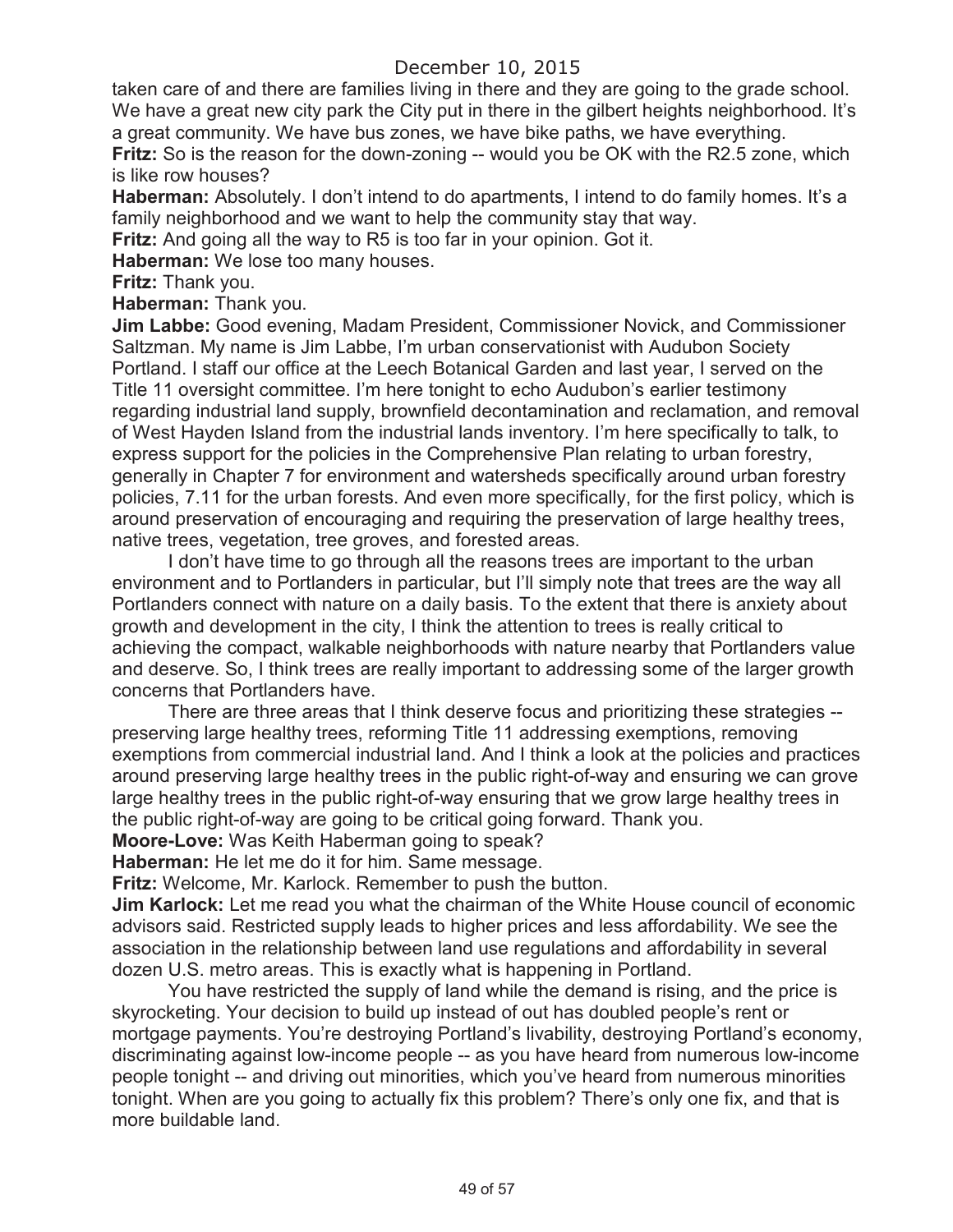The comp plan has a number of feel-good fixes, many of which have proven failure time after time across the country, yet you're going to try them again to pretend you're actually doing something. Also, I'd like to remind you that in November 2014 there was a density measure on the ballot, and the people -- 75% of the people of Portland voted no more density. Why does this plan increase density in the view of 75% of the people don't want anymore?

Have you ever looked at actual transit system data? Did you know transit uses more energy, costs more, and is slower than driving a car? Why do you promote wasting our time, wasting money, and increasing CO2 by promoting transit? What's it even doing in the comp plan except as a means of moving people into downtown Portland? Because that's the only thing transit is effective at doing. I suggest instead of taxing the region for a billion dollars you stick the bill on the downtown Portland landowners. Thank you. And there's more at debunkingPortland.com.

#### **Fritz:** Thank you.

**Som Nath Subedi:** I'm Som Subedi, a private citizen and UN refugee delegate for Oregon. I'm testifying on behalf of immigrants and refugees in Portland. One in five Portlanders are foreign-born. Half of Portland Public School kids go home to non-white households. This is the reality of our community.

According to the U.S. Census Bureau, by 2042 -- seven years after the target date of 2035 Comprehensive Plan -- the minority who are people of color, immigrants, and refugees will be the majority. When Portlanders come together, no one can divide our core values and beliefs. We fight bigotry as one Portlander.

My request to you is can you please add mandatory inclusion of immigrants, refugees, and people of color into the 2035 Comprehensive Plan decision-making process, programs, and activities? Just adding the words equity and inclusiveness doesn't go far enough. Portland is for all. Thank you.

**Peter Mahr:** Good evening, thank you, Portland City Council. My name is Peter Marr, and I'm a homeowner at 1417 SE Clinton Street. The owner of the property on the southwest corner of the 15th and Clinton Street intersection is asking the City Council specifically to grant him a zoning change from residential to commercial. This property is in an area initially floated by the 2035 comp plan to change from residential to commercial in the 2014-2015 period, and neighbors had feedback and input. After receiving considerable neighborhood feedback against this commercial zoning change in this area in general - which includes the property on SE 15th and Clinton -- they decided to keep it residential. So, currently in the draft plan, it's zoned residential. However, the property owner is still requesting that the Portland City Council carve out a zone change in this area for his property only from residential to commercial.

The neighborhood is opposed to rezoning this property. We enjoy a residential neighborhood with numerous commercial businesses within easy walking and biking distances. There is an elementary school nearby, and we want more families with small kids to move in and walk their kids to school. We want to maintain a quiet, safe, residential feel to the neighborhood. Commercial businesses on this property will increase noise, parking problems, and other potential disruptions. We've talked with our neighbors and got over 50 signatures opposed to the zoning change, and HAND, our neighborhood association, declined to write a letter in support of the zone change as well. Therefore, we ask Portland City Council to maintain the zoning of the property at 1727 SE 15th Avenue as residential as it currently stands in the 2035 comp plan. Would you like the signatures for the -- thank you.

**Fritz:** Thank you, please, go ahead.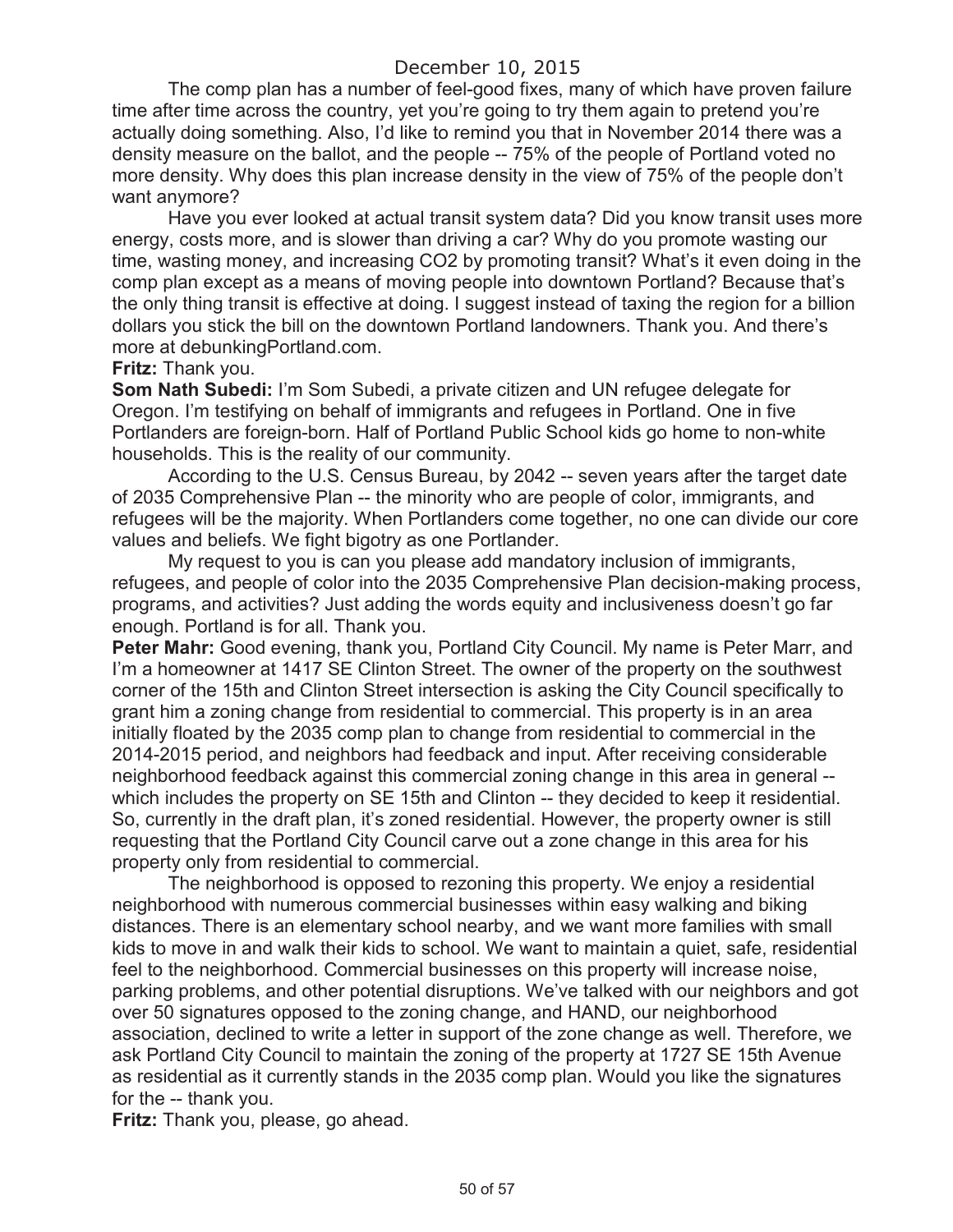**Barbara Kerr:** My name is Barbara Kerr, good evening, I'm a resident and board member for East Columbia Neighborhood Association. East Columbia opposes the use of golf course open space parcel zoning designation to be made industrial. Columbia Edgewater golf course has retained its open space designation. Colwood golf course negotiated retention of part of its open space designation. However, Riverside golf course and Broadmoor are still in question.

Our ECNA -- East Columbia -- natural resource management plan, approved by City Council in 1991, calls for preserving corridors for movement of wildlife for their survival, including room to move to different food sources, room to nest and multiply, and room to diversify the gene pool. As much as I like to see the four-point buck walking down the street, it breaks my heart that he and his family would need to migrate via a busy street rather than open space. We therefore oppose the proposal to convert open space currently used as golf courses to any industrial zoning comp plan designation. There should be no net loss of open space land, and all natural habitat area should be preserved or expanded. Thank you.

**Fritz:** Welcome, please get started, Ms. Kimura.

**Arlene Kimura:** Good evening, my name is Arlene Kimura and I live in East Portland. I actually wanted to tell you I thought the comp plan is a massively complicated undertaking, and it was more complicated by the fact that the map app didn't work until the third time around.

I'm actually complaining about the process -- that we had to go through all of that to get the map app to work. The other issue for the many of us who do not spend a lot of time looking at the fine print in zoning codes is the zoning changes come concurrent with the comp plan changes, and it causes great confusion for most of our people.

The other thing I would ask is if you are truly committed to equity, just printing stuff and hoping it gets handed out to people who don't speak English is not enough. Truly meaningful engagement needs to happen one-on-one. Thank you.

**Katherine Anderson:** Thank you, Commissioners. My name is Katherine Anderson. First, I will make a disclaimer. I am with the blue group, the area between 26th and 30th between Belmont and Stark. Two of my neighbors, Laurie Kopek [spelling?] and Brian Richardson have talked about that particular area. I, too, oppose the up-zoning. I have some different things that I want to say.

First of all, this is kind of unique for me, I want to talk about my property. My property has a little dotted line through part of it, which means this much of it is zoned one thing and this little tiny 10-foot by 50 section is zoned differently. That's causing me grief. Maybe I never noticed it before, but I did try looking early on and using that map app and it told me there was nothing happening when in fact there are things. My property is being changed in the zone designation.

I oppose it for a number of reasons -- all the things that were stated -- but additionally, there is a property across the street on Belmont that used to be Harry's Mother -- it's on the southeast corner of 28th and Belmont, beautiful old 100 by 100 lot, nice old house owned by Janis. That was sold a couple of years ago. It was divided into four lots. Each home has a driveway and a garage. Underground garage flooded. Additionally, each one of those properties -- or at least a couple of them -- sold for more than the entire property did, which raises all the values in the neighborhood. I've seen changing demographics in my neighborhood. We are and always have been just people - just residential people, working people living in a lovely neighborhood.

There's also problems with traffic in my neighborhood. 28th goes all the way, signalized intersections from Broadway to Stark Street. People continue across this street, across Belmont. I've heard five accidents this year and I've witnessed three. It's not a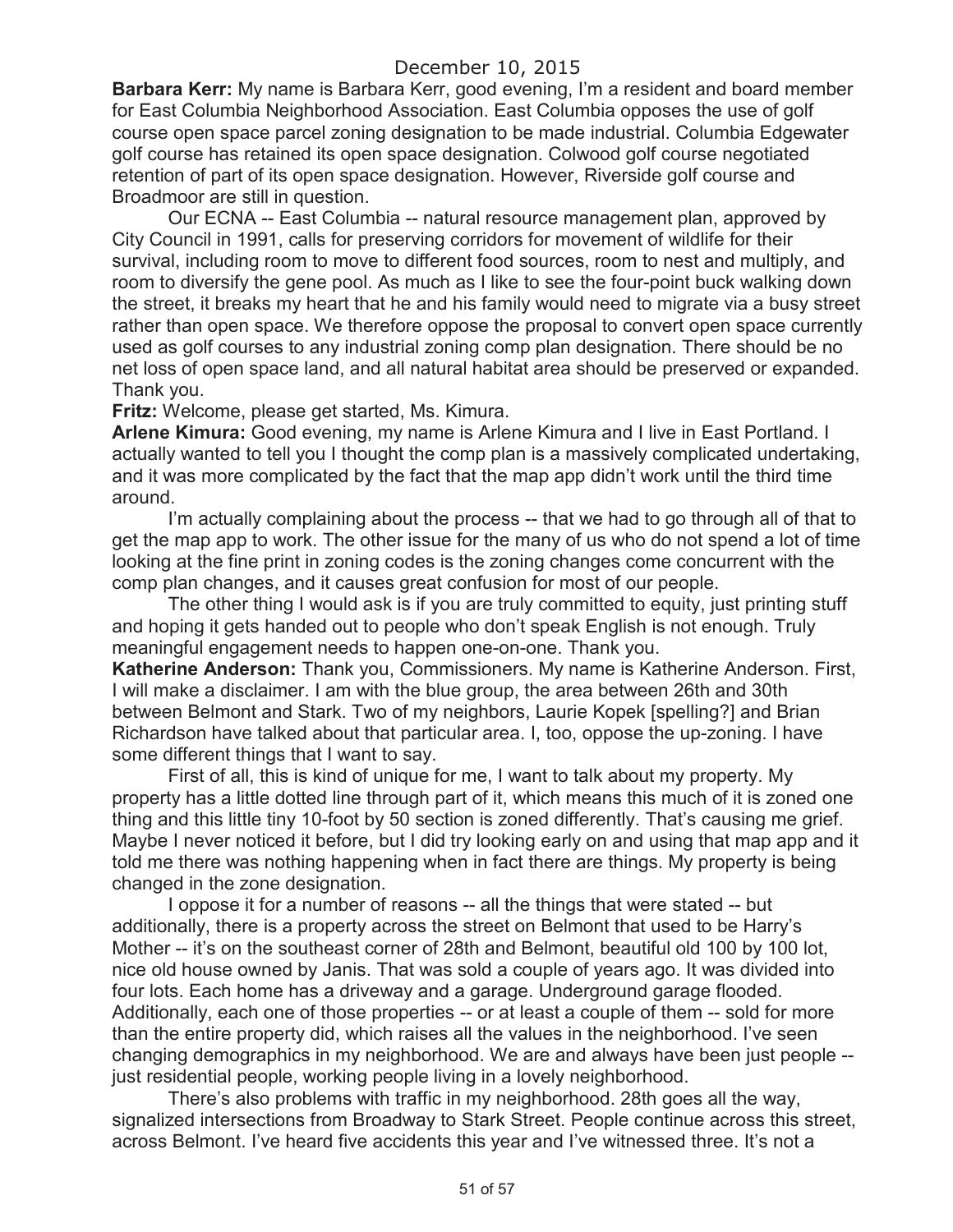good, safe intersection and I think increasing the density will only increase the number of accidents.

Finally -- and I'm getting around to public safety and I'll say it --

**Fritz:** If you could just give us the address of your property.

**Anderson:** I'm sorry, 808 SE 28th. The other lot to the south does not have an address. **Fritz:** Thanks. And if you could submit the rest in writing, that would be great. Thank you. **Anderson:** I would be happy to.

**Eve Portland:** Hi, my name is Eve Portland. Mom, I want to come home. Thank you. **Isha Lenaw:** Thanks for taking input. My name is Isha Lenaw, resident of Northeast Portland, Cully neighborhood. I want to speak out in support of the anti-displacement proposal as written and also Eli Spivak's proposal for more multi-residential zoning.

The main meat of my testimony is around the Comprehensive Plan not addressing any measures for tiny houses on wheels, which are custom houses built on metal trailers and classified as RVs. And what I want to propose is a potential solution for infill. There is opportunity in the Cully neighborhood to do a design overlay, to do an experiment to see how it would be received. The lots are large, and the culture and residents are receptive for the most part. This would allow people like me to bring aging relatives into the neighborhood at an affordable solution. Thank you.

**Jake Antles:** My name is Jake Antles and I'm with Isha -- full disclosure. I'm also an advocate for alternative housing types -- just to enable people to live how they would like to live. Also an advocate for the anti-displacement measures in the proposed draft. I'm really proud of the city for having developed those aspects.

My one story I'd like to contribute to the discussion would be that I have this lovely friend. She's currently living in Virginia. And she would like to come to Portland and would bring a lot to the culture here, except she's worried she would displace somebody. And I hate for her to have that feeling, because she wants to join us in our collective endeavor here. And I would like to have a way to tell her, "you can come here, we have ways to protect residents from being displaced."

Furthermore, given climate change and the potential for displacing millions of people around this planet, what is the opportunity we have in the Willamette Valley and Portland in general to not only not displace our own residents but to help with the displacement of others in the world? Thank you.

**Maria Talavera:** Buenas tardes. Mi nombre es Maria Talavera y yo me voy contar mi historia.

\*\*\*\*\*: [interpreter] So, to make the process go by faster, I'll just read off her story. Good afternoon, my name is Maria Telavera. I live in Southeast Portland and I come to share my story because I'm worried of having to move again. You see, the thing is I've already been having to move a lot of times because they have raised my rent. Because of this, I've had to look for something I can afford at the last minute. This time, it's the same thing.

Just recently, I received a letter saying they will raise my rent \$100 more by January and if I wasn't pleased with this option, they gave me the option to leave any time I wanted. And I know that \$100 may not seem so much to you guys, but for low-income families like us, it is a lot of money. I would honestly like you guys to help us so the same thing doesn't keep happening and happening again. Because if this keeps happening, probably later on not only people but families will be without a home because they can no longer afford their current homes. Again, I ask for you guys to help us because they are raising up the rent and to end displacement. Thank you.

**Fritz:** Welcome. Push the button, please.

**\*\*\*\*\*:** [interpreter] Min-ga-la-ba, I am a Burmese interpreter.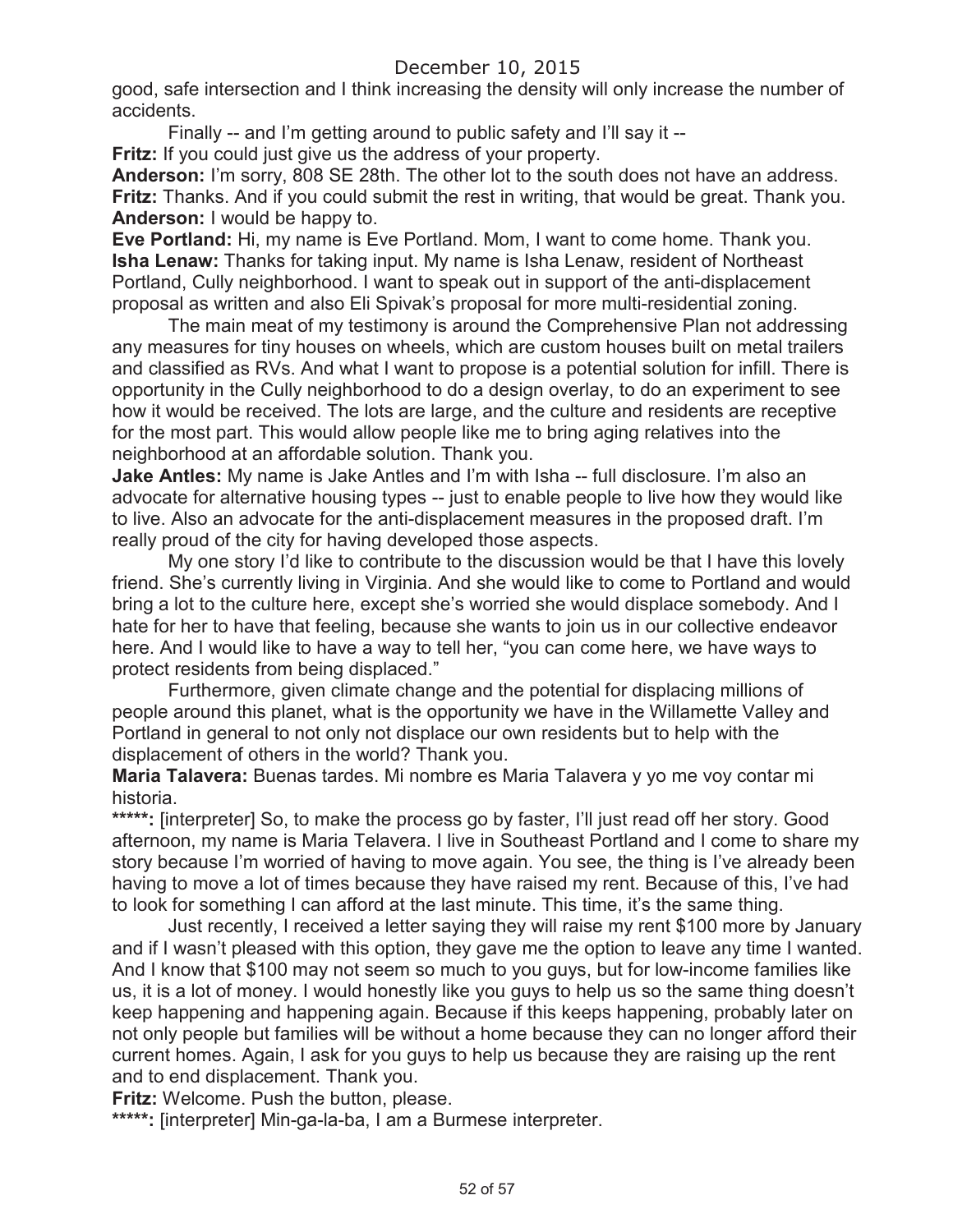**Ah Ta Far:** [via interpreter] My name is Ah Ta Far. First of all, I would like to give thanks for this kind of opportunity. Thank you so much. Because we are came as refugees, we have a lot of difficulties. But I will go for the short to the point because I know time is very limited.

I have live at 16400 NE Burnside. I live in 2014. On that time, I give a deposit money, \$700. After I decided to move from that apartment, they not give me a full deposit, they give only \$150. Because I have a health issue in that apartment and also I am trying to work as much as I can, I have to be on as much as I can. Because of that apartment, my health issue is worse and worse. Right now, I cannot work. Right now. I have to be a stay at home for six months.

Thank you so much for giving me this kind of opportunity. I would like to explain you because of the apartment, it's not good. Because of that I have a health issue that came up. I want to share with you, please look at the kind of apartments for the health issue and then more issue. And thank you again and god bless you all.

**Fritz:** Thank you very much. Which country did you come from?

**Ah Ta Far:** I came from Burma, Myanmar.

**Fritz:** Thank you so much, I'm very glad you're here. We will look into the issues. **PK Mah:** [via interpreter] My name is PK Mah. I am here because my rent is increased. Rent is increased up \$175 for each month. And also, I would like to share with you my story. I have a letter from the Home Forward. I applied housing for the subsidized housing and then I received a letter for the application, and then I finish with all the application for the background check, everything I did. And then I sent it to the Home Forward to the complete application, but I did not get back anything from them. It's from a year ago. I don't have anything. Thank you so much for your time.

**Fritz:** Thank you for being here. Go right ahead, please.

**Bhakt Gurung:** [via interpreter] Good evening, my name is Bhakt Gurung. I was born in Bhutan. I lived in Nepal as a refugee from Bhutan. I lived as a refugee, was settled in Nepal for 20 years, and then I got resettled here in the U.S.

While living as a refugee in Nepal, I suffered different calamities like flooding, fire, epidemics -- all different kinds. I came in 2011. I live here in like 12900 SE Division. The area I live is not very nice. The housing condition is not very good and besides, the house rent has been frequently hiked up. As I'm partially disabled and I have kids, I receive some benefit from the government. But the benefit is not enough and I am under a lot of stress trying to manage my household, and that is the main reason I'm here to appeal my case. Both me and my wife have a speech problem and we have two kids and we are always short of money, as most other refugees' families are here in Portland.

My main request is, as of this point we both receive benefits from the government with increasing rent and having to take care of my children we are always end short of money. And my main request is that the government or the city would consider providing subsidized housing for people like us. That is my main request.

**Fritz:** Thank you very much. I appreciate you being here. How many more after that, Karla, please?

**Moore-Love:** After these four, I show four more.

**Fritz:** OK, thank you.

**James Smith:** My name is James Smith, I'm a Mt. Tabor resident and neighborhood association board member. I'm here for additional testimony in regards to the Portland Nursery site.

In the world of zoning maps, the Portland Nursery site is one of the oddities that makes Portland weird and that we all love so much. They're a commercial endeavor largely on residential property and surrounded completely by residential property. For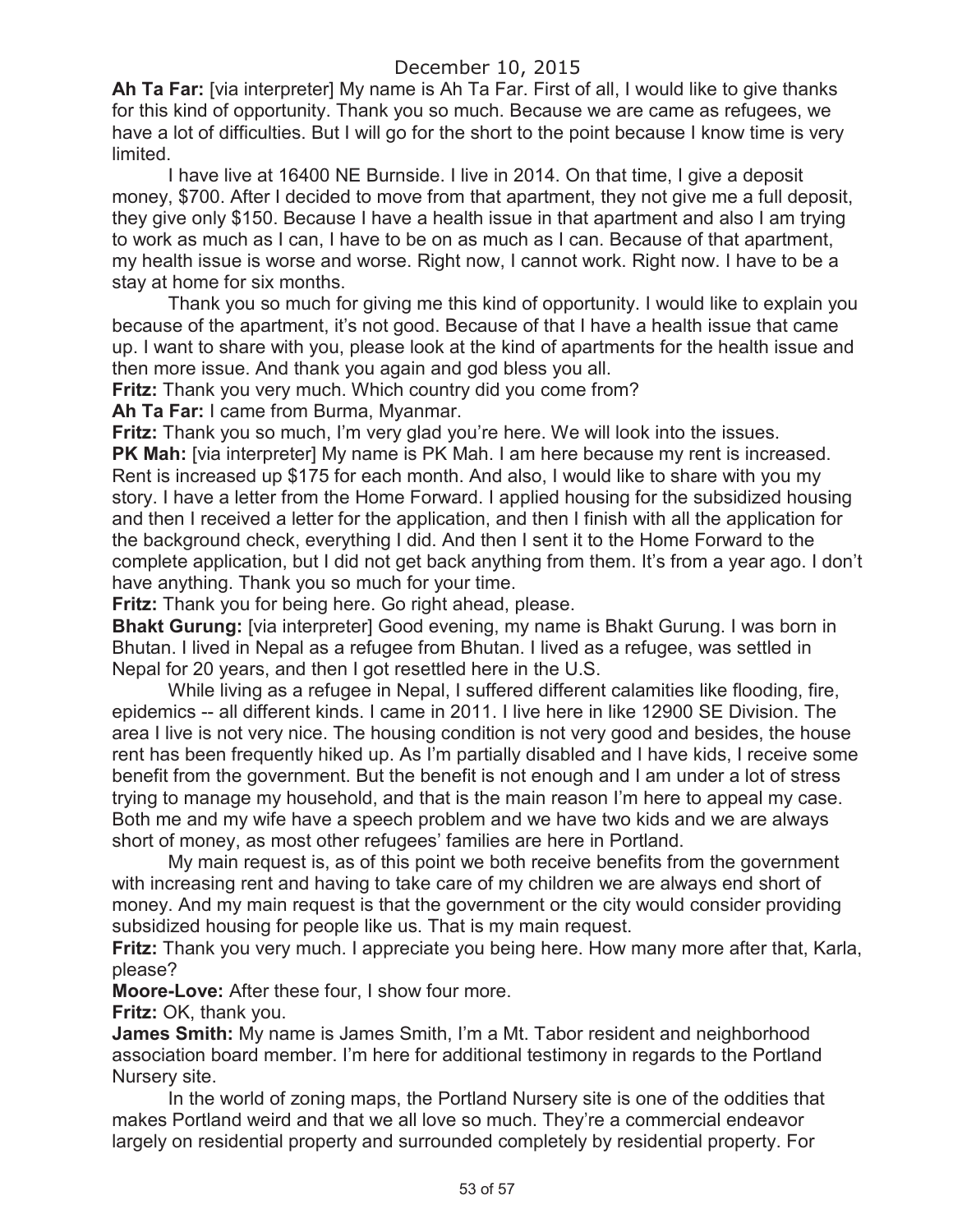those of us in the neighborhood association and the neighbors at large, as you've heard, we really love that business and are happy to have them be so successful. They're probably one of the things our neighborhood is best known for and we're really eager to see that business flourish and carry forward into the future.

I think the concern we have is their request for an all commercial zone on that very large site. Our love for the nursery extends to the nursery and that business exclusively, and should that future property change owners and direction, the commercial opportunities on a site that large in such a residential single-family neighborhood zone would be potentially catastrophic. So while we were very staunch supporters of the nursery, we cannot embrace their request for an all-commercial zoning on the property.

We do very much appreciate and support the decision taken by the Planning Bureau and their proposal for the mixed use zone. They've generously expanded the commercial zone for their property to extend all the way back and encompass their current buildings. We see that as a very big gift. Where they had a much shallower commercial zone to begin with, it's now proposed to be significantly deeper. We think there's been ample opportunity to help them along, and we think conditional use is a fantastic result. So, we support that very vigorously. Thank you.

**Ma Nge:** [via interpreter] My name is Ma Nge. Thank you for inviting me. I want to share with you that my rent is increased. And the one thing I would like to let you know is it's our same apartment but some of the rooms are increased more than the other. Please consider about these same apartment but the rent increase is not the same, so what can I do for that? Can you please consider about us as refugees? Thank you.

**Ganga Khanal:** [via interpreter] Good evening. My name is Ganga Khanal. I arrived here in 2012. Since July of 2012, I've been living in this apartment at 112th Avenue near Division. The rent was \$800 when I first moved there, which has gone up to \$895. I and my wife both have disabilities. We are both on benefits.

One of the main expenses that goes is the cost towards the electricity, that's about \$300. This is significantly higher than what most other people are paying. I brought this to the manager many times, but he keeps saying this is an old house and that he hasn't been able to look into the matter seriously. And this could not be just a single case, but there are eight other Nepali families live in this house and also maybe 25 other immigrant families, and most seems to go through this -- suffer through this problem. Besides, whenever the house is in very -- the conditions are not good. There are a lot of things that go wrong. There are many things to be fixed but they never take care of this. So, maybe some kind of inspection to check the standard of the living would be good. That's what I would request.

Had this been a government building, maybe we could also come up with some kind of support but this is a private -- it seems to be a private apartment and as we pay the rent and it should be the duty or the responsibility of the landlord to come up with all the proper repair. Now where I live, the windows are broken and there is like cold draft coming and we have to keep the heater all the time on.

**Fritz:** Thank you very much, appreciate you coming in.

**Khanal:** This is my request to the government here and I humbly put my respect to all of you here.

**Fritz:** Thank you very much. We really need to get to the next testifier.

**Khanal:** I hope I would not have to go through any actions because I brought this here, too, because --

**Fritz:** This isn't actually -- this is about the Comprehensive Plan. I appreciate your bringing your concerns to us, but we're not going to be -- you won't get into any trouble because we're not actually the people who do that. Thank you for your patience. Would you like to get started?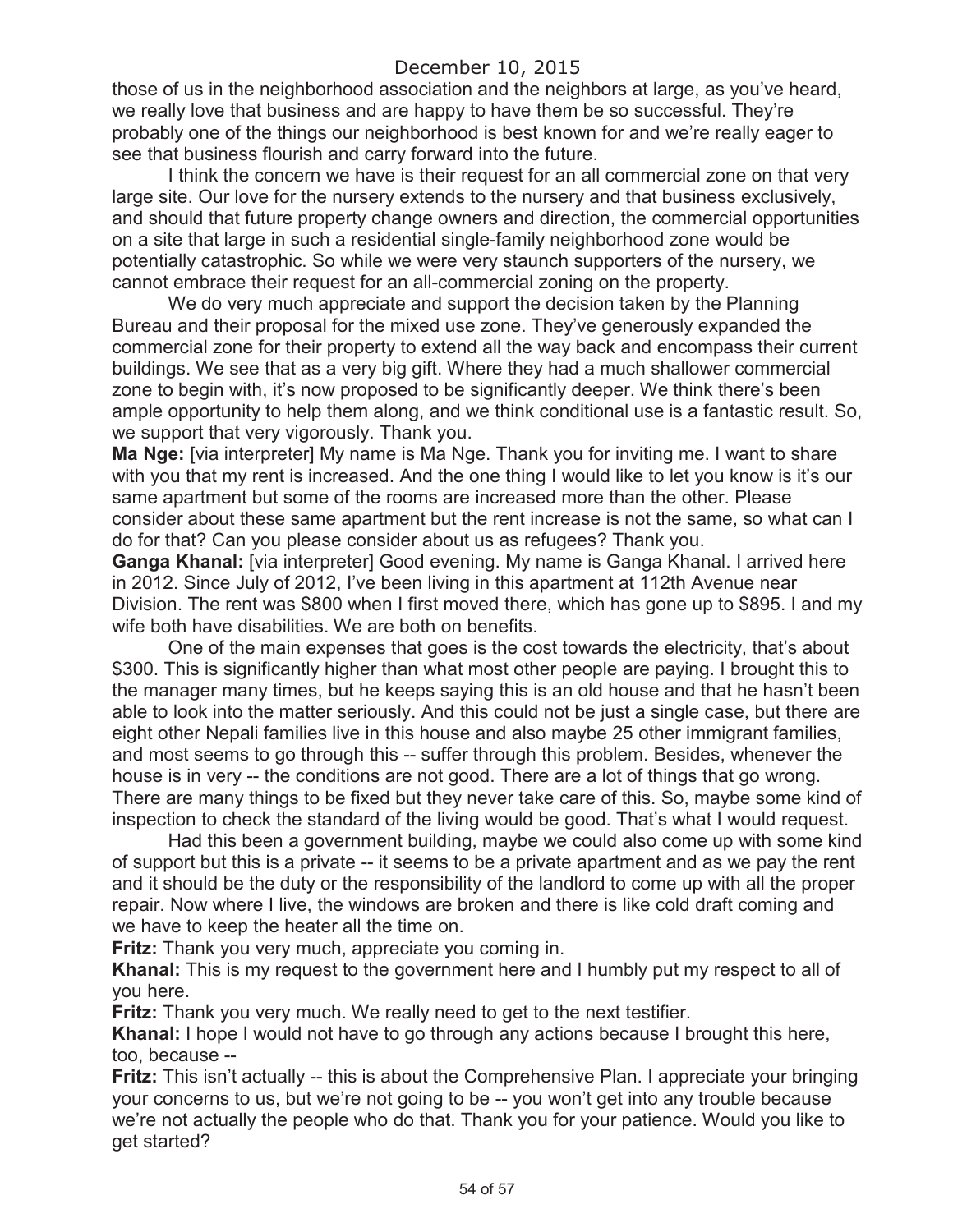**Cristina Palacios:** Hi, thank you for having me here. My name is Cristina Palacios, I'm the community organizer with the Community Alliance of Tenants. I want to thank you for your courage for passing protections in the City of Portland. I've been able to tell the good news --

**Fritz:** I'm going to need you to keep on the Comprehensive Plan.

**Palacios:** Yes. I'm going to get there, thank you for the reminder. I'm here to ask you to have the same courage to say yes to the recommendations in the Comprehensive Plan, especially the housing part. We've been getting a lot of people being displaced and unable to find housing. Today, I took 19 Spanish calls -- nine of them were evictions. A few minutes ago, I got a notice from a building that I've been working in in East Portland where five African Americans got evictions after we've been working with about 30 community organizations trying to find resources, find a way to help those tenants that got an eviction notice in October. With the help of the lawyers, their notice got extended, but they can no longer do that.

**Fritz:** I'm going to need you to stick to the Comprehensive Plan.

**Palacios:** Yes, so the anti-displacement measurements in the Comprehensive Plan are going to address those situations and protect renters from being displaced from their communities. Thank you very much for having me.

**Samantha Dinwidde:** I'm in the Cully district and it's the overlay industrial and how it will impact or neighborhood.

**Fritz:** Just give us your name and the address you're concerned about, please. **Dinwidde:** I'm reading for Paul English, I'm Samantha Dinwidde. We are a small community in the Cully area off 63rd and Columbia. We're surrounded by the wildlife. We're concerned about the industrial overlay that's being proposed, the 20-year plan and how it'll affect us and our land use and value. I have some signatures that support the neighborhood that I'd like to turn in and some other information.

**Fritz:** Thank you so much for bringing that to our attention.

**Angus Duncan:** Good evening, Commissioners. Angus Duncan. I reside at 2373 NW Johnson Street in Portland. I chair the global warming commission for the state of Oregon, and I'm here to testify for the record how important a well-crafted Portland City Comprehensive Plan is to the state realizing its greenhouse gas reduction goals.

So, little known factoid. If New York City were the 51st state in the country, it would also be by far the most energy and carbon-efficient state in the country not because of a sudden blossoming of zero emissions homes in New York City or not because they have fixed the leaks in their steam tunnels -- because they haven' -- but because of density. Because people live and work in common wall dwellings in dense enough neighborhoods that they could support transit, which is more carbon and energy efficient.

Now presumably, none of us want to live in New York City or we would have moved there. We live in Portland. So, the lessons learned are not precise but they are useful lessons to be learned. Most particularly, that leveraging Portland density potential, especially in transit corridors, is critical to the state realizing its greenhouse gas goals.

We have actually had respectable success in the city and state. Statewide, we are actually down to almost our former 1990 levels of greenhouse gas emissions. But looking forward, all of our projections say we are headed sideways. Sideways is better than up, but it's not success. Sideways is failure. So, it is important that Oregon double down on its overall emissions programs and that Portland leverage its urban design advantages, including added densities where they can be sensitively and sensibly deployed to achieve carbon reductions in building stock and in transportation. Thank you.

**Tom Karwaki:** Good evening, my name is Tom Karwaki. 7139 N Macrum. I'm the vicechair of the University Park neighborhood, the association and the land use chair. The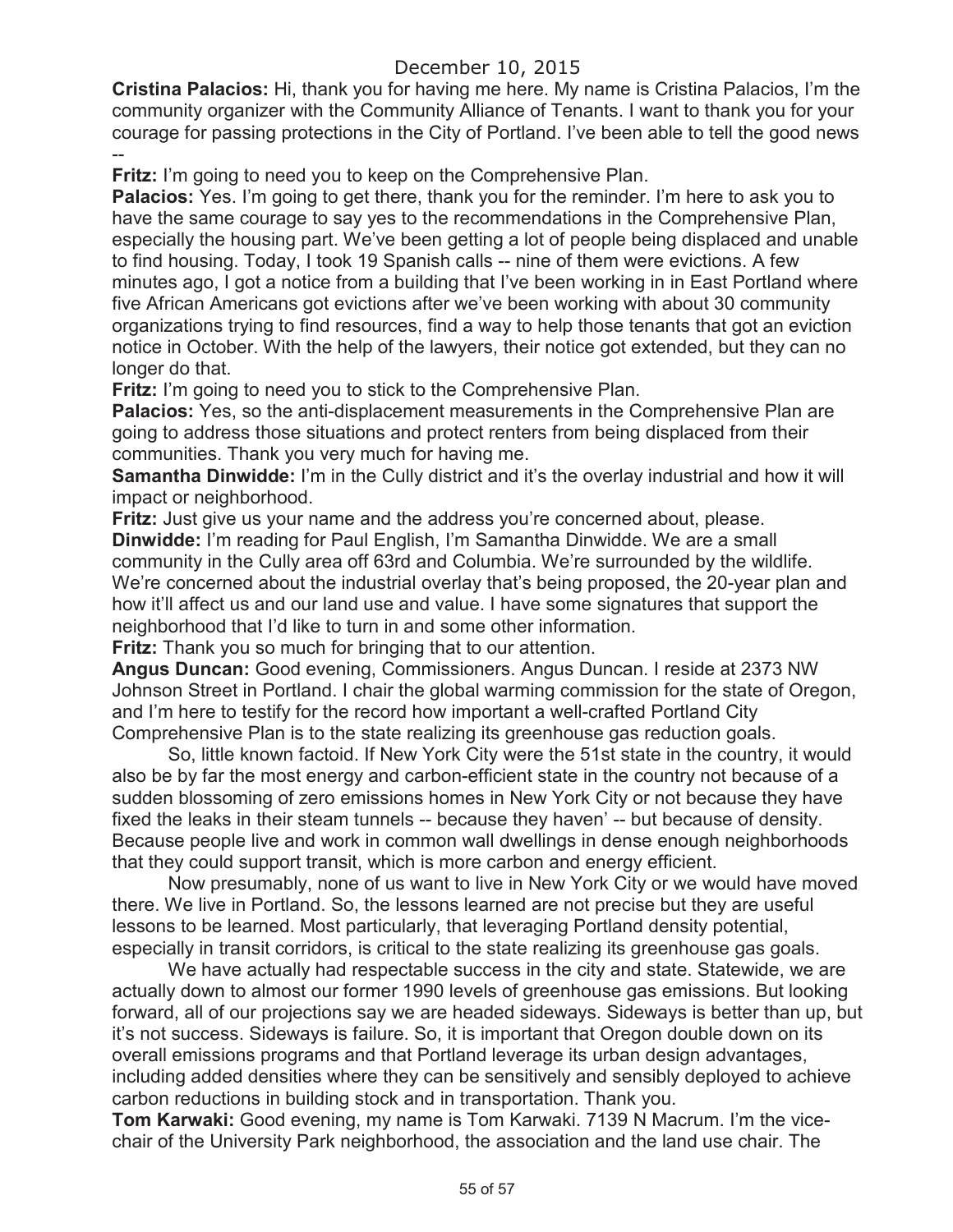UPNA board has requested that five properties that were commercially zoned in 1980 in that neighborhood as commercial be turned into residential. They are residences there. 6822, 6832, 6838, 6846, 6858 N Willamette. These are on the southern side of the Willamette right next to a bridge that the City does not own, it's a private bridge, and it's a very dangerous curve and it would behoove public safety to make that residential R5 instead of commercial. There's no commercial in that area that would be affected by it. The UPNA -- we're working with the property owners and we'll have something to you soon with all the property owners' signatures on that, to.

UPNA also supports TSP project 30059 which is ODOT fixing N Lombard, and 30090 with the north greenway from Cathedral Park to Swan Island -- both of these we support. We also affirm the statements made earlier about the map app not working in the first two iterations. This was a serious problem that there was no second languages. It was very difficult for people. And also that the BPS staff and PSC were not responsive to citizen neighborhood concerns -- almost none of North Portland's comments were considered.

**Fritz:** Welcome. You're the cleanup crew batting in the ninth inning. Just push the light and give us your name and get started, thank you.

**Peter Stachelrodt:** My name is Peter Stachelrodt. I live at 6921 NE 63rd, Portland. I'm here about the Comprehensive Plan 6-39. Under 6-39C, I'm happy to see this plan wants to protect the environment. But under 33.475.008 of the employment plan is it allows for mitigation. So five trees in Clatsop County in the EC zone that we fought for and paid for is done. What the neighbors are afraid of is to have a 47th street from Columbia to Cornfoot and Buffalo from 47th east with its high crime rate, junk, and garbage. I mean, these guys are parked in what should be the EC zone -- or what should be the EC zone, right up to the water's edge. We have quite a bit of wildlife down there.

Quality of life, property values we feel are going to nose-dive. This is a unique neighborhood in a special place along the slough with second generation farmers and startup farmers begging to use the large lots. This is food security nine miles from city center. We cloister huge amounts of carbon in this neighborhood by farming. And I just don't see how this zone is going to -- this little area is going affect anything in the bigger picture except it's going to wipe out some farms which I consider pretty important. **Fritz:** What's the current zoning and what's the proposed?

**Stachelrodt:** It's residential farm and it's in IS2.

**Fritz:** So propose to go from industrial from farming?

**Stachelrodt:** Right.

**Fritz:** Thank you very much for bringing this to our attention.

**Allan Johnson:** My name is Allan Johnson and I live at 3717 NE 126th Avenue in Argay Terrace. Lived there 35 years. Argay has mostly been R7, and we look forward to the new Beech Park and thank you, Council members, for making that happen. We look forward to it.

My concern is the area in president west of the proposed park to 122nd and between Beech and Shaver, commonly known as the rossi farm. That is zoned R3. Many members in the Argay neighborhood want to make that R5. We feel that would be more fitting to the neighborhood. Thanks for hearing.

**Rau Vang:** [via interpreter] My name is Rau Vang. I have three children. Right now, I live at apartment. I think for the long run with the three kids, I'm looking forward for affordable housing. I wish -- I would like to be stay with my own house.

For us, we are came from another country from here, so we don't know about in this culture and we have a difficulty regarding the language barrier, and also my husband is the only one who works. So we don't know how to buy a house. My wish is I want to see my